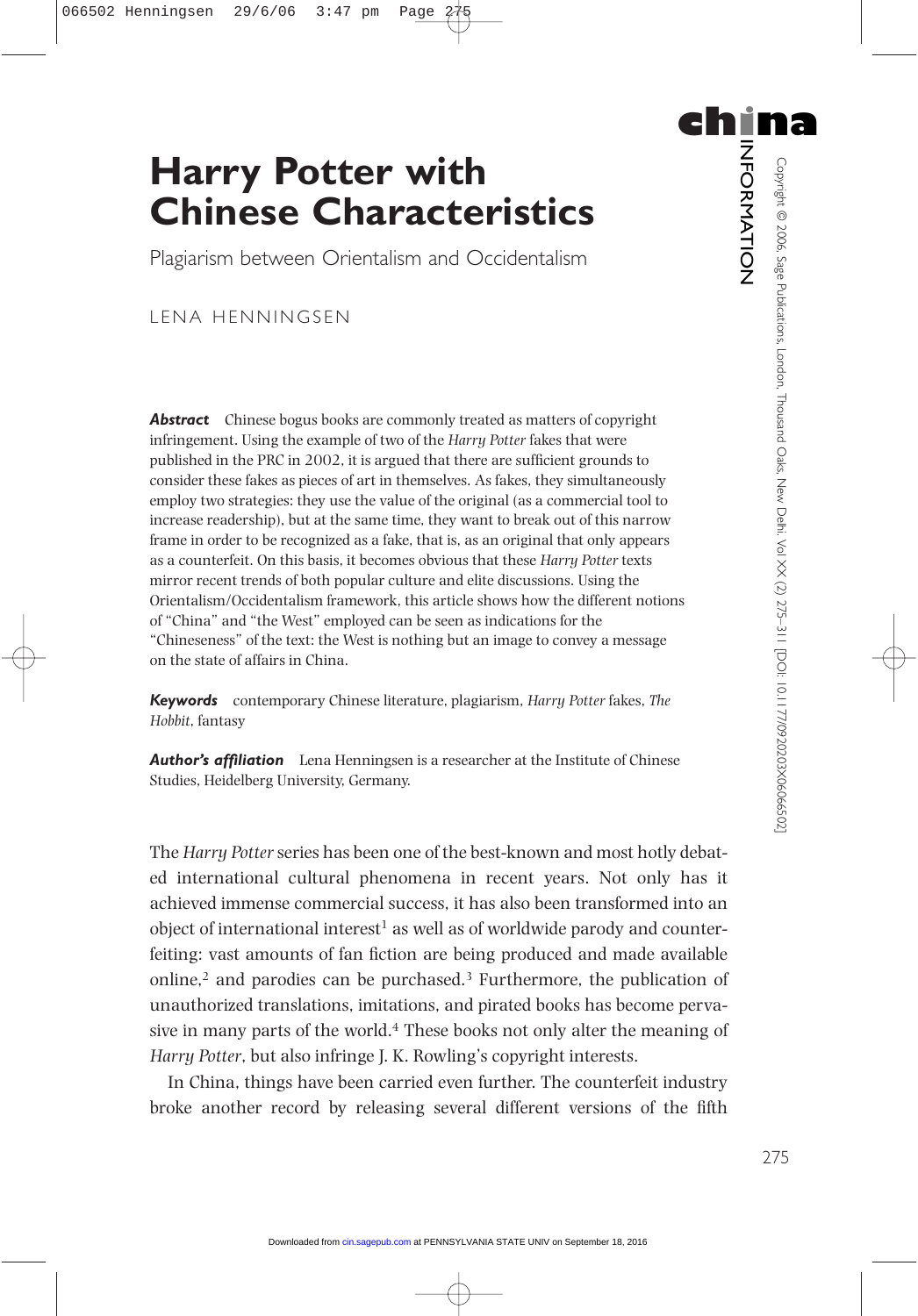volume—long before the English original had been completed. *Hali Bote yu Baozoulong, Harry Potter and Leopard Walk up to Dragon* [sic] (hereafter *Baozoulong*) <sup>5</sup> was published in April 2002 under the name of J. K. Luolin (i.e. a parody of Rowling). *Hali Bote yu Ciwawa, Hali Bote youxia Zhongguo* (Harry Potter and the porcelain doll, Harry Potter travels through China as a knighterrant, hereafter *Ciwawa*) <sup>6</sup> by Zhang Bin appeared in November of the same year. At least two more Chinese fifth volumes have appeared, which, however, I have not yet seen myself: *Harry Potter and the Golden Turtle* and *Harry Potter and the Crystal Vase.*<sup>7</sup> It seems that in all except *Ciwawa*, we are confronted with plagiarism not only of the text itself, but also of the paratext. The jacket of *Baozoulong* states that J. K. Rowling is the author of the book, and provides a photograph and biography of the author which are identical to those in the authorized Chinese translations of the series—only the lesser quality of the picture is a giveaway, indicating that it must be a reprint. On top of this, all four books were even published under a fake publisher: the publishing house on the cover was not related to the one that had actually printed it.8 Similarly, a number of Chinese "sixth volumes" circulated in China well before the publication of the authorized English version on 16 July 2005.9 At least one unauthorized translation of the English text was available on the market more than a month before the release of the official translation in mid-October of the same year, $10$  suggesting the development of *Harry Potter* plagiarism into a popular Chinese pastime that is not alien to the Chinese literary tradition. Writing sequels, prequels, or alternate endings to famous novels attests to the popularity of those books, as for example the classic novels *Dream of Red Mansions* or *Water Margin*, <sup>11</sup> and also modern works such as Lu Xun's *The True Story of Ah Q*. 12

These *Harry Potter* fakes do, of course, infringe the original author's moral and intellectual property rights. At the same time, though, they constitute independent works of art, even though they operate through the intellectual and commercial power of a strong intertext. The employment of an allonym, the name of a famous person, but also its uncovering, is a well-calculated risk that can raise public interest in the text and thus boost sales.13 I understand "fake" as a nonnormative term, relating to the creative recycling of existing material. For this reason I opt for a definition of the term that has been developed in art history, according to which a fake pursues the strategy to draw attention to its double status of belonging to the category of the "original work of art" and, at the same time, to that of the "counterfeit."14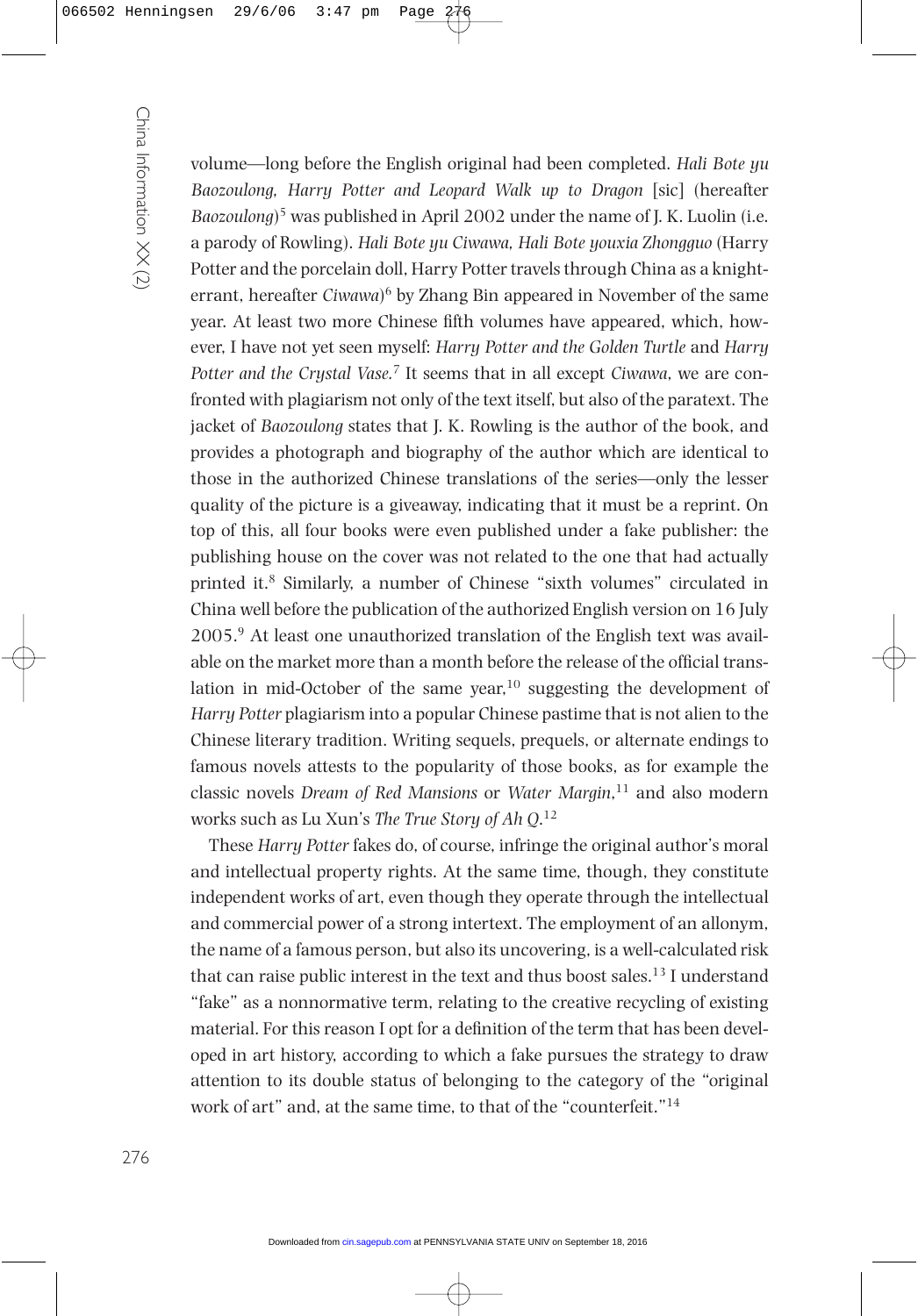The history of plagiarism similarly suggests a neutral reading of the term fake. In both Europe and China plagiarism in the field of the arts increased over the centuries as old, "authentic" pieces of art became status symbols.15 On top of this commercially motivated tradition of faking sought-after items, the highly reproductive character of many aspects of the Chinese tradition should not be forgotten: the classics were memorized for the civil examinations, calligraphy and painting were learned through copying the masters. This and a different political culture resulted in a different outlook on intellectual property, elements of which are still valid today.16 In communist China, intellectual property was regarded as public property, and not private—which in many ways resonates with Confucian attitudes on the subject.17 This might also be one of the reasons why the Western concept of copyright is only reluctantly introduced into China.<sup>18</sup> Based on these assumptions I propose an analysis of the *Harry Potter* fakes not simply as an economic and legal dispute, but as a cross-cultural and multidimensional phenomenon.

As the analysis will show, *Harry Potter* and its sinification can be seen as exemplifying many of the processes related to the reception and transformation of texts and cultural events in China. I argue that many authors—in trying to "copy" the "Western" format of *Harry Potter* texts for what seem to be commercial reasons—transform the underlying concept into something new. The books are set in the context of the initial, authorized books. Very early on, though, distinct Chinese elements are introduced, both in terms of content and form. In that way, the bogus versions break with certain central elements of the original *Harry Potter* series. It can be argued that these fakes very much resemble fan fiction (which can be found mostly on the internet): they employ characters from the original work, yet place them into new contexts or Alternative Universes, thus creating their own original characters, as well as out-of-character situations, in which characters such as Harry or Hermione behave in ways that are inconsistent with their original character. Yet, other than fan fiction these fakes are published (albeit only on the black market) for profit as real books—and they claim to be the original.

Through this mix of elements from the *Harry Potter* canon with new elements, we can detect the authors' perspective on "China," "the West"—and on readers' expectations. In talking about China vs. the West I do not purport to make any essentialist claims of what China or the West *is* in reality. Nor do I assert that the two are clearly separate entities. Previously Western symbols such as Coca Cola have become so much a part of Chinese everyday life that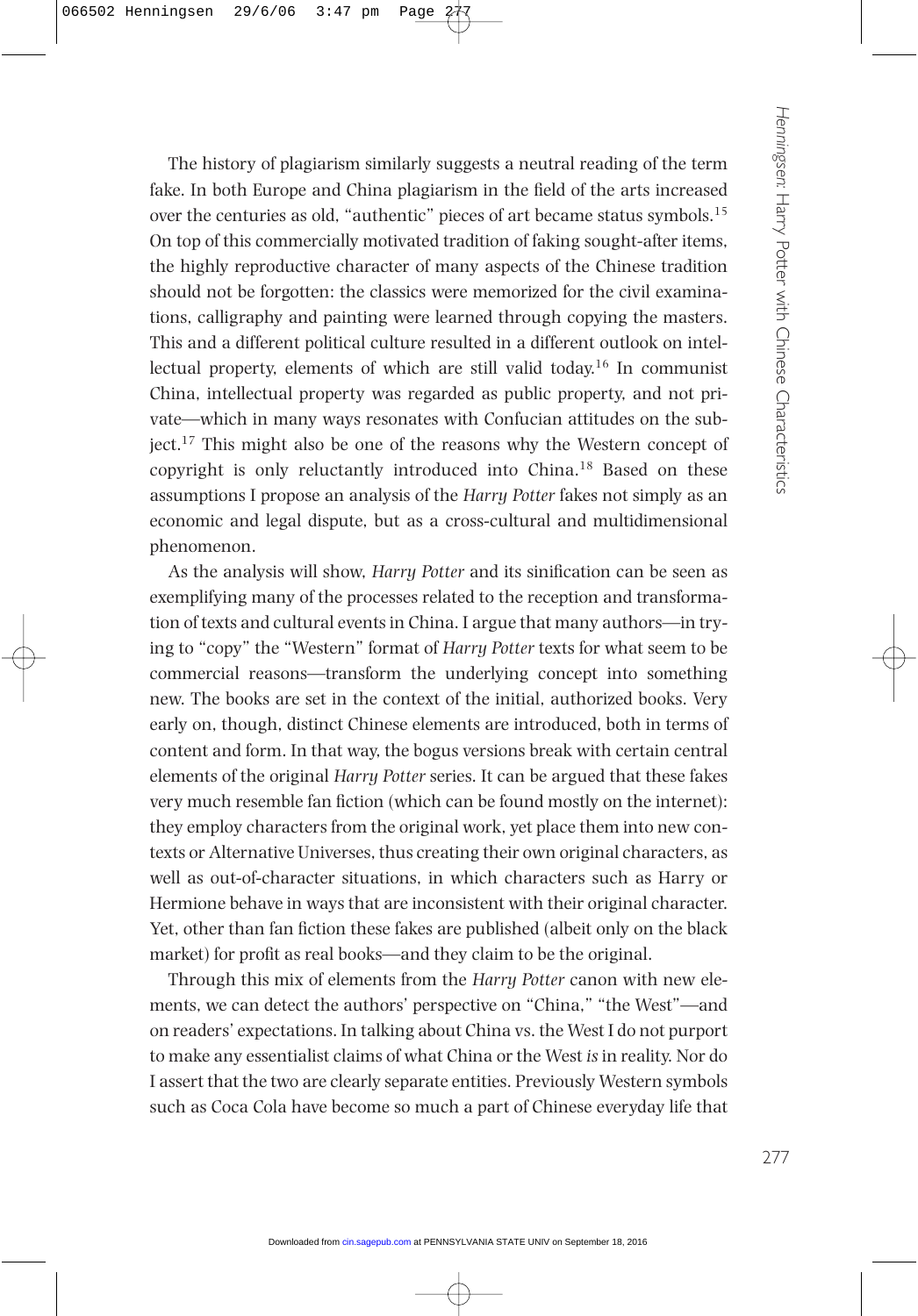in today's globalized world one cannot talk about it as a purely Western image anymore. Nonetheless, I argue that the concept still plays a vital role in (popular) imagination, which can be seen in the essentialist claims these texts make about China and the West. Therefore, Western and Chinese symbols are inseparable, and these notions are mobilized and understood as rhetorical devices by the authors of the texts under discussion—they need the West to make statements about China and vice versa.

In reading any text operating with images of China and the West one needs to carefully examine these images and the symbols used to convey them. To analyze how far Western influence has penetrated into Chinese society and how far "Chineseness" has been preserved or modified in the texts discussed, it is useful to employ Said's Orientalism framework.19 Even though his theory was developed with reference to the countries of the Middle East, it can be used for a better understanding of China, too. After all, the processes of Western dominance and mediation of cultural values and symbols were similar. Images of the Orient have been significantly formulated, established, and transmitted by Westerners. Western cultural prestige gives such images an almost irresistible persuasive force, and they thus approximate a form of cultural imperialism. In a further step, however, Orientalism is even more successful, for "the modern Orient, in short, participates in his own Orientalizing,"20 that is, Orientals accept as their own the images of the Orient conveyed to them by others. In China, Orientalism (*dongfangzhuyi*) became a subject of intellectual debate from mid-1993 onwards. Prompted by "the ideology of Oriental supremacy," there was a call for the "formulation of a self-defining Orientalism to combat the 'Orientalizing West'"21—a call to Chinese intellectuals to fight actively for what were felt to be Chinese values. In a similar manner, Occidentalism can be employed to argue a case beyond the confines of the concept of imperialism: images of the West can be used as negative or positive examples of what China should strive to be—or not to be. Analyzing the controversy around the TV series *Heshang* (River elegy), Chen Xiaomei argues that the practices of both "Orientalism and Occidentalism must be seen as signifying practices having no permanent or essential content."22 Thus, it is obvious that Chinese texts of the 1990s and later employing images and symbols from China and the West can be analyzed in light of the dichotomy of the concepts of Orientalism and Occidentalism—each example modifying the exact content and form of the model. In the following, I will discuss two Chinese *Harry Potter* fakes with an emphasis on aspects of "Westernness"/"Chineseness." The ideas relating to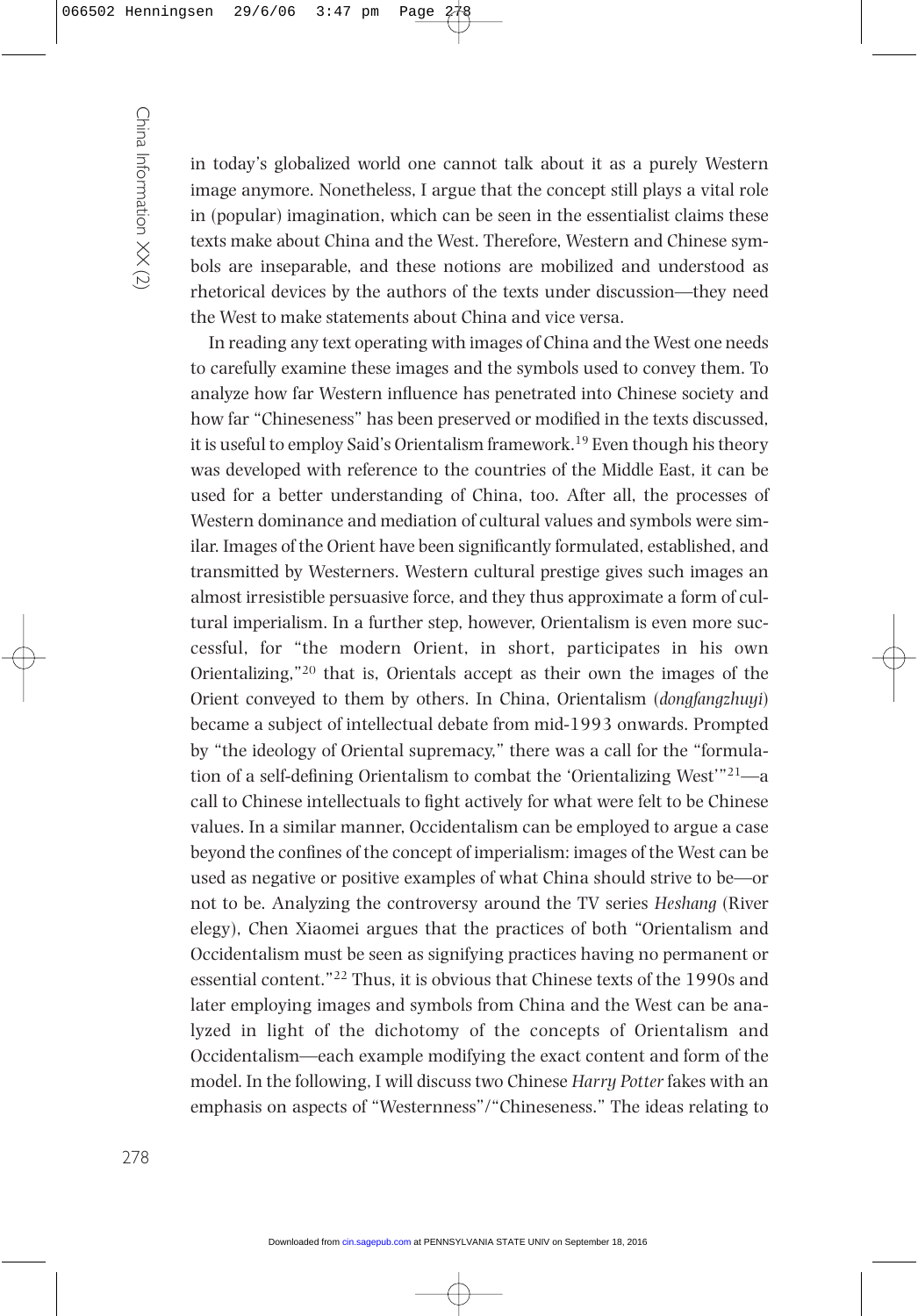Orientalism/Occidentalism will then be revisited and an analysis of the texts in light of these concepts will be provided.

# **A case of twofold plagiarism—***Hali Bote yu Baozoulong*

## **The book and its context**

*Hali Bote yu Baozoulong* and the other *Harry Potter*fakes are part of the worldwide Harry Potter fever that began after the publication of the first *Harry Potter* book in Great Britain in 1997. The publication of the English books was followed by their translation into foreign languages, including Chinese (from September 2000 onwards<sup>23</sup>). A further step was the transformation of the original books into films. This transposition into a different medium made the "text" available to even more people and thus increased its popularity. It should be added that the films were released at the same time as and in competition with the *Lord of the Rings* trilogy. As a result of the commercial success of these films, Tolkien's *The Hobbit* was translated and published in mainland China in 2002,<sup>24</sup> a year later than in Taiwan.<sup>25</sup> In brief, *Lord of the Rings* and the *Harry Potter* series are related in terms of content (adventure, fantasy, struggle between good and evil), form (film event, accompanied by merchandizing), and timing (released around Christmas). The link between Tolkien and Rowling's *Harry Potter* series is a strong one. Since Tolkien is one of the most influential writers of fantasy.<sup>26</sup> most texts of this genre are more or less directly linked to him. Next, I will discuss *Baozoulong*, and after a synopsis of the plot, I will analyze Chinese and Western aspects of the text and then move on to a detailed analysis of one chapter.

### **Plot**

*Baozoulong* describes how Harry Potter and his companions complete a practical training in the summer holidays before their fifth year at Hogwarts School of Witchcraft and Wizardry. They are assigned the task of challenging Baozoulong Gemao,<sup>27</sup> the elder brother of Voldemort (*Fudimou*) the most evil of all wizards. However, even before they set off, Gemao already casts an evil spell on Harry and his classmates—Hermione (*Hemin*), Ron (*Luo'en*), and Draco Malfoy (*Ma'erfu*)—all of whom shrink to about half their size. Harry is described as having a rather big stomach, he is also dressed in bright colors (chiefly green and yellow)—but goes about barefoot because he has tough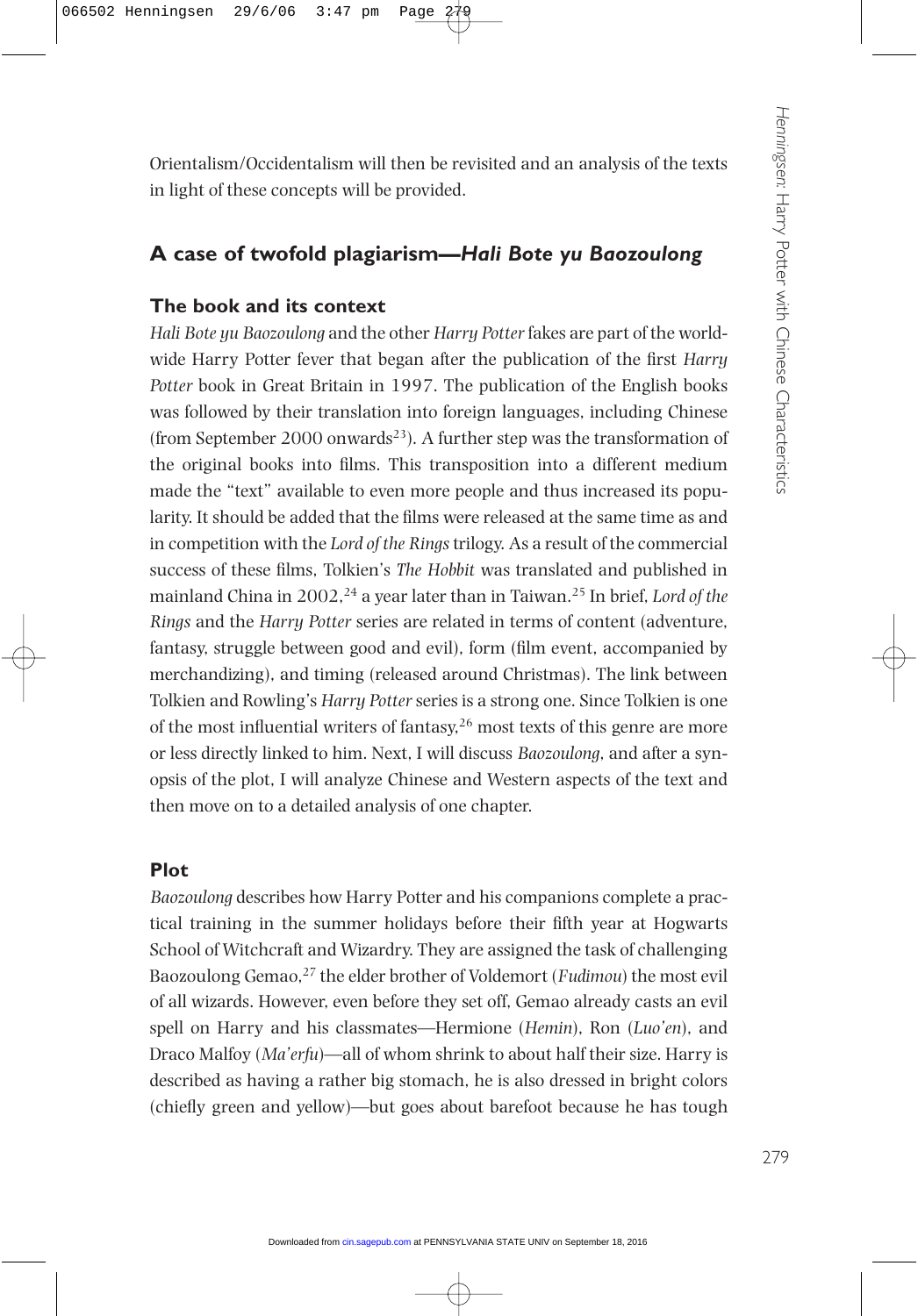soles (p. 13). $28$  Moreover, Harry and the other students lose their magic power and the bond of friendship that exists between them.

On their journey these adventurers are joined by Wormtail (*Chongweiba*, or Peter Pettigrew, *Xiao'aixing Bide*), a classmate of Harry's parents, and nine dwarves who are referred to as the treasure hunters. So altogether there are 14 personae. Their meeting is organized by an old and wise but slightly cranky wizard by the name of Gandalf (*Ganda'erfu*). *Baozoulong* is, in fact, a bold fake of Tolkien's *The Hobbit*, in which a few elements of Harry Potter's world are inserted: Tolkien's 13 dwarves are replaced by nine treasure hunters and five adventurers, namely the characters from *Harry Potter*. The overall storyline is the same as in *The Hobbit*. Only the end differs. Before returning home Harry has to finally face his enemy Gemao who has in fact been severely injured by Bard (*Bake*) in the battle of Esgaroth. In the meantime, the dragon has recovered at least to some extent and lurks in the background. It comes as no surprise to the reader, that Harry—after much shedding of blood and an exhausting fight—vanquishes his enemy, thus takes revenge for his parents and finally completes their mission.

### **Western traits of** *Baozoulong*

At first sight *Baozoulong* appears as a Western-oriented product. In casual remarks, the country is referred to as England (pp. 15, 161). The plot is set in what could be Harry Potter's original surroundings, in which the characters and gadgets from Rowling's *Harry Potter* series appear. We meet Hermione, Ron, Malfoy, Moaning Myrtle, and Professor Dumbledore. Of course, Harry's aunt and uncle, as well as other Muggles, that is, people without magic, in general are referred to at length. Messenger owls appear throughout the book. The young wizards ride on broomsticks and have Harry's Marauder's Map (*huozhe ditu*) and his Invisibility Cloak at their disposal.

However, surroundings, characters, and plot are mostly taken from another Western book, Tolkien's *The Hobbit*, thereby creating out-ofcharacter situations. Apart from the *Harry Potter* elements just mentioned, almost everything can be traced back to *The Hobbit*. First of all, the characters and places that are not from the *Harry Potter* repertoire are taken from Tolkien.29 Second, the plot of *Baozoulong* hardly deviates from that of *The Hobbit*. Lastly, a comparison of *Baozoulong* and the mainland Chinese translation of *The Hobbit*<sup>30</sup> proves that *Baozoulong* is not merely inspired by Tolkien: many passages of the text are taken directly from the translation concerned.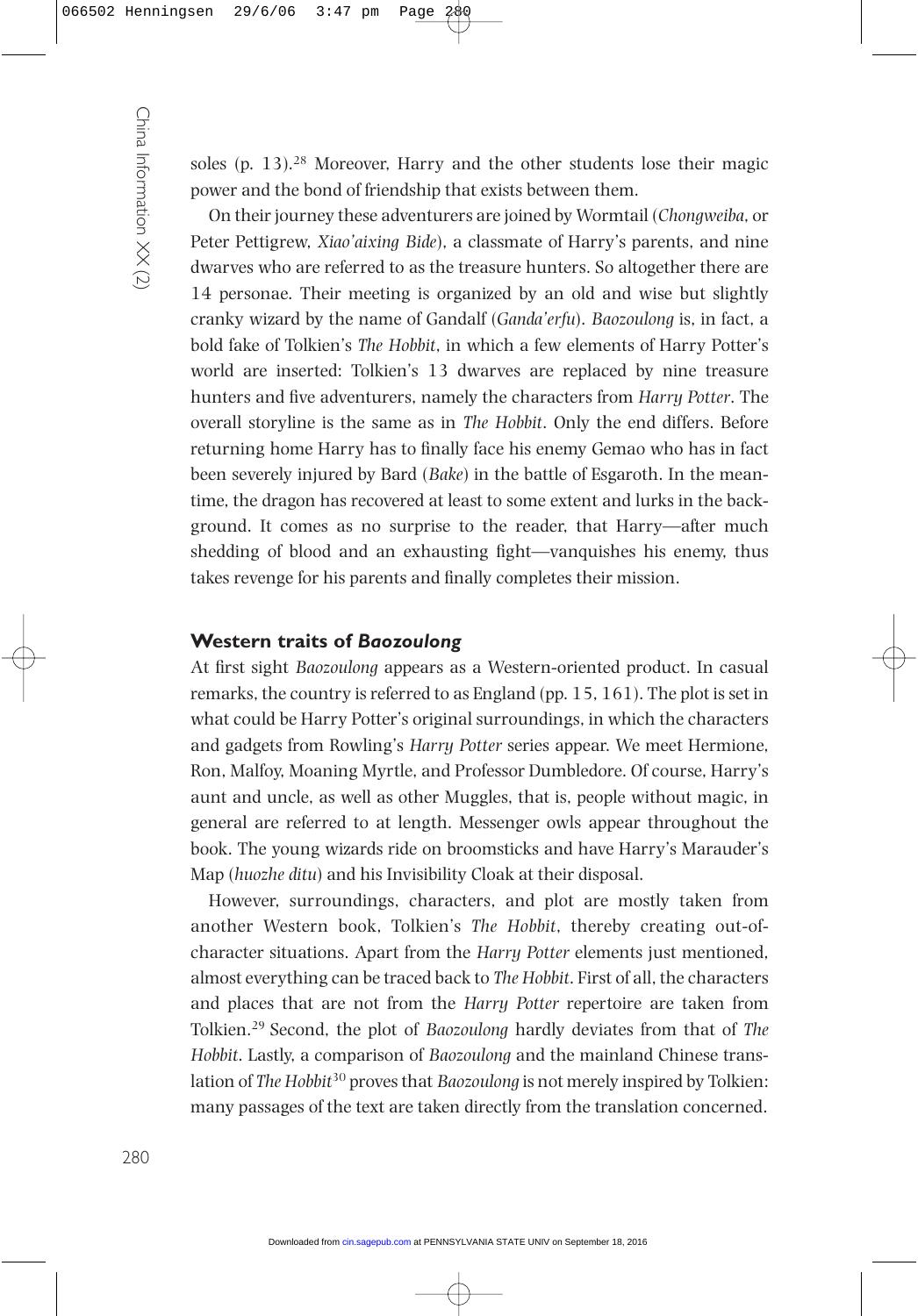There are, nonetheless, remarkable differences. The most obvious ones are the introductory and final chapters, which provide the link between Rowling and Tolkien. Whereas most passages of *Baozoulong* can be traced back directly to the PRC translation of *The Hobbit*, others are slightly altered by means of punctuation and wording, or omission of sentences and parts of sentences. At times, synonyms are employed and the sentence structure is altered. Moreover, the content is modified by adding several passages of different length into the Tolkien framework. Second, *Baozoulong* uses different Chinese characters to transliterate the names of some persons.31 Third, the chapter headings differ considerably. Whereas the first of these differences may be considered a matter of artistic freedom, I regard the last two devices a means to conceal the extent of plagiarism.

As pointed out, *The Hobbit* and the *Harry Potter* sequels are closely connected. The movie *The Fellowship of the Ring*, the follow-up to *The Hobbit*, was simultaneously released with *Harry Potter and the Philosopher's Stone*. 32 They belong to the genre of fantasy literature and contain distinct fantasy elements such as the employment of messenger birds throughout the book. The Forbidden Forest with its giant spiders is strongly reminiscent of the world of Mirkwood in *The Lord of the Rings*. Professor Dumbledore reminds the reader of the wizard Gandalf. Therefore, Rowling's reverting to fantasy topoi induces strong similarities between her work and Tolkien's. *Baozoulong* reinforces this by utilizing and thus combining elements of both of these Western works. In that way, by connecting with two different Western texts, the fake *Harry Potter/Hobbit* becomes even more Western than its Western counterparts.

Regarding the contents of *Baozoulong*, there are no obvious hints to Chinese literary traditions. The story is said to take place in England (p. 161). Harry Potter compares himself to Robin Hood (pp. 135, 149). In order to give an idea of the value of the treasure inside the dragon's cave, it is said to be even more valuable than the possessions of Queen Elizabeth (p. 149). *Rui'en* (Thorin) describes the Arkenstone (*Akenbaoshi*) as more precious than the London Science Museum (p. 171). The seemingly most Western instance, though, occurs when one of the dwarves dreams of having something to eat at Kentucky Fried Chicken (*Kendeji*, p. 172), that is, at a Western fast-food restaurant.

In this way we can detect a twofold reinforcement of the book's Westernness: the original Western topoi of *Harry Potter* are transferred into the setting of another Western opus, *The Hobbit*. A second Westernization occurs in form of the clear references to England and the modern world just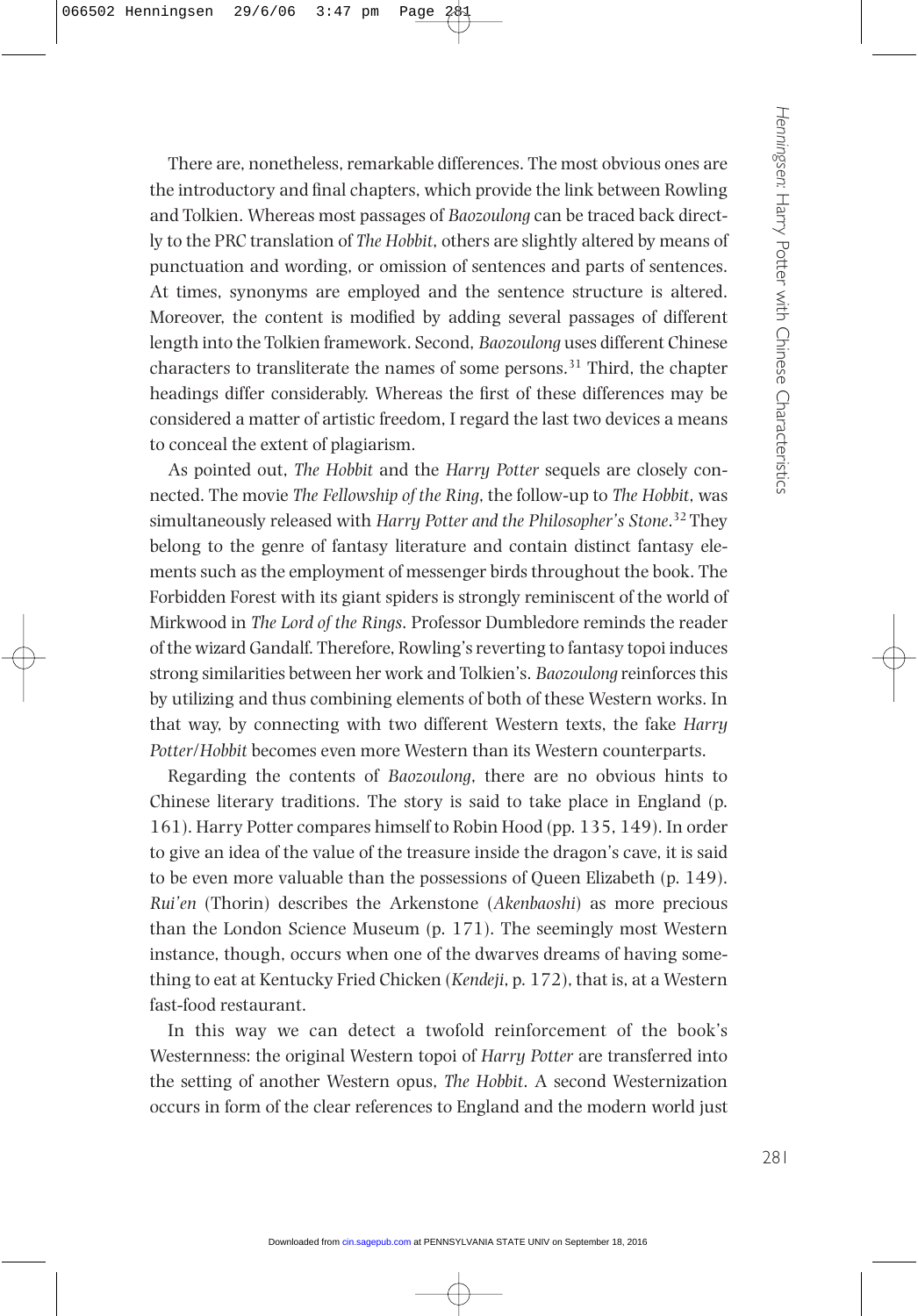described earlier. Not only does Tolkien (for obvious reasons) not make any mention of Kentucky Fried Chicken, but *The Hobbit* is set in a world of fantasy in Middle-earth, which can be identified as England, since Tolkien declares it to be in the northwest of the old world. Also, Tolkien described the Hobbits as "rustic English people" of small size.<sup>33</sup> However, the author at no time explicitly spells out the name of the implied country in *The Hobbit*, unlike the author of *Baozoulong*. Nor does Tolkien refer to real persons such as Queen Elizabeth (who, by the way, had yet to become queen at the time of Tolkien's writing). Thus, *The Hobbit* is a decidedly Western opus because of its roots in the Western literary tradition, but the plot takes place in a fantasy medieval world largely unrelated to the author's and the readers' realities. Looking at *Baozoulong* one wonders why the Chinese fake seems to be emphasizing Western elements much more than the Western originals it purports to copy.

### **Harry Potter with Chinese characteristics**

Perhaps a more pertinent question is how far *Baozoulong* can be read as a distinctly Chinese text. Most examples in the preceding discussion that were chosen as indications of the Western character of the text can be interpreted in the exact opposite way. Considering the popularity of fast-food chains in both China and the West, any youngster dreaming of a hamburger in the West would be more likely to imagine a McDonald's restaurant, rather than Kentucky Fried Chicken. In China, however, for a number of reasons McDonald's is only slowly catching up with *Kendeji* (Kentucky Fried Chicken) in terms of popularity and visibility, the latter having opened its first restaurant in November 1987, five years earlier than McDonald's.<sup>34</sup> This is to say, *Kendeji* can be interpreted as symbolizing in 2002 the *most* Western example of a fast-food restaurant for a Chinese reader, whereas for the Westerner it is simply one among many chains—and certainly not the most famous one.

Moreover, there is no universal meaning embodied in either Kentucky Fried Chicken or McDonald's. Though the identification with the Western brand name remains an important trait, these chains adapt to the Chinese market by adjusting their menus and marketing to Chinese taste, and by adopting Chinese names—one of the reasons why *Kendeji* was much more successful at the outset than *Maidanglao* (McDonald's)*.* <sup>35</sup> Even though both chains operate with palpably international labels and images, they constantly change and transform themselves according to local circumstance. From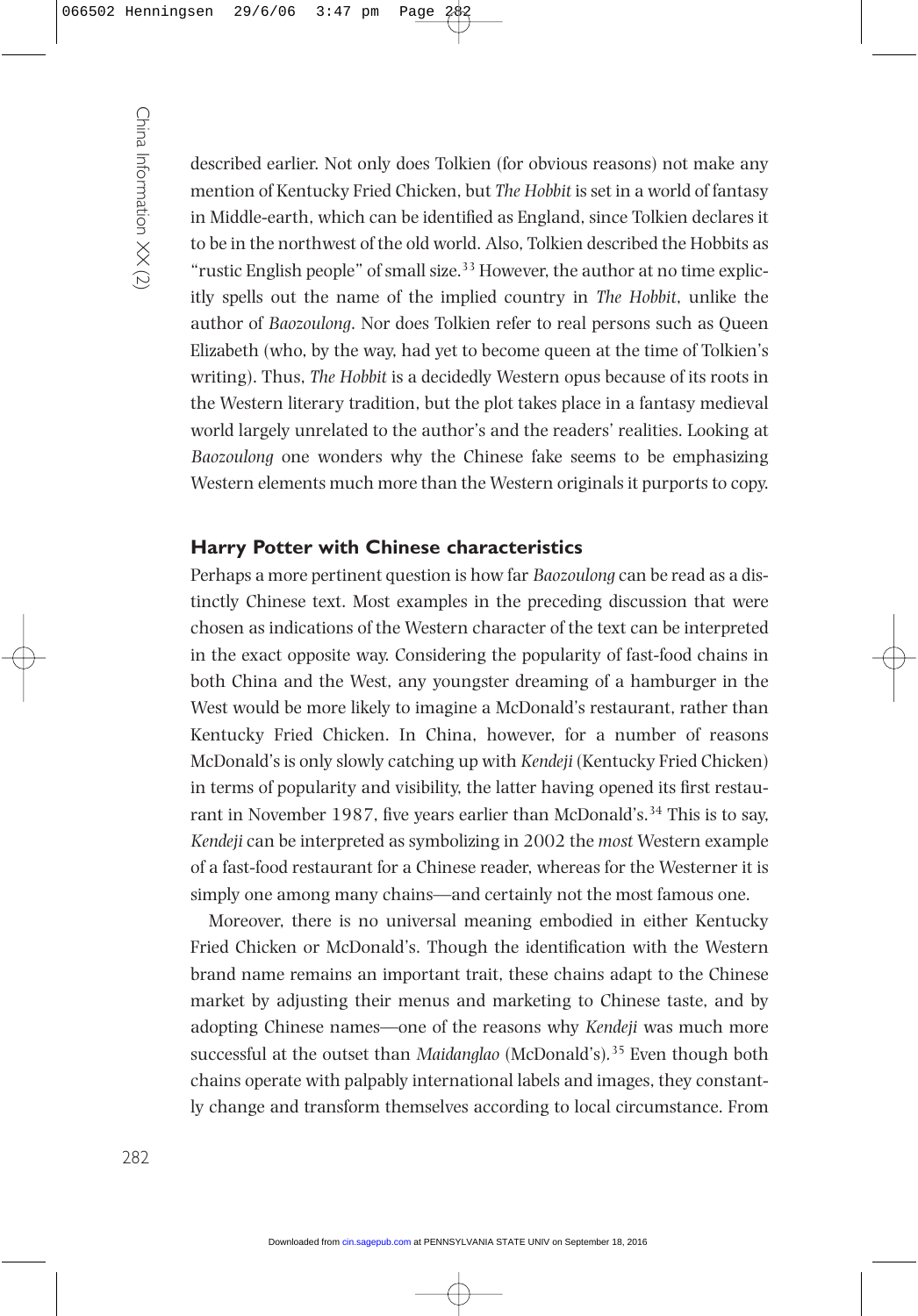that perspective, the reference to *Kendeji* distinctly situates the narrative in a Chinese context.

The strongest evidence of Chineseness, though, occurs at the level of form. Having indicated previously that large stretches of *Baozoulong* are taken straight from the translation of *The Hobbit*, it seems questionable to view it as typically Chinese. Rather, form and structure belong to the genres of Western fantasy and adventure literature. I would argue, however, that the average Chinese reader, irrespective of whether or not he or she is familiar with *The Hobbit,* will read the book in the light of traditional knight-errant fiction (*wuxia xiaoshuo*). Even though the structure is derived from *The Hobbit*, *Baozoulong* can be seen as bearing strong similarities to the structure of Chinese knight-errant novels. The plot is episodic. The narrator directly addresses the reader with the pronoun you (*ni*) (e.g. pp. 14, 139, 156). Time and again, the narrative is prolonged through songs that are being sung, especially by the dwarves. Also, the importance of honor, typical of *wuxia xiaoshuo*, <sup>36</sup> can be detected—Harry Potter not only dutifully wants to complete his school assignment, but at the same time he wants to fulfill his parents' mission (it was his mother who severely injured one of Gemao's eyes, as the novel says), and thus take revenge for their deaths.

By comparing Harry Potter to Robin Hood, the author adds a double-twist (which can also similarly be argued in the case of *Kendeji*). The author chooses a knight-errant who is distinctly Western—but at the same time well known also in China. Thus, by using a Western figure he can make the readers believe in the alleged authenticity of the text. At the same time this underscores the affinity of the text to Chinese knight-errant stories. Just as this Chinese novel can be seen to operate a twofold Westernization, its use of Westernness leads to a reinforcement of its Chineseness.

# **"Water and Fire" (***shui yu huo***)—a close reading of chapter 15**

To illustrate the arguments made so far, I will now turn to an interpretation of chapter 15 of *Baozoulong* that corresponds to chapter 14 "Fire and Water" in *The Hobbit*. The plot tells us how Gemao attacks Esgaroth (*Changhu zhi cheng*) and is—at least temporarily—defeated, as well as how law and order are restored in the town afterwards. We learn about events that Harry and his companions are *not* involved in. In this way, we are introduced to the world of Muggles—which functions as an alternative to Harry's world, that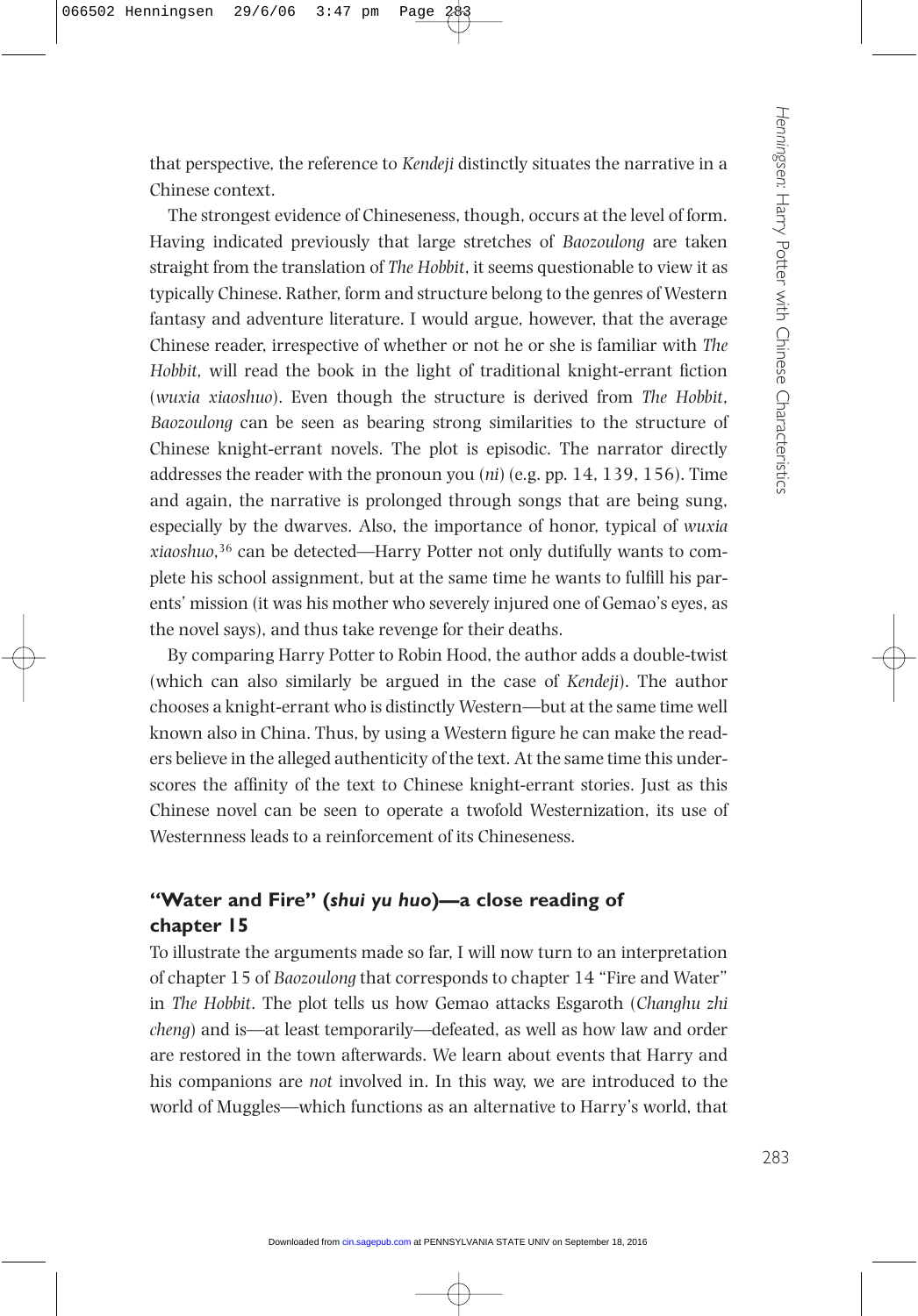China Information XX $\odot$ 

is, the world of wizardry. It can also be seen as a representation of the "normal world": Chinese reality. Even though the characters are said to be "the people of England, and also kindhearted" (p. 161), I consider it feasible to read the chapter as an image of today's China. Moreover, as has been shown earlier, the book and its contents can be read as being more Chinese than Western—even though the author purports to want the reader to believe it to be the exact opposite. To prove this I will interpret this picture of the normal world in relation to Chinese reality. Moreover, a close comparison of the differences between "Water and Fire" and "Fire and Water" will reinforce my suggested interpretation of the chapter as a depiction not of some fantasy world, but as an image of the real world—and, possibly, the Chinese reality.

As in the rest of the book, in chapter 15, some stretches of the text are directly transferred from the Chinese translation of *The Hobbit*. The most obvious difference lies in the different endings: whereas Tolkien's Smaug is killed for good, Gemao is only severely injured: "If he lost his life that easily, he would not be the undisputed black wizard of the past and of today" (p. 162). He is waiting to settle with Harry. This change was necessary for the broader plot. Whereas in Tolkien's novel, Bilbo's adventure is the central part of the story, in *Baozoulong* the conflict between Harry and Gemao as well as the implied wider context of the conflict between him and Voldemort are fundamental. Moreover, to have Harry Potter's main adversary killed 40 pages before the end of the book, and not by the main hero, does not fit into the concept of a *Harry Potter* novel. Thus, this change to Tolkien's story reinforces its likeness to one of Rowling's.

Other elements of the story that deviate from the Tolkien text serve as markers that the story is set in the modern world. The warlike atmosphere of the fight against Gemao is heightened by comparing him to an F-16 (p. 158). Modern political concepts replace those of Tolkien's "timeless" world: his master (*touling*37) is changed to "the head of the highest administrative organ" (*zui gao xingzheng zhangguan*, p. 157). In *Baozoulong*, Bard is not called a king.38 Whereas in Tolkien, the Elvenking sends out scouts (*zhenchabing*39) to help the people of Esgaroth, in *Baozoulong* the elves employ spies (*jiandie*, p. 161). The assertion mentioned earlier that the people are "the people of England" is, likewise, not be found in Tolkien (pp.  $161, 162$ ).<sup>40</sup> The most astonishing difference in wording, though, occurs in the description of Dale. In Tolkien's original "Dale is now freed by [Bard's] valour,"41 which is translated into Chinese as *jiefang* (liberated).<sup>42</sup> In *Baozoulong*, however, the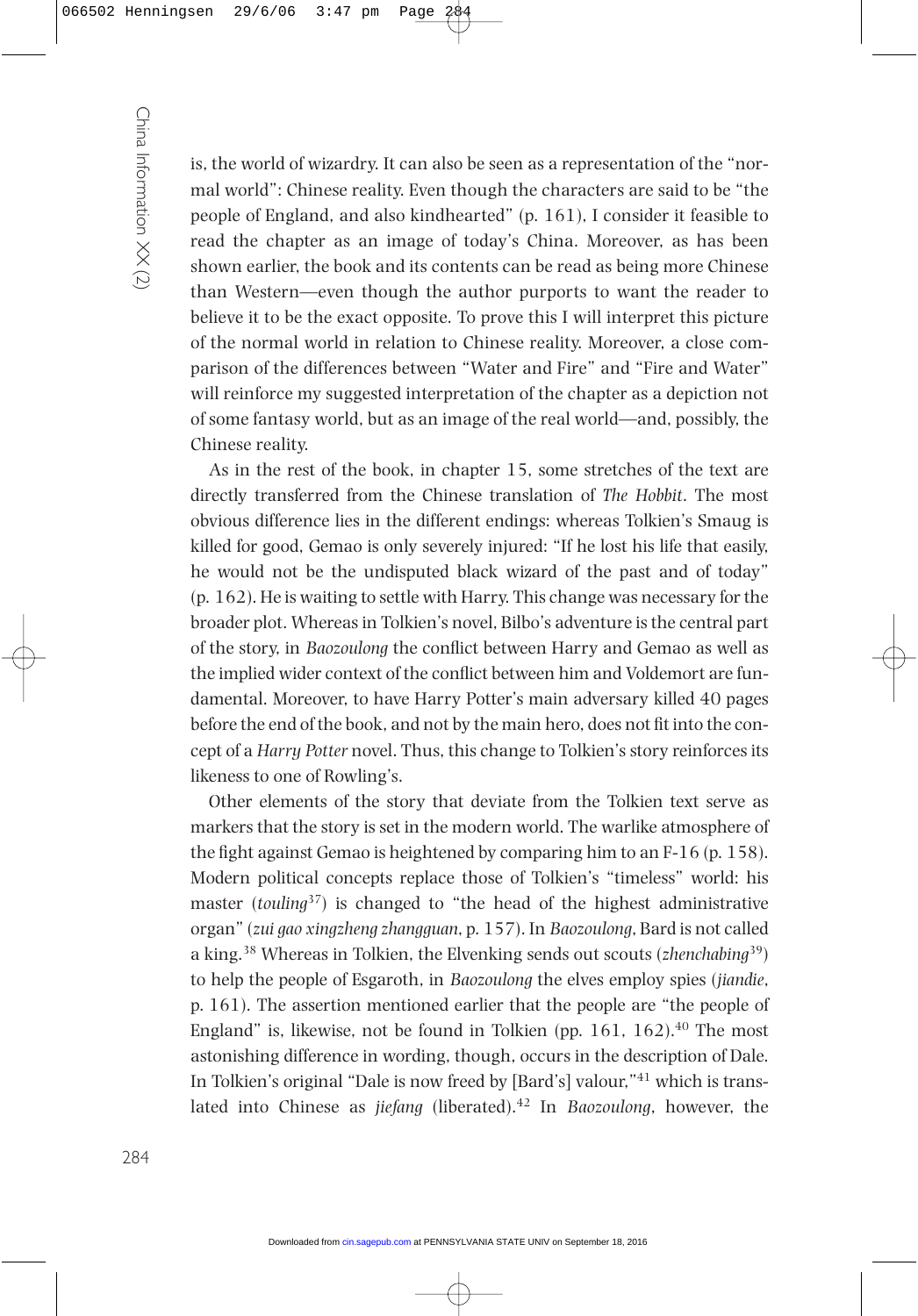wording is changed to "there is no more danger" (*mei you weixian le*, p. 160). However, in China the verb *jiefang* has a strong link to political liberation. So strong a link that it probably cannot be used to describe a liberation that does not result in the rule of a communist party. These changes in wording transfer the story into the modern world, and, what is more, the words used (or not used) have distinctly Chinese implications.

On the surface, these elements can be seen as examples of the twofold Westernization of the Western text: elements of the (Western) novel *The Hobbit* are bestowed upon the (Western) Harry Potter. Then the Chinese translation of *The Hobbit* is further westernized by explicitly setting it in England, in contrast to Tolkien. This can be seen as the author's attempt to strengthen the resemblance of the text to the one by Rowling. Whereas Tolkien created a whole fantasy world that could be anywhere or nowhere, Rowling's *Harry Potter* series takes place at specified locations in the UK. Places such as Diagon Alley are, of course, not real ones to be found on a street map, but they are identified as being in London, that is England. Thus England in *Baozoulong* stands as a marker for the world of Harry Potter.

Still, the text might be read as a critique of the Chinese situation. The criticism is directed against the mayor (and not, as in Tolkien, against the Master), and is much more concrete than in *The Hobbit*. A comparison of the two texts makes this evident. The accusation of the mayor is almost taken directly from the Chinese translation.<sup>43</sup> However, the question "Isn't this a waste of people's tax money?" (p. 159) is added to underline the gravity of the situation. Similarly, the people's cry for Bard is changed. In *The Hobbit*, the scene reads as follows:

"We will have King Bard!" the people near at hand shouted in reply. "We have had enough of the old men and the money-counters!" And people further off took up the cry: "Up the Bowman, and down with Moneybags," till the clamour echoed along the shore.<sup>44</sup>

In *Baozoulong*, it is as follows (p. 160):

"We want to have re-elections? [sic]"

"We want to carry out [a process of] impeachment!"

"We want Bake to lead everybody!"

People nearby shouted loudly: "What person of virtue and prestige! They're nothing but a bunch of corrupt and rotten guys. We've suffered enough already!"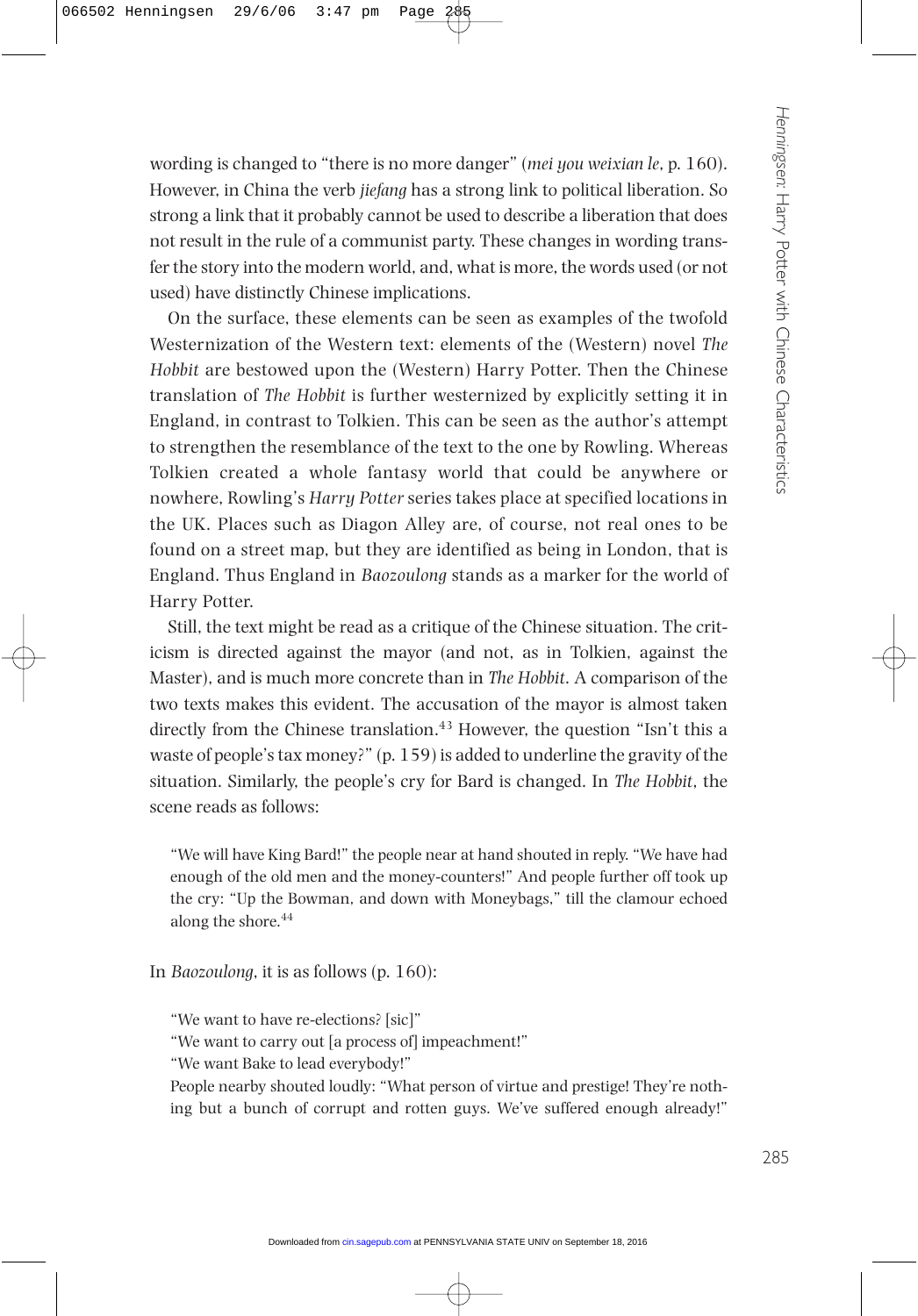People far away also began to shout loudly: "Up Bake, down with bureaucratism!" The sound of the slogan echoed for a long time between the two shores of the river.

How Bake/Bard then go on to administer the town also differs markedly. Tolkien's Bard does it in the following way:

Meanwhile Bard took the lead, and ordered things as he wished, though always in the Master's name, and he had a hard task to govern the people and direct the preparations for their protection and housing.45

For Bake in *Baozoulong*, things look somewhat different (p. 161):

Bake was elected the new mayor by the crowd, [and] according to his own wishes, he directed everybody to rebuild the hometown. Even though he did all this under the title of mayor, taking care of these muggles, directing them to build houses, to repair roads, or to make preparations to prevent calamities were definitely no easy tasks.

We can thus detect a different vocabulary in the Chinese book. The terms refer to a modern society and describe how it is administered. Second, corruption and political leaders who do not take action to solve problems are a rather prominent feature of today's China. For this reason, I would suggest that the chapter be read as one that indirectly reflects today's China rather than England.

Having established China as the point of reference, a question that remains to be addressed is how a Chinese reader not familiar with *The Hobbit* might read this highly political scene. Therefore, I propose a Chinese reading of the text that considers exclusively the *Harry Potter* context. *Changhu zhi cheng* (corresponding to Esgaroth) is a geographically isolated city that constitutes an alternative world to that of the wizards. It contrasts sharply with the dark forests and the evil spirits. Rather, it is inhabited by Muggles (*maguamen*). Even though the town is established as the "other" world to that of the wizards, both wizards and Muggles are faced with the same enemy: Gemao. The geographical isolation seems idyllic if not utopian, and it reminds the reader of "Chinese utopias"—Tao Yuanming's *Taohuayuan ji* as well as Shen Congwen's *Biancheng*46—and thus reinforces the Chineseness of the text.

Likewise, both Harry and Bake/Bard are both outsiders and heroes. Bake is a descendant of Daierwang (the King of Dale), who back then fled from Voldemort and Gemao (p. 158); Harry also is an outsider to the wizard world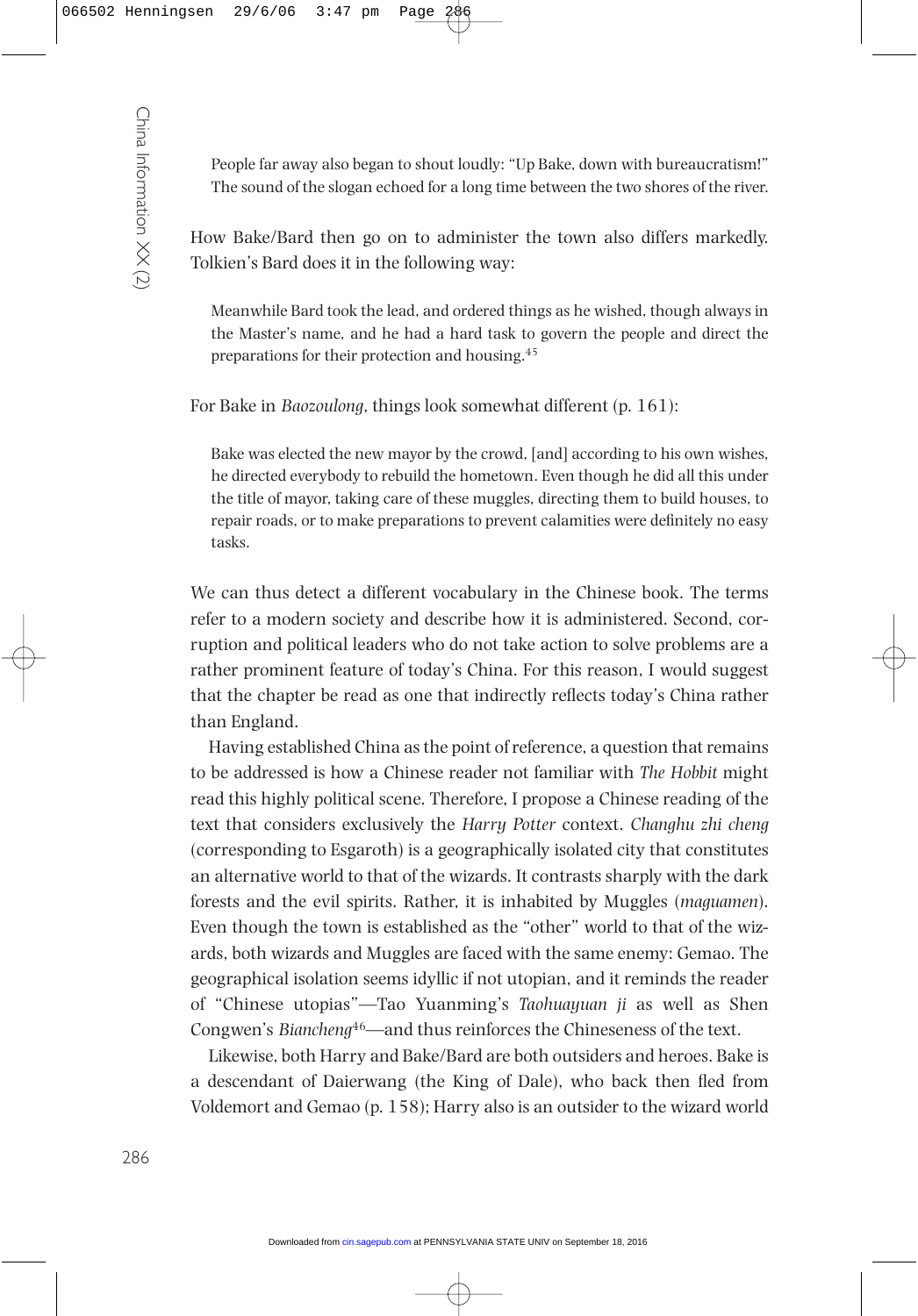because he grew up among Muggles, and just like Bake he is the son of courageous parents—and faced with the task of living up to everybody's hopes that he will one day vanquish the evil enemy.

Gemao's attack—an extraordinary event—serves as a catalyst for conflict. Even in the idyllic setting, opposition emerges and it becomes clear that there is inherent conflict (which, by the way, constitutes another parallel to *Biancheng* which is also not an eternal paradise). Faced with the attack, the authorities are shown to be incompetent: the head of the administration only gives the order to tear down the bridge, and then disappears from the narrative. His order is followed by the police force blowing their horn—but apparently doing nothing else (p. 157).

At first sight, the tumultuous scene following the victory over Gemao can be seen as a minor rebellion against the city's authorities. On closer analysis, however, the people's conception of society proves to be rather conservative, which might also be traced to Chinese reality. The townspeople criticize their leaders for corruption, waste of tax money, and bureaucratism. The mayor is said to be interested only in his own benefit—in a situation of extreme danger this results in a complete collapse of order, and danger is only averted because the people themselves take things into their own hands and because the hero Bake, a Muggle with a magic arrow, severely injures the dragon. Following this, the people call for a replacement of the old authority. Translated into contemporary Chinese reality, this signifies an articulation of dissatisfaction with the corruption of the Chinese political elite and a call for abolition of that political class.

However, this does not happen. Instead, the mayor distracts the crowd's attention and implies that Harry and his companions are to blame (p. 160):

Why do you reproach me? After all, what wrong did I do? Who was it who stirred up the black wizard? Who was it who received our generous presents and selfless help? Who was it who made us believe that those ideas from ancient songs could become real? Who was it who used our good-heartedness,<sup>47</sup> our innocent fancies? [And] as retribution, did they give us gold? [Now that] the black wizard turned our beautiful town into ruin, who should compensate our losses? Who should help our orphans and widows?48

This can again be seen as an indirect reflection of the Chinese situation: the authorities try to divert attention away from problems, instead of solving them or taking responsibility for past mistakes.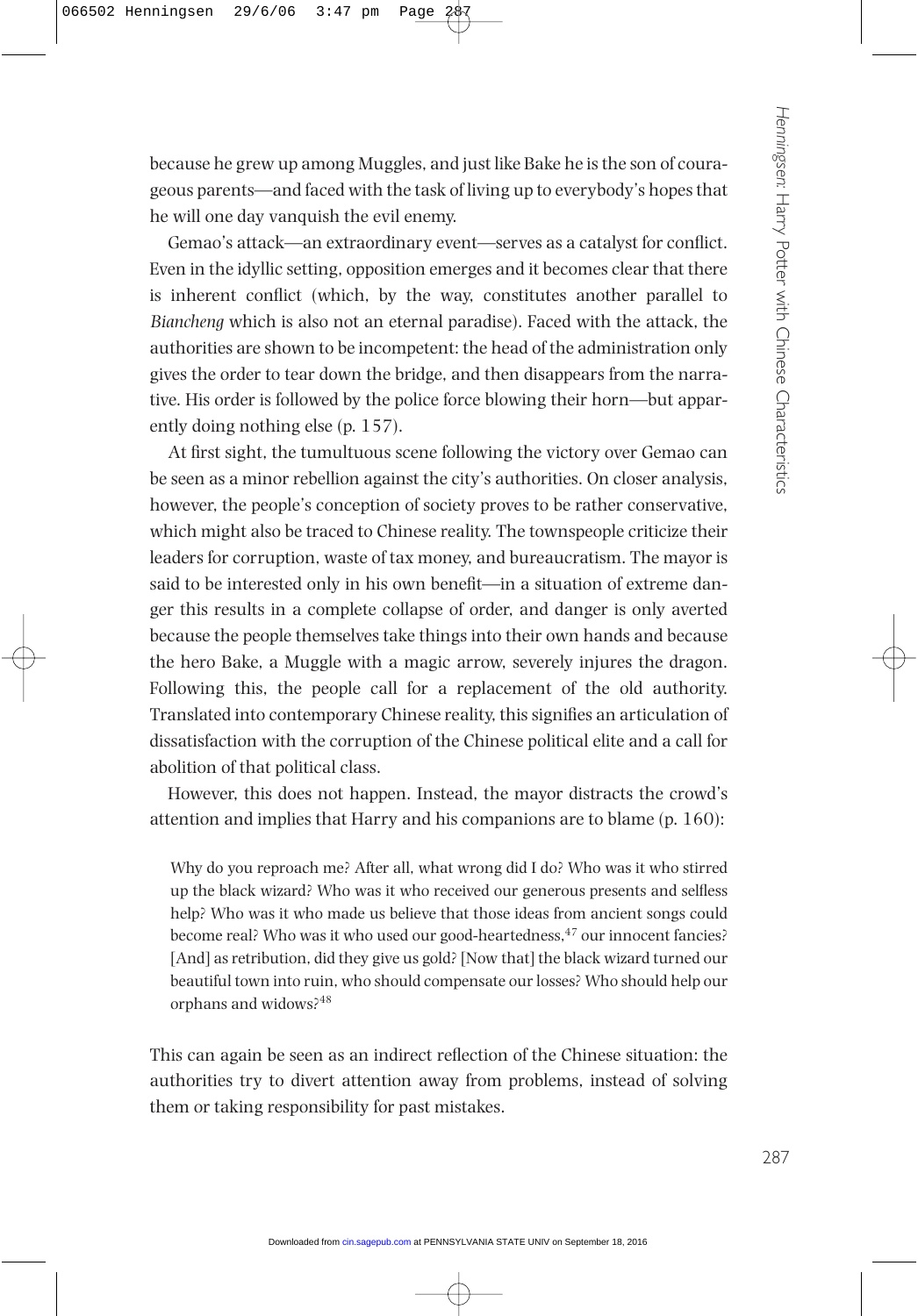Still, the portrayal of the people's conduct, when interpreted from the perspective of Chinese reality, can serve as a critique as well. After all, the people let themselves be diverted and they follow any collective feeling being aroused. Beyond that, the people seem to be as materialistically oriented as their leaders: they begin to dream of the treasure—and want it for themselves. This already sets the scene for the later conflict between Muggles and dwarves, both of whom are just as keen on the treasure.

In the city on the lake, order is restored, Bake is finally elected the new mayor, and his predecessor is assigned another leading position in the rebuilding of the town. There has been only a minor reshuffling of officials, but no structural reforms, and nobody is held responsible for corruption. It seems that under these conditions and with a population as easily manipulated as that of the city the only feasible way is to opt for a strong government. This can therefore be read as a high degree of the Chinese population's internalization of the CCP's political values. As an unofficial publication the author is under no constraints concerning the content of his writing. Accordingly, one might expect him or her to write more openly than in official publications. However, since even this text is very much in line with the government, it can be seen as an indication of the deep intrusion of post-1989 propaganda into Chinese society.

### **Final remarks on** *Baozoulong*

Apart from a few very noticeable inconsistencies,  $49$  it can be argued that this text reduces the fundamental themes of the original *Harry Potter* series to absurdity: through the evil spell that is cast on them, Harry and his classmates lose both their magical abilities and their friendship. Magic is a theme throughout since, naturally enough, the loss of their supernatural abilities bothers Harry and his classmates. They pass through regions that are under spells, they are confronted with people who possess magic powers, they recall things learned from books in school (or at least recall that they did not pay enough attention, when certain topics were covered in class), and they identify themselves as students of Hogwarts School of Witchcraft and Wizardry. Even though they are said to have lost their magic powers, they are still able to ride on brooms. Harry recovers some of his abilities in the course of events, and certain tools such as brooms, the Marauder's Map, the Invisibility Cloak, and the Magic Ring are at their disposal. It seems that this is as little magic as is necessary for a book on wizards.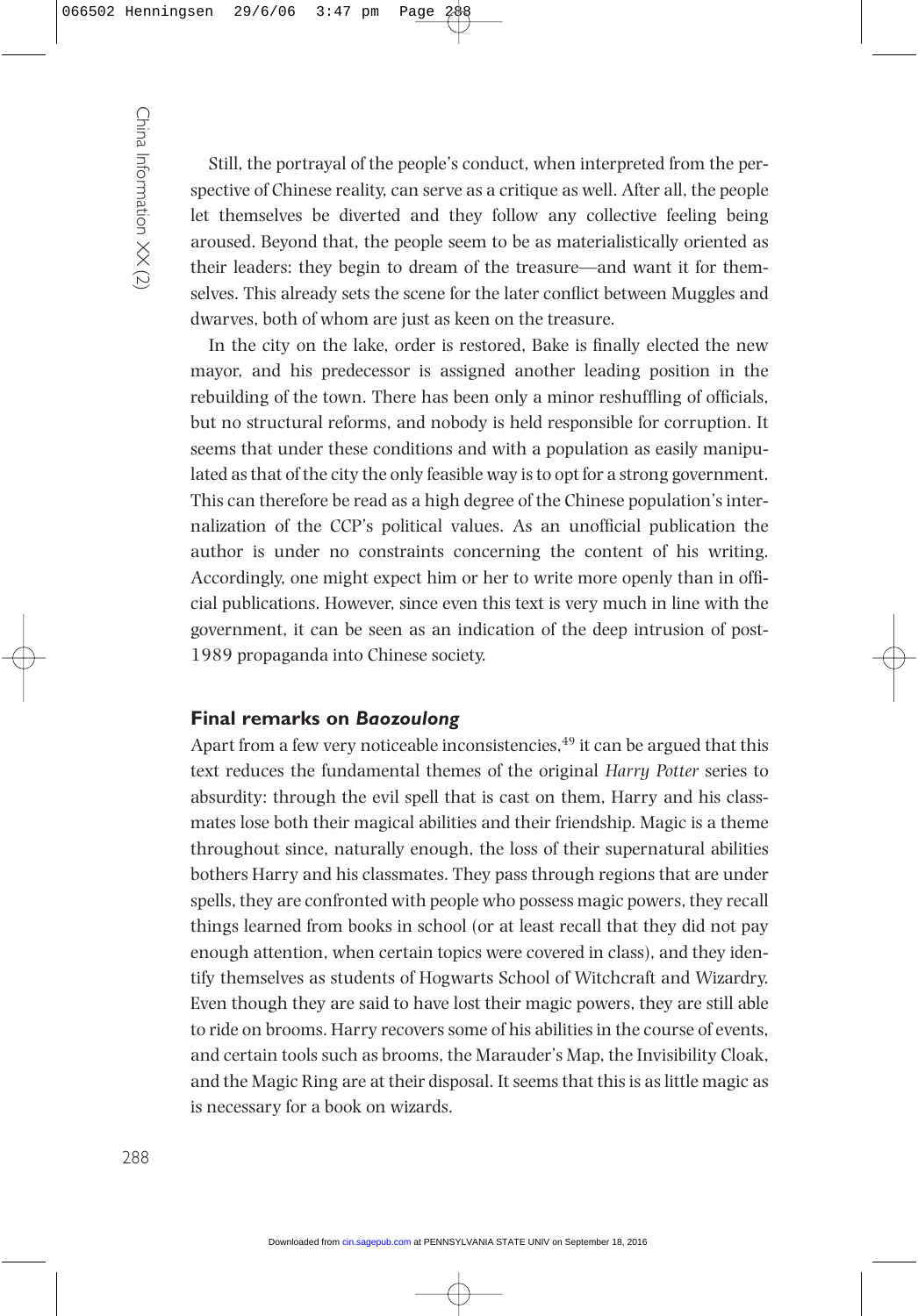The second theme which is absent in *Baozoulong* is friendship. In terms of suspense, this absence is—in my view—the most disabling weakness of the book. Deprived of strong interpersonal relationships the characters appear somewhat dull and flat, and there is no development of their personalities. Thus the reader is deprived of any dynamics among the children-turned-hobbits. They do not voluntarily help each other in situations of danger, nor do they experience situations of conflict among themselves, such as the recurring arguments between Hermione and Ron in the original series, or the constant hostility of Harry, Ron, and Hermione versus Draco. In *Baozoulong*, Harry and Draco are said to have been friends, even though at times they were in competition with each other. The ties of friendship between Harry and his classmates are only restored in the last chapter through a magic drink the teachers of their school have concocted. It seems as though a bond such as friendship can be switched on and off at will—and, what's more, according to the wishes of persons not directly involved. (It is Gemao who "switches it off," and the teachers, however well intentioned their decision may be, "switch it on" again.) Hence friendships—and all interpersonal relationships—are not a matter of personal decision making and maturing, but the result of outsiders' arbitrary interventions.

# **Transfer to the Chinese context—***Hali Bote yu Ciwawa*

*Hali Bote yu Ciwawa, Hali Bote youxia Zhongguo*, the second *Harry Potter* counterfeit, can be seen as another debate on notions of China and the West. It is, however, conceptualized in a completely different manner. Whereas *Baozoulong* pretends to be set in the Western context, but can still be read as a distinctly Chinese text, *Ciwawa* appears to be Chinese at first glance, but turns out to be closer to the original in terms of structure and form. As its subtitle suggests, *Ciwawa* aims at a twofold transportation of Harry Potter into the Chinese world. Harry travels to China and he does so in the manner of a *youxia*, the traditional Chinese knight-errant. In terms of form, however, this book is much closer to the English original: elaborate songs and a narrator are absent, and the story is much more straightforward. Thus, it can be argued that both *Baozoulong* and *Ciwawa* contain elements that can be defined as Chinese/Western—but each of them aims at its own and very distinct way of consolidating both traditions.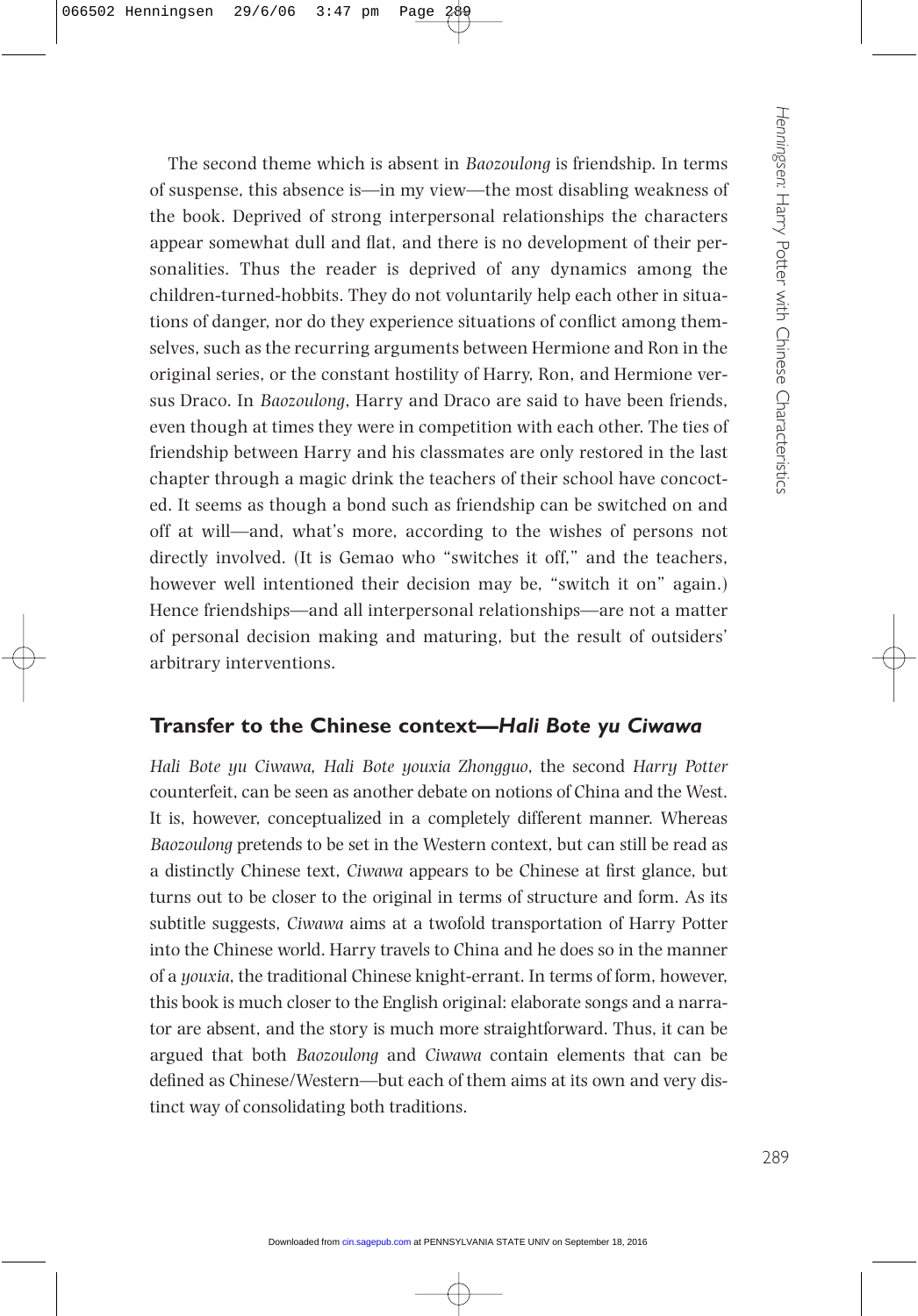# China Information XX

 $\odot$ 

# **Plot**

The action also takes place during Harry's summer holidays. He arrives in China as a stowaway on a boat with a troupe of Chinese circus artistes. He befriends two children his own age who are part of the troupe: Xingxing, a girl, and Longlong, a boy. Even before landing, a conflict arises between Harry and Tao Qipao, another member of the troupe. The latter molests Xingxing and Longlong whenever he can, and Harry realizes that Tao Qipao, whose wizard name is Yan Daomo, is to be his Eastern challenger (*dongfang kexing*). Having arrived in China, the children have to find two magic tools before they can stand up to the enemy: a magic Yuhua stone (*Yuhuashi*50) from Nanjing, and the Ciwawa, an enchanted porcelain doll. With the help of the stone, the spell that was cast on the doll is lifted, and it turns out that both are in fact living creatures. The doll used to be the angel who 1000 years ago fought the last battle against Tao Qipao, severely injuring him (and after transforming her into a porcelain doll he needed 1000 years to recover). Also, Xingxing and Longlong are no ordinary children, but wizards, though, not yet aware of their nature: Longlong is the Eastern wizard child "Muscleman Long"51 (*dongfang motong Long Lishi*), Xingxing is the wizarding world's Eastern princess "Tan Xiangxing"52 (*mofa shijie de dongfang gongzhu Tan Xiangxing*).

In the meantime, Voldemort, aided by Peter Pettigrew (also called Wormtail/*Chongweiba*), won over Tao Qipao and instructs him in wizardry so that, eventually, he will vanquish Harry Potter. A number of adventures serve as preparations for the final encounter and bring the children closer to it. In these, they meet with characters from the original Harry Potter series, such as the owl Hedwig, or—through letters—Professor Dumbledore. But they also come across Chinese wizards. In these encounters, the positive outcome is time and time again attributable to Xingxing's cleverness. She understands the psyche of her opponents well and, thus, manipulates them through smart persuasion. In this way several would-be enemies side with the children against Voldemort and his gang. Not surprisingly the final encounter ends with a victory over the forces of evil.

# **Harry Potter with Chinese characteristics: Harry Potter as a foreign tourist**

*Ciwawa* is more explicitly Chinese than *Baozoulong*—Harry does not have an Invisibility Cloak, but, instead, a magic wok that renders the people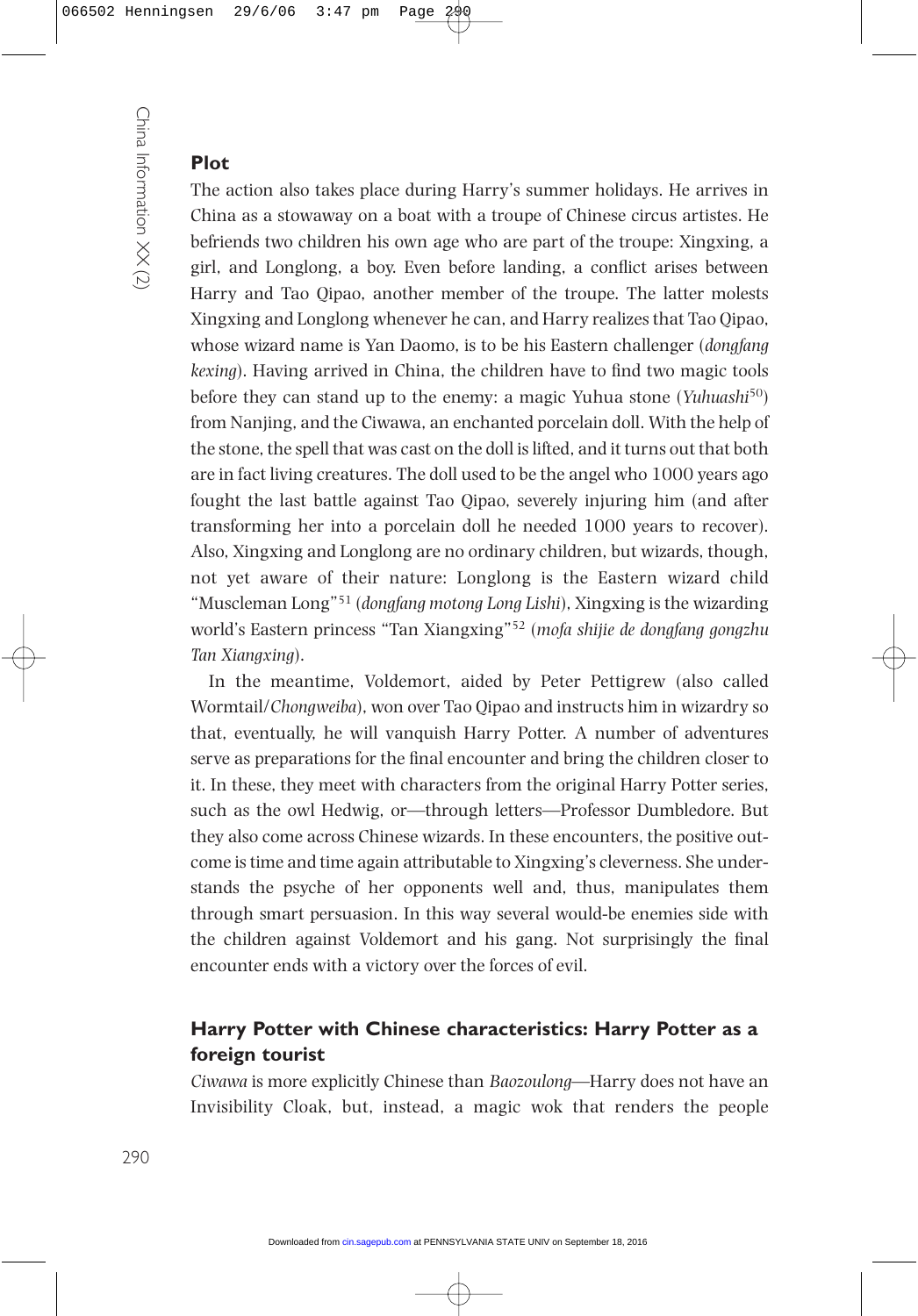underneath invisible. Whereas this stage prop seems mere irony, Yuhuashi the stone that is transformed into a living creature, and in the end chooses to become a stone again—can be intertextually related to the stone in the Chinese classic novel *Dream of Red Chambers* (*Hongloumeng*). A parallel can be seen in the function of both stones. In *Hongloumeng* the stone transforms into a person named Baoyu who is born with the stone in his mouth. Because of the stone, Baoyu is endowed with extraordinary sensitivity. In *Ciwawa,* Yuhuashi is also transformed into a human character. In the last great battle between good and evil wizards, 1000 years before, he had been afflicted by an evil curse and thus been transformed into a stone. Throughout the book, he constantly changes shape, and in the end returns to his stone existence resting on the bed of Xuanwu Lake. Whereas in *Hongloumeng*, the transformation might have Daoist or Buddhist implications,<sup>53</sup> here the retransformation into a stone alludes to a rather parodic subtext. After Longlong explains that 1000 years in Xuanwu Lake were insufficient, Xingxing adds, "[he] misses [his] little fish sisters and [his] little shrimp sisters" (p. 211).

These adventures set the text into the tradition of Chinese adventure stories/knight-errant stories (*wuxia xiaoshuo*), as hinted by the word *youxia* in the subtitle. After Harry's arrival in China he roams through the country with his new friends, and they experience adventures in the style of traditional Chinese stories about knight-errants. Their visits to specific places reinforce the Chinese flavor of the text. From Tianjin (where the boat arrived), they first travel to Nanjing, in search of the magic Yuhua stone. This search takes them first to Yuhuatai, then to the monastery on Jiming hill (Jiming shan), until they finally find the stone in Xuanwu Lake (Xuanwu hu).<sup>54</sup> They then plan to go to Jingde zhen, which is famous for its china (and they thus suspect that the porcelain doll would be there), but find out through yet another adventure that the doll is in Beijing.<sup>55</sup> The owner of the porcelain doll got her for free as part of a deal at Liulichang, a well-known market for antiquities. The final fight with Voldemort, Wormtail, and Tao Qipao then takes place on top of Mount Tai (Taishan). All these places resonate with different parts of the Chinese tradition: Beijing, of course, is the seat of the power—so it comes as no surprise that the doll, which is the key to victory over the forces of evil, and thus to power, is to be found there. Jingde zhen is renowned for high standards in craft and for world-famous chinaware that was sought after by Chinese as well as European rulers long ago. Taishan is one of the five sacred mountains, used for imperial ceremonies, and it is referred to in the writings of Confucius, Li Bai, and even Mao Zedong.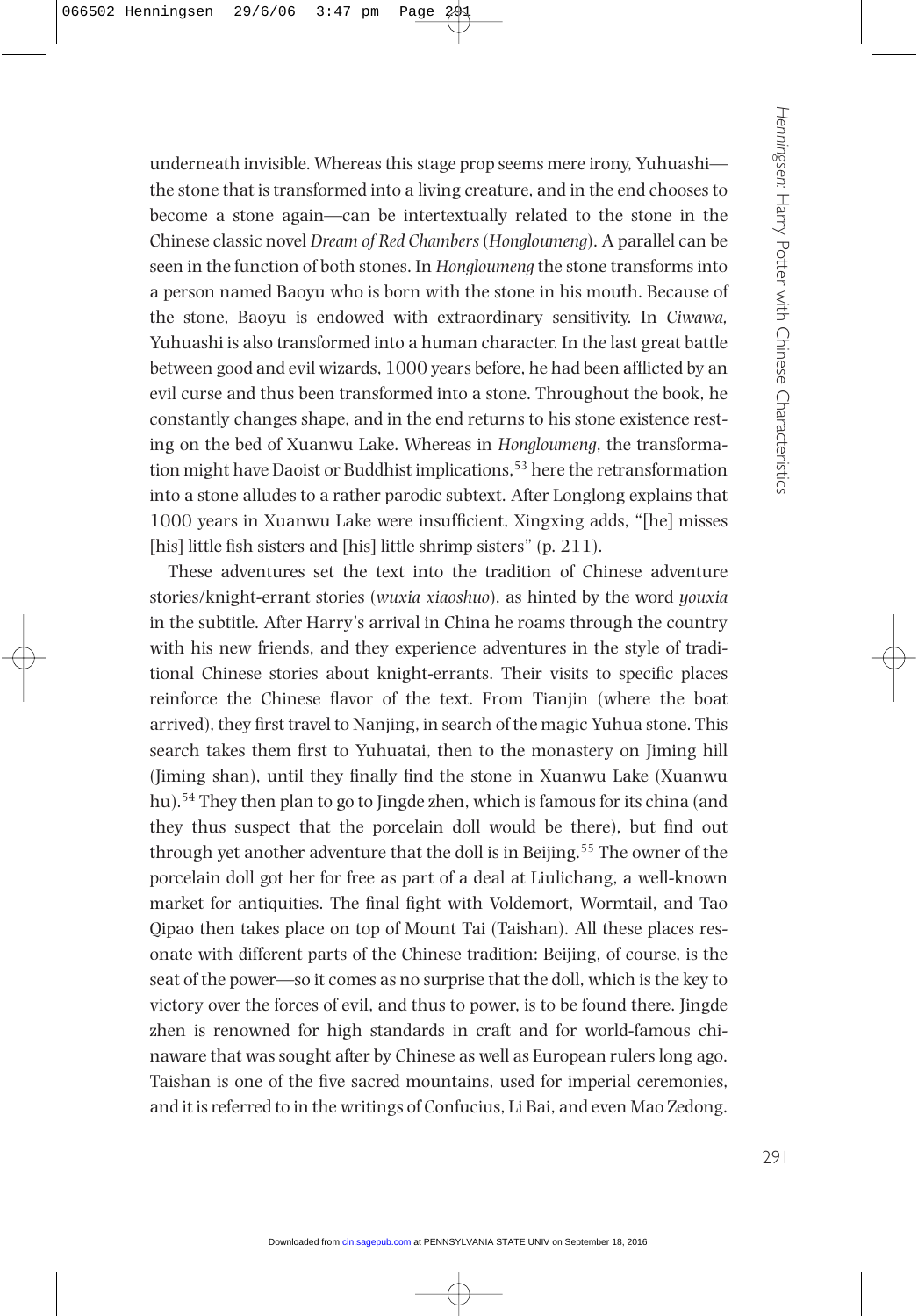Nanjing, also an imperial capital, relates to the Buddhist tradition, and it is where Jiming Monastery (*Jiming si*) is located. As a historical site, Xuanwu Lake symbolizes Chinese ancient history, whereas Yuhuatai is prominent in recent history as the location of a memorial for the (communist) martyrs of a Kuomintang massacre, and is thus a place of pilgrimage for busloads of Chinese tourists, even though at the time of Harry and his friends' arrival there were fewer people than usual (p. 63). Just like the real Yuhuatai, Yuhuashi is linked to a massacre, albeit one that occurred 1000 years ago.

The symbols evoked are relevant not only to the Chinese tradition. The settings mentioned are tourist sites that foreigners are interested in, at least in the author's imagination. The choice of locations serves as an identification tag for Chinese readers who consider such places truly Chinese. Even though most of them might not have visited those places themselves, they will easily recognize the symbolic value. Moreover, Harry Potter is portrayed as a tourist traveling through modern China. Thus, readers can identify with Harry imagining themselves to be roaming the country in the same manner, or they can see Harry as a foreign tourist, who—by visiting different sites important in the Chinese tradition—acknowledges their importance and prominence.

For all the magic and wizardry involved, the text offers more than enough clues for us to conclude that the place of action is *contemporary* China: Harry and his friends discuss taking a taxi, and then ride in one (pp. 57, 87); the person owning the doll had purchased her at Liulichang market (p. 113), drives a motor vehicle (*jiaoche*), and lives in quarters protected by security guards (*bao'an*, p. 102).

Roaming through China, Harry appears to be the model tourist. First of all, he enjoys Chinese food such as the Nanjing specialty *doufunao* (a kind of bean curd jelly), but has problems using chopsticks, and thus simply uses his hands to eat Chinese dumplings (p. 62). He likes the food so much, that he even intends to invite Hedwig, his owl, to a meal (p. 64). Second, Harry has no problems communicating in Chinese. Nevertheless, he causes much amusement among his friends in one instance, when he uses an incorrect measure word (p. 45).<sup>56</sup> Third, he is very conscious of himself as a foreigner, and he is apprehensive about not knowing how to conduct himself in China. He is described as being still unfamiliar with China (p. 49), repeatedly says so himself, and follows his friends' suggestions (pp. 63, 66). Lastly, he reflects on the different behavior of Chinese and Westerners (p. 76).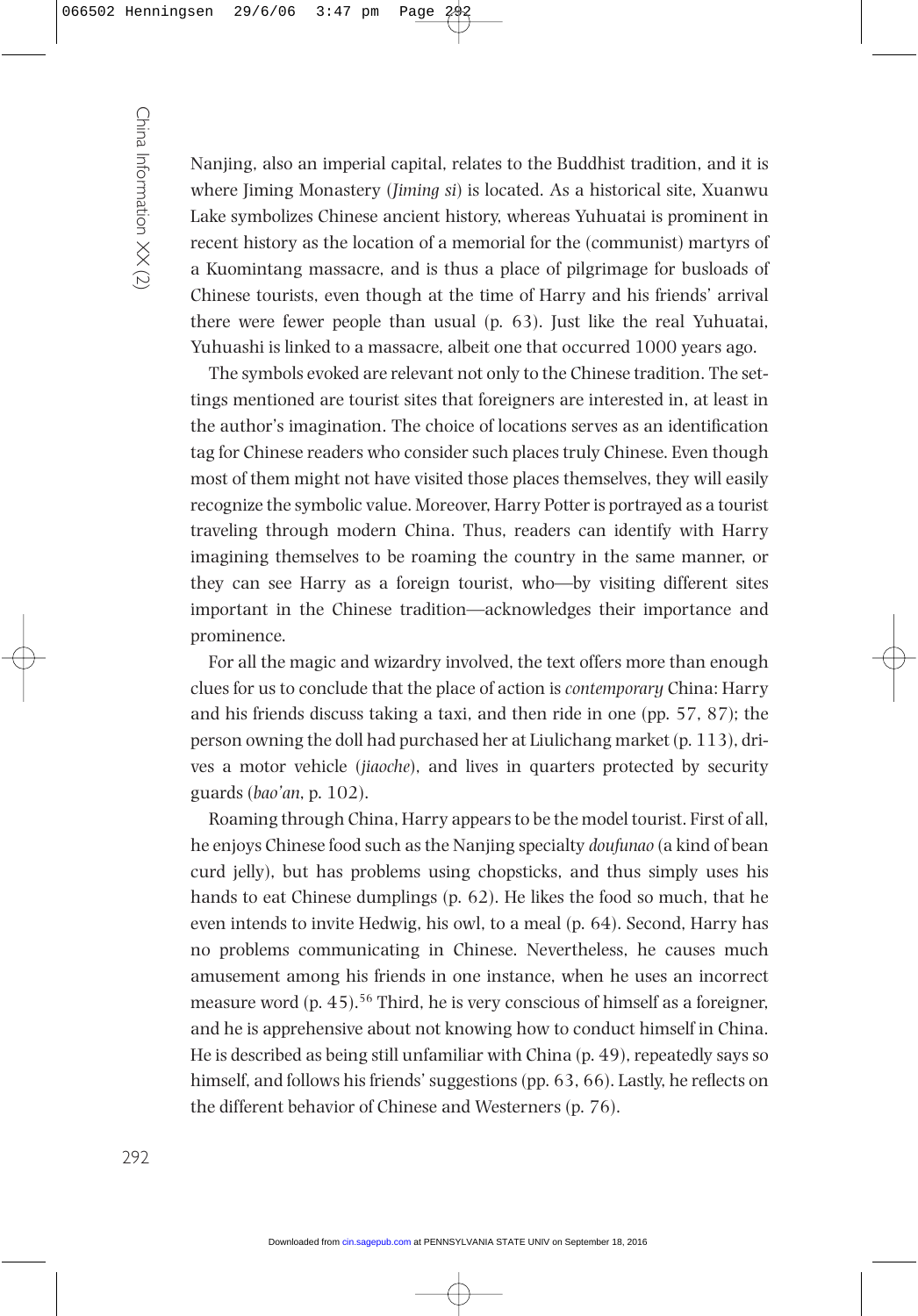### *Ciwawa* **as site of nationalistic discourse**

The book is a constant reflection on the differences between East and West, though in the guise of the wizarding world. The reader gets a foretaste of the impending confrontation when Harry and his companions meet the Wizard Saint (Mosheng) who lives as a Daoist recluse, and who bestows magical powers on Xingxing and Longlong (pp. 141–2):

"Hum," the Wizard Saint shook slightly his head, "Harry, you shouldn't have come to the East, you shouldn't have come to China."

Dumbfounded, Harry hastily asked: "Why so?"

"The Eastern wizarding world has actually been calm, and your arrival might stir up waves. Thus, the Eastern wizarding world won't be peaceful anymore."

"This … I'm sorry," Harry didn't know what to do.

"Forget about it. You are not entirely to blame for this. A thousand years, the Eastern wizarding world has already been peaceful for a thousand years, and some waves are inevitably going to be stirred up," the Wizard Saint sighed, "with the coming of Yan Daomo<sup>57</sup> winds carrying the carnage of war will inevitably blow through the Eastern wizarding world."

The Eastern wizarding world is portrayed as peaceful, and thus endowed with positive qualities—and the difference with the West is implied. There is no sharp antagonism yet, and it is not only Harry who is to be blamed for what is about to happen, but also Tao Qipao, his opponent.

This then leads to the final battle on Mount Tai at the end of the book which can be read as a confrontation between East and West. Voldemort has gathered a crowd of evil Eastern wizards on the mountain top. Before his arrival, they discuss what had happened so far, and why, after all, a Western wizard has asked them to be there; they doubt whether a Westerner can be trusted (pp. 196–7). Following this, Voldemort turns out to have planned an intrigue: by leaving the young Eastern wizards to his allies of the Eastern wizarding world, he and his Western companions would have less trouble killing Harry (p. 199).

However, Voldemort did not anticipate that the confrontation between East and West could be turned against him. Once again, Xingxing's clever arguments make her opponents side with her (pp. 199–200):

Pointing to the Dark Lord (*shenmiren*) she said: "Old wizard, you don't want to incite them. Our Eastern wizarding world has actually been living in peace and concord for a thousand years. We have all become used to this peaceful life. But you force of evil from the Western wizarding world! Destroying this peaceful life of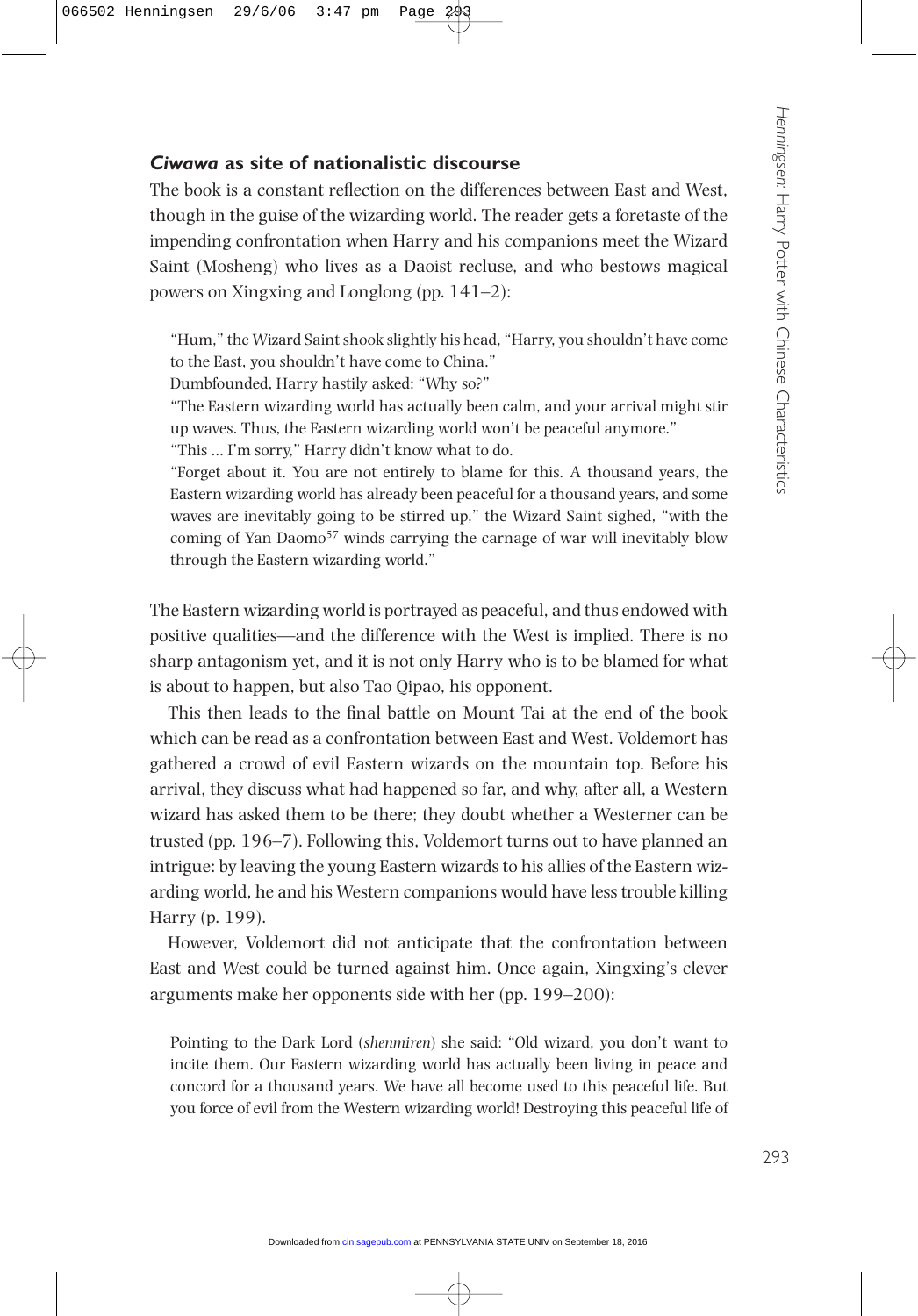our Eastern wizarding world and bringing chaos to our Eastern wizarding world, really is a malicious intent!" She looked at those wizards of the Eastern wizarding world, "You wizards, how come you all don't have any brains? Don't you want to continue your peaceful life? After listening to the incitation of a Western wizard today and becoming our enemies, do you really believe you can defeat me and Muscleman Long? … You better think, if you let a Western wizard sow the seeds of discord and become our enemies, what that may lead to in the end!"

Not only does she point out that the source of evil comes from the West, she also underlines, that the East is a place of harmony and concord, quite opposed to the West. She makes her point even more strongly by constantly emphasizing East and West. In reply to her persuasive arguments, Voldemort angrily declares, "In the wizarding world, there has never been any peaceful existence. Don't listen to this little girl's weird talk! If you want to dominate the Eastern wizarding world, you should all get down to work with me!" (p. 200). After the Eastern wizards point out that they in fact prefer their long-lasting tranquility, Voldemort continues angrily, "As you please! If in the future any incident should occur in your Eastern wizarding world, [just] don't you come and ask me to help you!" Yulinguai<sup>58</sup> replied: "Well this, you needn't worry about. The affairs of our Eastern wizarding world, we can solve them ourselves. Excuse me, but I have to return home and have a good nap."

Moreover, Xingxing accuses Tao Qipao (p. 203), "You obey the order of a Western wizard to commit murder for him—what kind of a being are you?" He retorts with a similar question to Longlong who wants to defend his friend Harry: "Pah! Do you want to become my enemy for the sake of a foreign brat?"

These scenes are indications for what could be called the globalization of conflicts in the wizarding world. A new regionalism is being articulated by the Eastern protagonists: a reluctance to be involved in conflicts that originate in other parts of the world and that may destroy one's own peace and harmony. Since the East retains its peacefulness the line of conflict is modified. The East stands for good, the West for evil forces. In fact, Harry Potter and a couple of other wizards that are against Voldemort come from the West. However, Xingxing's argument wins her Eastern wizard colleagues over. Since the West is seen as the source of evil, the Eastern wizards' policy of disassociating themselves from the West can easily be understood.

This final scene is a telling example of Chinese nationalism not only because of the debate on the differences among the Eastern and Western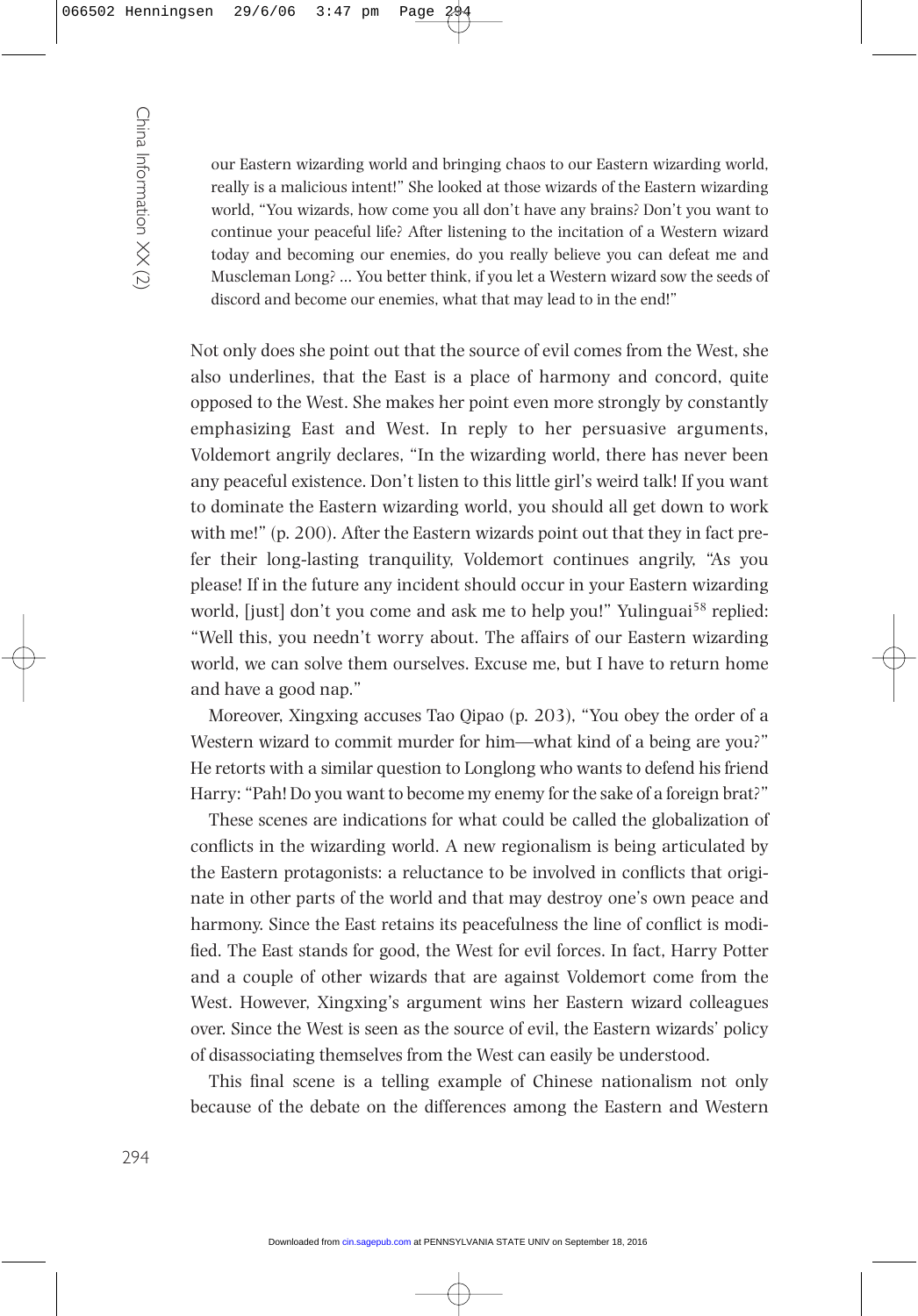wizarding worlds. Looking at the characters only underscores these findings. The action mostly takes place among the Eastern characters, they are the true heroes of the hour. Voldemort and Wormtail appear as bystanders who incite Tao Qipao to move on and kill Harry. Wormtail launches an attack by sending out poisonous insects. This frightens Yulinguai and his Western friend Damoding so badly that they do not know how to escape. Harry offers to hide them under his magic wok, which they happily accept and thus hide until the danger is over (pp. 206–9). "At this moment Harry, even though he was [rather] small and weak, [felt he] had a heroic spirit" (p. 207). Nevertheless, there is nothing he can do; rather he has to be protected by his Chinese friends (p. 207). Now the Eastern wizards dominate the action. Xingxing, Longlong, Yuhuashi, and Ciwawa make their opponents flee from the scene. Since they are strong, united, and fearless, they finally succeed and "on the mountain top quiet is recovered" (p. 209). Thus, it is not only a victory of good over evil, but also of East over West. In this way, the analogy of East equals good and West equals evil is reinforced—and, in the way, it is a victory of women over men, since the most outstanding figures are Xingxing and Ciwawa.

Considering the book's date of publication, the parallel to the real world is just too obvious: this vision of East and West reflects Chinese nationalism that has been growing stronger over the recent years. Whereas the West stands for evil, Chinese peacefulness and striving for harmony appears as an implicit allusion to certain parts of the Chinese tradition: ideas such as the Great Harmony (*datong*), Daoist, or Buddhist nonviolence seem to resonate in the text, even though there is no direct reference to them. The West, however, is portrayed as the imperialist aggressor, be it the Western powers invading China since the 19th century, or the USA who bombed the Chinese embassy in Belgrade in 1999, in response to which the Chinese government staged huge mass demonstrations in the PRC. Just the same, it might be read in reference to and as a critique of the USA as *the* superpower at the beginning of the 21st century, willing to invade all countries it considers part of the Axis of Evil. I would argue, in this case, for a reading in light of the 1999 events. As in *Baozoulong* with its call for a strong government this passage, too, can be read as an example of the high effectiveness of Chinese propaganda. It is, after all, a publication that bypasses the official system of censorship. But still, it is very much in line with the government's position. Thus it continues the pro-Chineseness and the anti-Americanism of several texts of the 1990s,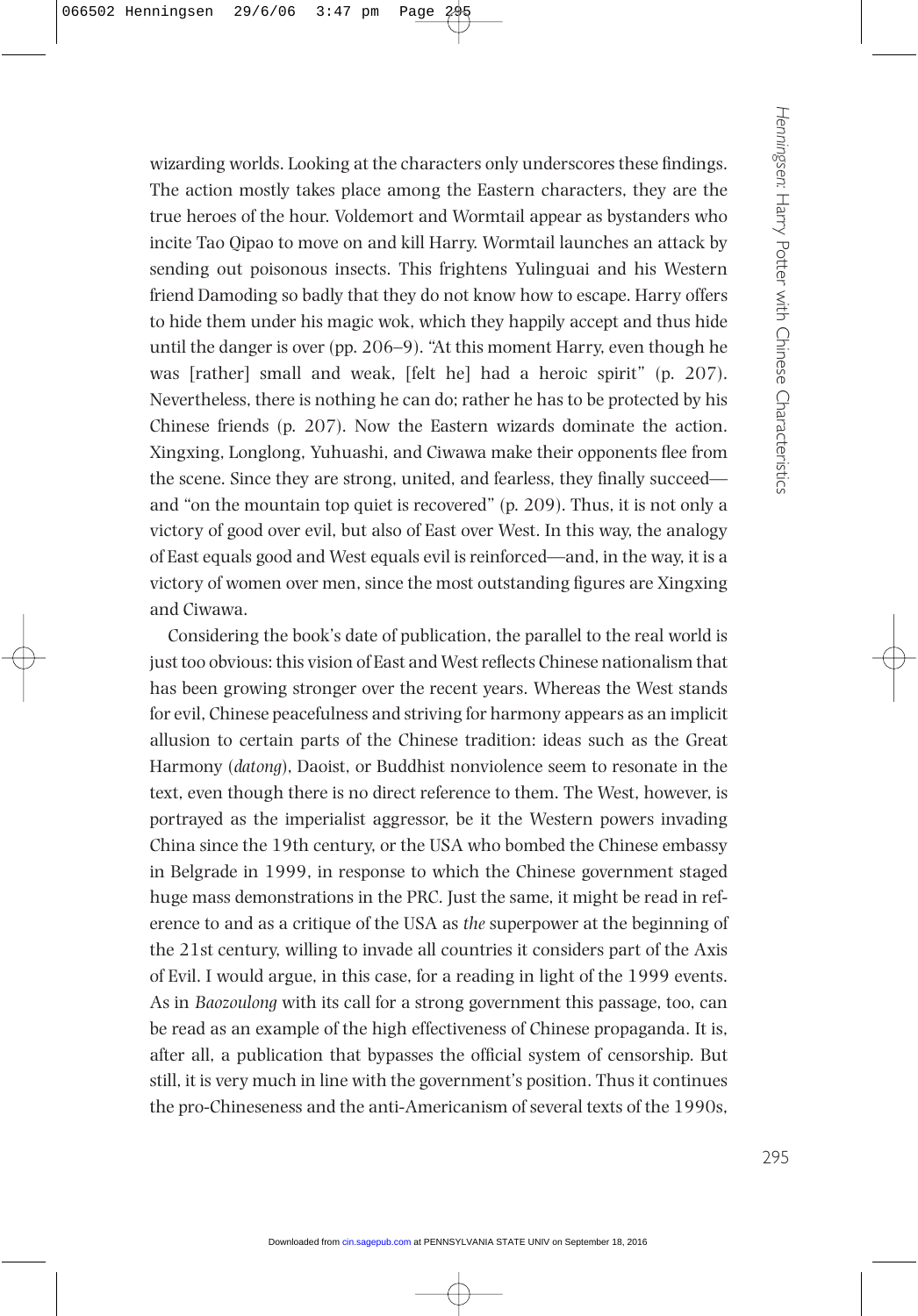such as *Zhongguo keyi shuo bu* (China can say no59) or the TV series *Beijingren* zai Niuyue (A Beijinger in New York<sup>60</sup>).

Read in this way, the conclusion to be drawn for China is not to get involved in violence incited by the West, and, moreover, to act according to the implied traditions of nonviolence, and thus not to harbor dreams of becoming a military superpower itself. On the other hand, this isolationalist position contradicts Chinese current politics. After all, the government leadership is trying to join international organizations wherever possible—can this then be read as a call to retreat from international agreements such as the WTO? I think this is open for the reader to decide—the author might use his/her book as a tacit assault against WTO. After all, the Chinese pirating industry, of which the text discussed constitutes an example, has perhaps most to fear from China's ratification of the trade agreement.

The last chapter modifies the idea of direct confrontation between East and West. Longlong bids Harry farewell with the following words: "No matter whether it be the Eastern wizarding world or the Western wizarding world, to oppose black magic (*hei modao*) is our joint responsibility" (p. 210). Shortly after, the Chinese children send a letter to Harry that ends with the appeal, "Harry, let us continue to strive together for peace and tranquility in the Eastern and Western wizarding worlds!" (p. 212). In this way, the antagonism of the previous chapter is dissolved, and the utopian dream of a joint worldwide struggle of good against evil is brought to the fore. Nonetheless, this does not undo the confrontation, but proves the existence of a continuing antagonism and the need to fight against it.

### **Western traits of** *Hali Bote yu Ciwawa*

Having read *Ciwawa* in terms of its Chineseness, I will now offer a different reading. In this, I attempt to show, how—in trying to be Chinese—the book can be seen as essentially Western.

Not only is the form much closer to the original *Harry Potter* series, there are no songs as in the "Tolkien-Rowling" book, and the story is much more straightforward in that there are fewer adventures that happen outside the main plot. Also, we meet characters that the reader of the original *Harry Potter* books is familiar with: Hedwig, delivering letters from Professor Dumbledore and Professor Snape; in the beginning, a house elf chooses Harry as his new master (pp. 14–5); and Harry's main opponent is still Voldemort, aided by Wormtail Peter Pettigrew.<sup>61</sup> And, of course, the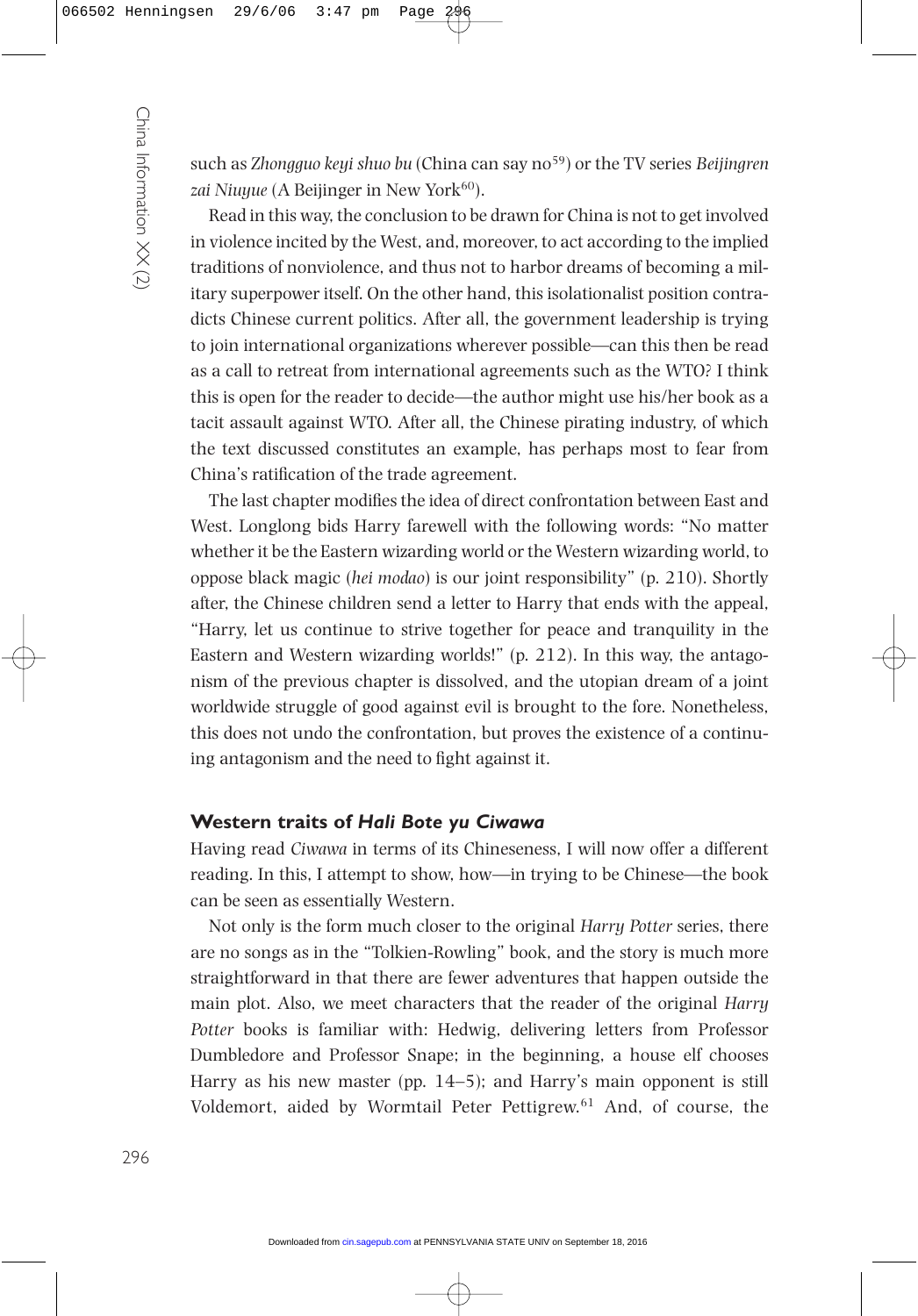Dursleys, Harry's Muggle relatives, keep harassing him at the beginning and end of the story.

Harry's friends are, of course, new characters. However, they resemble his friends at Hogwarts School of Witchcraft and Wizardry. In this way, Xingxing and Longlong could also be called the Eastern wizarding world's Hermione and Ron. In the course of events, Xingxing becomes the dominating character: her enormous intelligence helps them in many situations. First, her argumentation is strong and, second, she understands the psychological disposition of her adversaries. For example, she considers Voldemort's sarcastic grin frightening, as long as he is furious, she does not fear him (p. 179). These insights enable her to argue in such a way as to persuade her adversaries to side with her and her companions (pp. 96, 172, 179). Realizing the power she has through her intelligence she becomes less and less fearful as the story progresses (as Longlong realizes on p. 106). Longlong, by contrast, is somewhat pale in comparison. All in all, he can similarly be characterized as a nice person and loyal friend to both Harry and Xingxing. Lastly, Tao Qipao can be seen as the "Eastern wizarding world's 'Draco Malfoy.'" He is also a member of the Chinese circus, of the same age as Harry and his companions—and in the past he frequently molested Xingxing and Longlong. He naturally becomes Harry's enemy on account of Harry's friendship with the two Chinese children. And it was also decreed by Providence that Tao Qipao would become Harry's Eastern challenger long before either of them became aware of this.

# **Conclusion: Harry Potter between Occidentalism and Orientalism**

From the different readings the Chinese *Harry Potter* texts offer, it becomes obvious that plagiarism should not be reduced to the question of copyright infringement. Of course, one possible analysis of the Harry Potter fever that resulted in the publication of titles such as *Harry Potter and the Crystal Vase*, *Harry Potter and the Golden Turtle*, *Harry Potter and the Dream of City*, and *Harry Potter and the Spun Sugar*, or the previously discussed *Hali Bote yu Baozoulong* and *Hali Bote yu Ciwawa* would focus on economic aspects. According to this analysis, authors and publishers copy a successful (Western) formula, add a couple of individual and new elements, and thus try to maximize profit by trying to deceive readers and make them believe that the works are authentic. This, of course, can explain the economic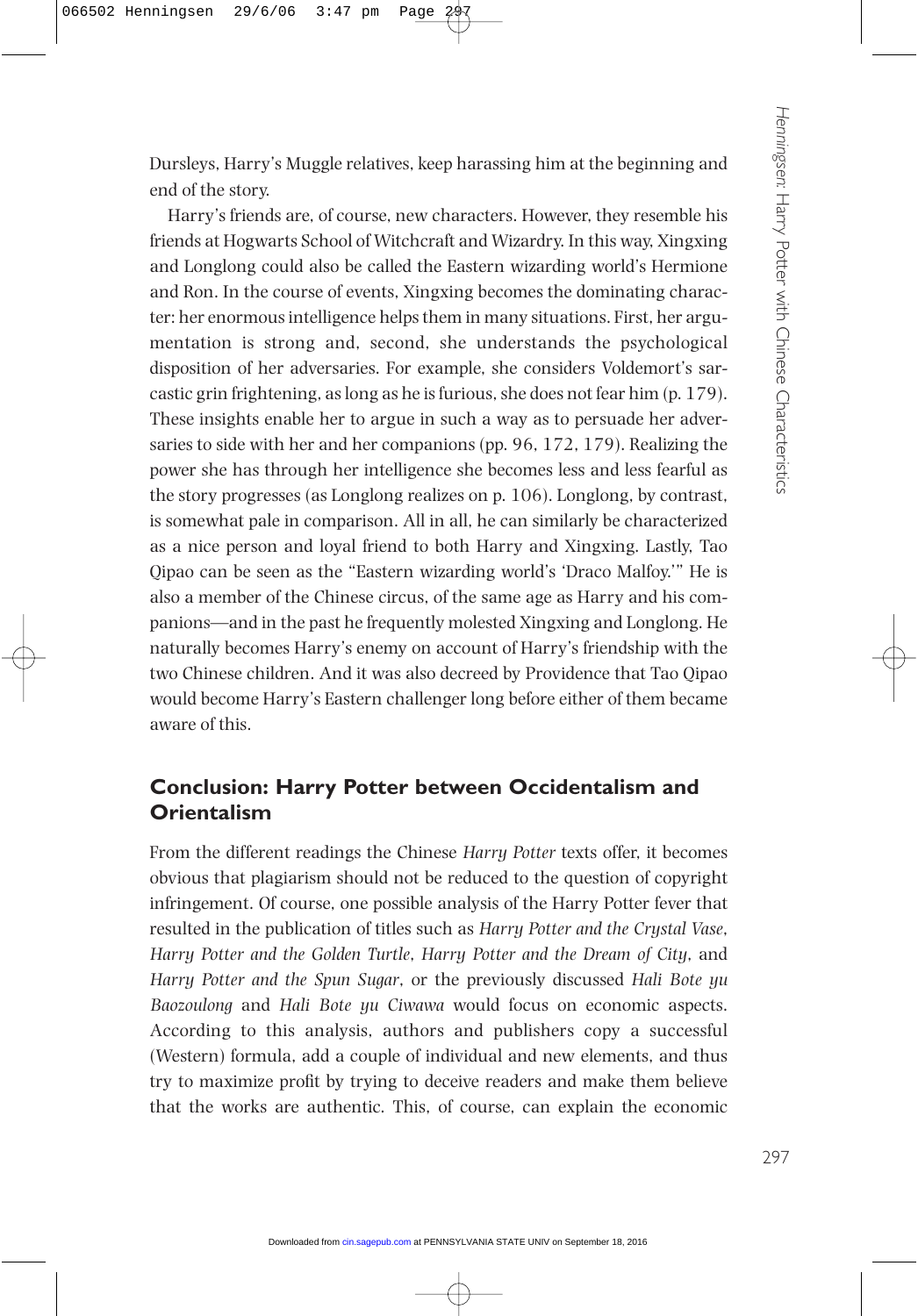success—but, I believe, it is only part of the story. The rapid sell-out of the bogus books is also due to the appeal they have to the readers as an alternative to the original books. And—in the Chinese case, like in other nationalized versions—its being distinctly Chinese contributes to the overwhelming success of the fakes. Not only can readers relate better to a Harry Potter who roams through China, and has to rely on his Chinese friends, who time and again are superior, but I also believe that the idea of a Harry Potter produced in China in itself increases its attraction. Now, the Chinese have their very own Harry Potter—just as some years ago, the slogan *Zhongguoren ziji de kele* (the Chinese Coke) proved to be a good selling point for Wahaha, a Chinese beverage manufacturer. This type of fake globalization results in "counterfeiting as well as appropriating.... That is, counter-feit products appropriate the power of globalization to disseminate themselves."62 In selling the products, both Wahaha and the different authors of the counterfeit *Harry Potter* novels play on different notions of China and the West: the respective product has to appear as distinctly Chinese, but at the same time it needs to have a close association with a Western brand.

The extent to which beverages and books differ remains to be assessed. The marketing might be similar, but perception and effect differ considerably, since books operate on several different dramatic layers and can be interpreted in different ways. This is why I have offered different readings of the novels in the preceding.

One way of interpreting the Harry Potter fever in China in general would be to see it—as proposed by Said—as a symbol for Western imperialistic cultural practices. Thus, Harry Potter has to be viewed as a Western product very much like Coca Cola, McDonald's, and Nike—that tries to dominate consumer societies all over the world. In this interpretation, China has no other role than to consume the Western product by buying and reading a *Harry Potter* novel. The bogus books, though, stand for another twist that can be seen in the light of the Orientalist discourse. By trying to imitate the Western format, authors accept and thus support Western dominance. In that light, they would be more imperialist than the original cultural imperialists from the West. Their practices could be termed self-orientalist. After all, their writing affirms Western hegemony. However, as I have shown, these imitations are not only about straightforward copying, even though on the surface it seemed very much to be the case.

*Hali Bote yu Baozoulong* can thus be read as an example of Occidentalism, as a praise of the West, ignoring or at least depreciating anything Chinese.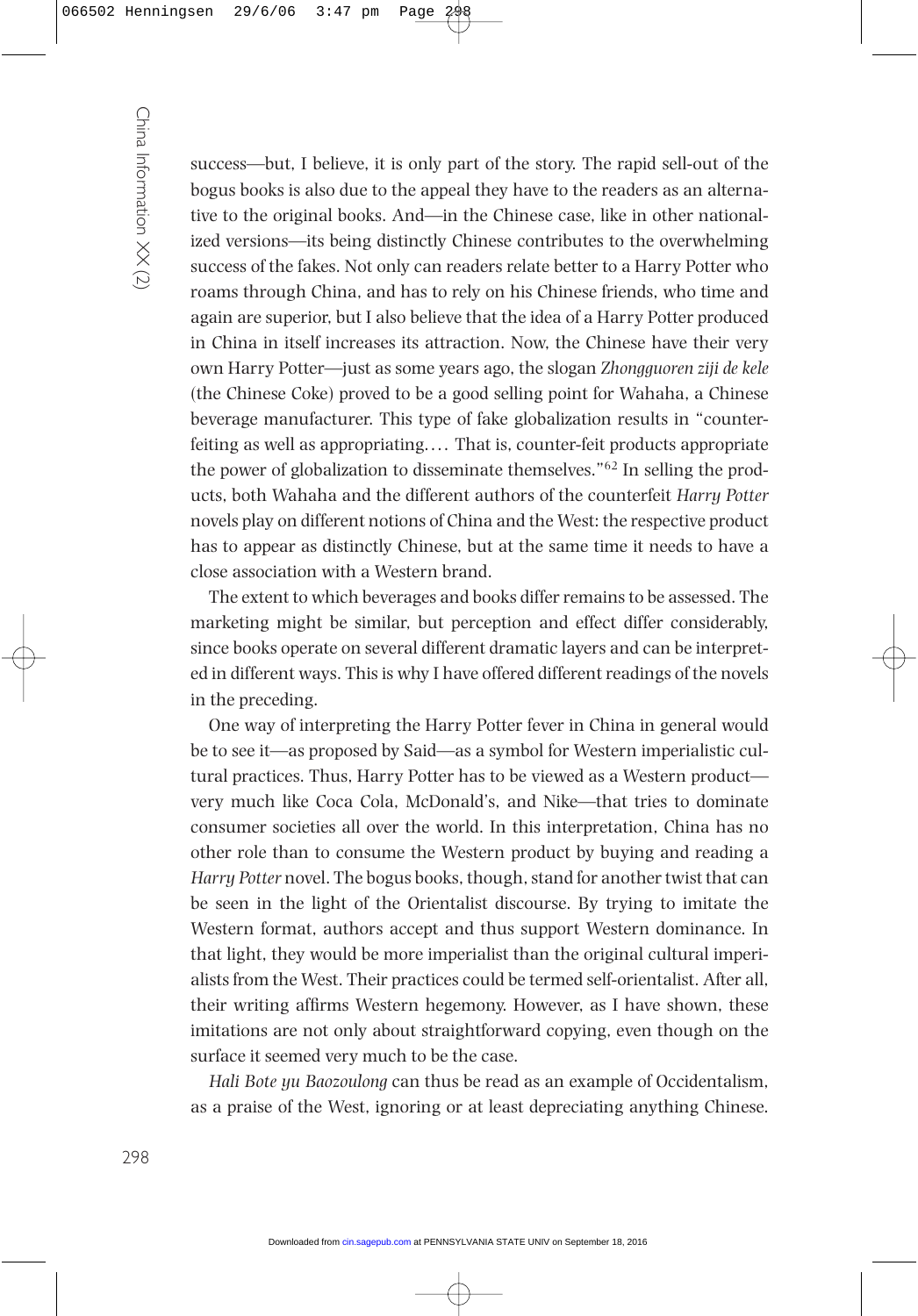The lack of references to China, however, can just as well mean that the *Other*, that is, the West as portrayed in the fantasy worlds of *Harry Potter* and *The Hobbit* is intended to be read as a vision of the contemporary situation in China. At the same time, though, the book can be considered in view of what I would term Western anti-Occidentalism. This is to say that images of the Occident are being manipulated so as to serve as a negative example for the Chinese audience. This is reinforced by giving it a (counterfeited) Western authorship, thus letting it appear as an indigenous Western cultural product. In the case of *Baozoulong*, the average Chinese reader might not be aware of *The Hobbit* as an intertext, but might still consider it to be a book of Western authorship. Thus a Chinese reader can read it as a Western book offering a rather negative vision of the West: black magic, evil forces, lurking dangers, the lack of friendship, and seemingly unending struggle and conflict. At the same time, certain aspects of content and form discussed earlier, such as the songs or the dwarf longing for food from Kentucky Fried Chicken, indirectly render the text more Chinese than the reader will consciously be aware of. Thus, we are facing a (pseudo) Western anti-Occidentalist text with Chinese characteristics.

*Hali Bote yu Ciwawa* is anti-Occidentalist in a different manner: there is a Chinese author, and Chinese characters are most important to the narrative, whereas Harry Potter's importance is reduced; after all, he is not familiar with Chinese ways of handling matters. The West is portrayed as the aggressor—an image that fits in with what is perceived as the Western cultural, political, economic, and military dominance in the world. This negative image of the West is in line with other cultural texts that display more or less explicit anti-Americanism, such as *A Beijinger in New York* or *China Can Say No*. However, the form of the novel is—as argued earlier—much closer to the original so that we might term this as an example of implicit Chinese anti-Occidentalism with explicit Western characteristics.

From this, it is obvious that the debate on the *Harry Potter* fakes should not be conceived as a matter of copyright infringement only. Rather, the counterfeit texts offer a number of different readings (and I am sure that there will be more than those elaborated here)—and thus offer different interpretations of *Harry Potter* and different visions of the world: Western dominance versus Chinese moral and strategic superiority; and the West as the source of evil or as a location for imagination and as the Other. These readings offer a better understanding not only of the *Harry Potter* phenomenon but also of the Chinese reality and its perception by both Chinese readers and authors.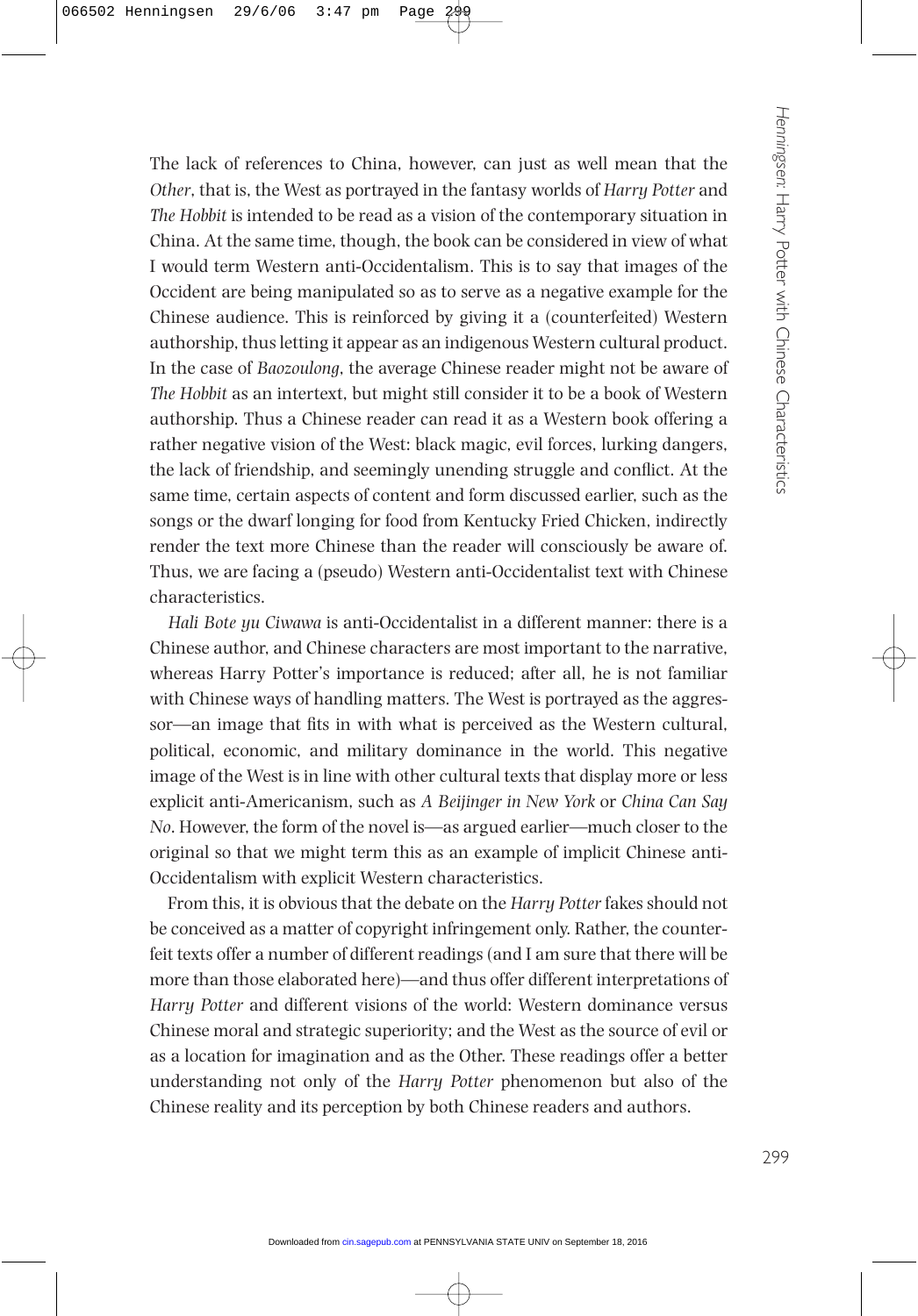## **Notes**

I wish to express my gratitude to Mark Elvin, Barbara Mittler, and Dorothea Eberhardt, who read earlier versions of this article and provided encouragement as well as many useful comments on sinological, linguistic, and potterological aspects of my argument. I do, of course, take full responsibility for all remaining shortcomings.

<sup>1</sup> French intellectuals are debating whether to brand it a "capitalist universe" or a "ferocious critique of consumer society and the world of free enterprise," see John Lichfield, "Magic of Harry Potter Escapes the Frigid Gaze of French Philosophers," *The Independent*, 5 July 2004, 20.

<sup>2</sup> For example, *Harry Potter und der Stein des Drachen* (Harry Potter and the dragon's stone), *Harry Potter und der Erbe von Slytherin* (Harry Potter and the heir of Slytherin), and *Harry Potter und der Bund des Falken* (Harry Potter and the order of the hawk), see Thomas Luka, *Harry Potter und der Stein des Drachen* (Harry Potter and the dragon's stone), <http://www.muenster.de/%7Elukath/dst.htm>, accessed 16 July 2004. Further sequels are *HP and the Paradigm of Uncertainty*, *The Show That Never Ends*, as well as the not yet completed *The Hero with a Thousand Faces*, and *Draco Dormiens*, *Draco Sinister*, and *Draco Veritas*. Another series of *Harry Potter* stories includes *Harry Potter and the Psychic Serpent*, *Harry Potter and the Time of Good Intentions*, *Harry Potter and the Triangle Prophecy*, and *The Lost Generation (1975–1982)*, see "Harry Potter Storys," <http://www.uni-mainz.de/~sprec000/Ablage/Liesmich.html>, accessed 5 August 2004*.*

<sup>3</sup> See Michael Gerber, *Barry Trotter and the Shameless Parody* (London: Gollancz, 2003); Michael Gerber, *Barry Trotter and the Unnecessary Sequel* (London: Gollancz, 2003); and Jane R. Rohling, *Larry Otter und der Knüppel aus dem Sack* (Larry Otter and a club out of a sack) (N.p.: Books on Demand, n.d.).

<sup>4</sup> Harry Potter fever has smitten even Chile and Venezuela, the translator of a pirated version of *Harry Potter and the Order of the Phoenix* apologized for not translating certain parts on grounds that he does not understand them (see the official Harry Potter homepage The Hogwarts Wire, <http://www.hogwartswire.com/bk5news.html>, accessed 2 July 2004. In Russia, Dmitri Yemets has invented the magician Tania Grotter, a young girl with astonishing biographical resemblances to the world-famous Harry Potter starring in the book *Tania Grotter and the Magic Doublebass*. The book has rapidly turned into a bestseller in Russia and has become known to the Western world as a case of copyright infringement. In Belarus, readers can enjoy *Porri Gatter and the Stone Philosopher*. Bengali literature now boasts of *Harry Potter in Calcutta*; see Tim Wu, "Harry Potter and the International Order of Copyright—Should *Tanya Grotter and the Magic Double Bass* Be Banned?," 27 June 2003, <http://slate.msn.com/id/2084960>, accessed 2 July 2004; Alex Rodriguez, "Harry Potter Parody Causes Concern," *The Chicago Tribune*, 9 December 2002, <http://www.cchronicle.com/back/2002-12-09/arts6.html>, accessed 2 July 2004.

<sup>5</sup> J. K. Luolin, *Hali Bote yu Baozoulong, Harry Potter and Leopard Walk up to Dragon* [sic], trans. Ma Yuping (Hohot: Neimenggu chubanshe, 2002).

<sup>6</sup> Zhang Bin, *Hali Bote yu Ciwawa, Hali Bote youxia Zhongguo* (Harry Potter and the porcelain doll, Harry Potter travels through China as a knight-errant) (Beijing: Zhongguo mangwen chubanshe, 2002).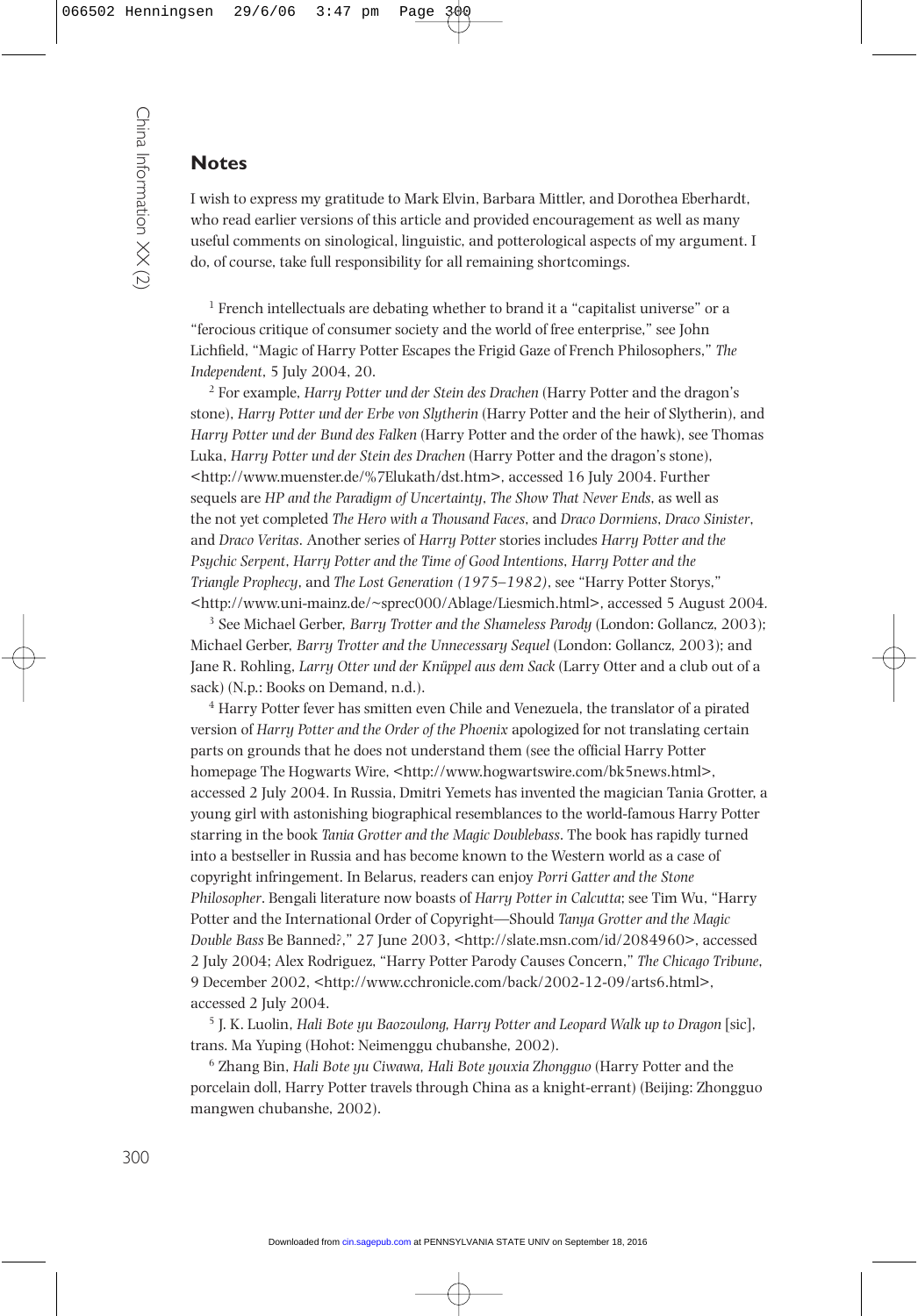<sup>7</sup> Oliver August and Jack Malvern, "Harry Potter Wins an Easy Battle against Chinese Pirates," 4 November 2002, <http://www.boalt.org/biplog/archive/000107.htm> accessed 2 July 2004; John Pomfret, "It's Harry Potter versus the Pirates," *The Washington Post*, 2 November 2002, <http://www.iht.com/articles/75686.html>, accessed 2 July 2004.

<sup>8</sup> Private correspondence with Neil Blair, J. K. Rowling's lawyer involved in the copyright case in China. It should be mentioned that the translation into Chinese of the official English version of Volume 5—after its long-awaited final publication—also happened in a way quite unanticipated by the commercially involved parties: volunteers translated parts of it and made this collective translation available to the public on the internet before the publication of the official translation; see homepage The Hogwarts Wire.

<sup>9</sup> Another volume was set in a fantasy world in early 2005; see J. K. Luolin, *Hali Bote yu Meng Zhicheng, Harry Potter and the Dream of City* [sic], trans. Ma Ainong, Ma Aixin, and Cai Wen (Beijing: Renmin wenxue chubanshe, 2004). Simultaneously, another volume portrays Harry as a grown-up FBI agent who does not like to kill; see J. K. Luolin, *Hali Bote yu mianhuatang, Harry Potter and the Spun Sugar*, trans. Ma Ainong, Ma Aixin, and Cai Wen (Beijing: Renmin wenxue chubanshe, 2004). One book even carried the original title of the sixth volume, nonetheless telling the story of Harry as a young student from the countryside who won a part-time work scholarship to a renowned wizard school; J. K. Luolin, *Hali Bote yu Hanxueqin Wangzi, Harry Potter and Half-Blood Prince* [sic], trans. Ma Ainong, Ma Aixin, and Cai Wen (Beijing: Renmin wenxue chubanshe, 2004).

<sup>10</sup> Comparison of the two versions shows numerous mistakes and stylistic inconsistencies in the unauthorized version which attests to the hurried and sloppy process in which the translation was compiled. See Joanne K. Rowling, *Hali Bote yu hunxue wangzi*, *Harry Potter and the halr blood prince* [sic], trans. Ma Ainong, Ma Aixin, and Cai Wen (Beijing: Renmin wenxue chubanshe, 2005); Joanne K. Rowling, *Hali Bote yu hunxue wangzi* (Harry Potter and the half-blood prince), trans. Ma Ainong and Ma Aixin (Beijing: Renmin wenxue chubanshe, 2005).

<sup>11</sup> On Chinese, Korean, and Japanese sequels to *Shuihu zhuan*, see Ellen Widmer, "Island Paradises: Travel and Utopia in Three Asian Offshots of *Shuihu zhuan*," *Sino-Japanese Studies* 13, no. 1 (2000): 20–33.

<sup>12</sup> Paul B. Foster, "Ah Q Progeny—*Son of Ah Q*, *Modern Ah Q*, *Miss Ah Q*, *Sequels to Ah Q*—Post-49 Creative Intersections with the Ah Q Discourse," *Modern Chinese Literature and Culture* 16, no. 2 (2004): 184–234.

<sup>13</sup> Judy Anderson, *Plagiarism, Copyright Violation and Other Thefts of Intellectual Property: An Annotated Bibliography with a Lengthy Introduction* (Jefferson, NC: McFarland, 1998), 13.14 Stefan Römer, *Künstlerische Strategien des Fake: Kritik von Original und Fälschung*

(Artificial strategies of the fake: criticism of original and counterfeit) (Cologne: DuMont, 2001), 17.

<sup>15</sup> In the case of chinaware in 17th and 18th centuries, there is evidence of the Arabs and the Western world producing fakes of Chinese porcelain; Mark Jones, ed., *Fake? The Art of Deception* (London: British Museum Publications, 1990); for China, see Craig Clunas, "Faking in the East," in *Fake? The Art of Deception*, ed. Mark Jones (London: British Museum Publications, 1990), 99–101.

<sup>16</sup> William P. Alford, *To Steal a Book Is an Elegant Offense: Intellectual Property Law in Chinese Civilization* (Stanford, CA: Stanford University Press, 1995), 9–29.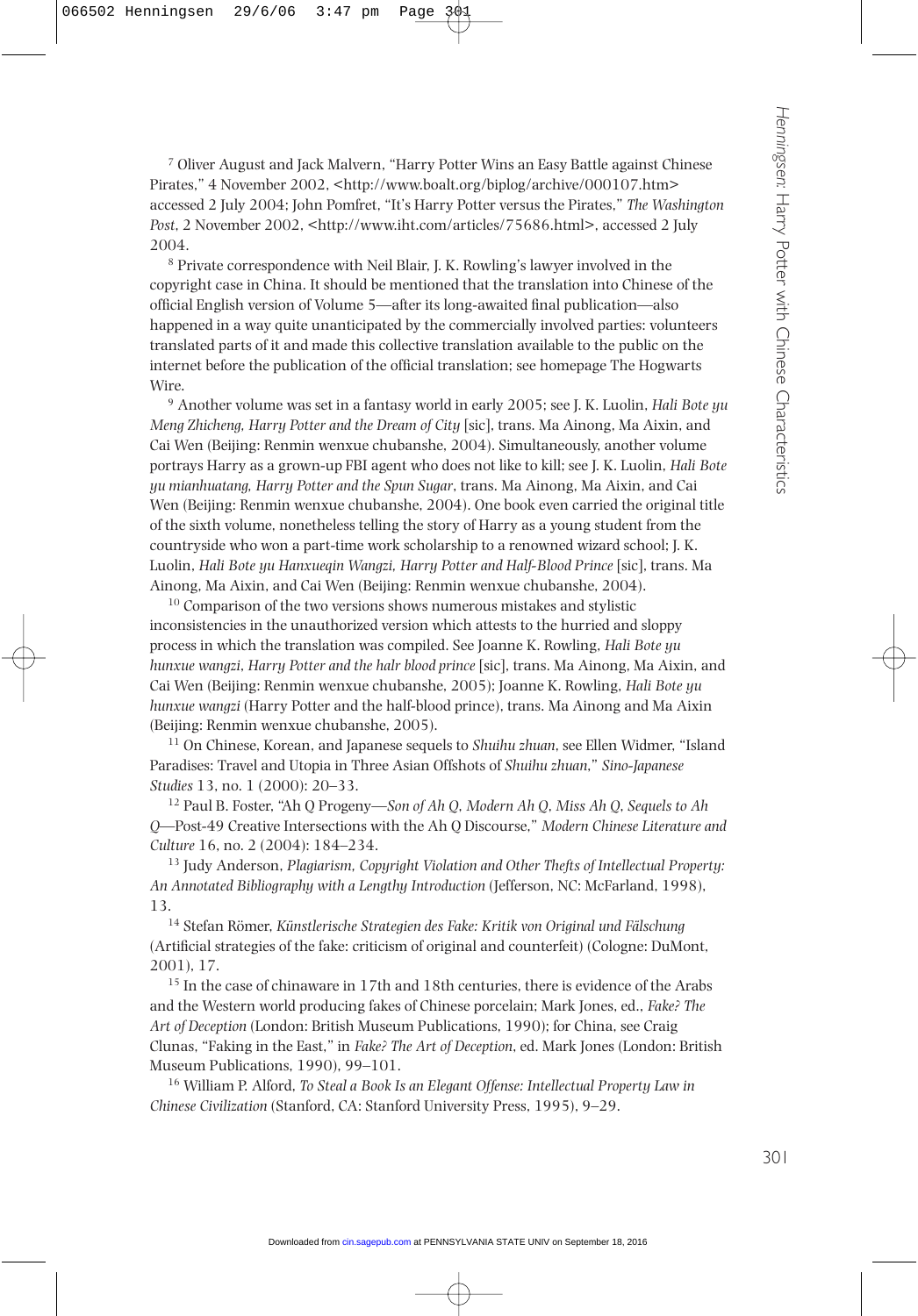<sup>17</sup> Ibid. 56–92.

<sup>18</sup> Recent changes in the Chinese intellectual property regime and their implementation are thoroughly discussed by Andrew C. Mertha in his recent study *The Politics of Piracy, Intellectual Property in Contemporary China* (Ithaca, NY: Cornell University Press, 2005).

<sup>19</sup> Edward W. Said, *Orientalism: Western Conceptions of the Orient, with a New Afterword* (London: Penguin, 1995).

<sup>20</sup> Ibid., 325.

<sup>21</sup> Geremie R. Barmé, *In the Red: On Contemporary Chinese Culture* (New York: Columbia University Press, 1999), 263.

<sup>22</sup> Xiaomei Chen, *Occidentalism: A Theory of Counter-Discourse in Post-Mao China* (Lanham, MD: Rowman & Littlefield, 2002), 47.

<sup>23</sup> Until 2005, the first volume of the series sold 5 million authorized copies in China, see Ye Qingzhou, *Changxiaoshu* (Bestseller) (Beijing: Beijing gongye daxue chubanshe, 2005), 174. For the efforts made by the People's Literature Publishing House to prevent the circulation of pirated copies of their translation of the series see Shuyu Kong, *Consuming Literature: Best Sellers and the Commercialization of Literary Production in Contemporary China* (Stanford, CA: Stanford University Press, 2005), 138–9.

<sup>24</sup> Tuo'erjin, *Mojie qianzhuan: Huobiteren* (The hobbit), trans. Li Yao (Nanjing: Yilin, 2002). The link between the films and this version of *The Hobbit* are reinforced through the layout of the book. The pictures on the cover and in the book are adapted from the film, and on the top of each page we find a symbol, integrated into which are the words "Lord of the Rings." Also, the title of the book can be loosely translated as "the events before the Lord of the Rings."

<sup>25</sup> Tuo'erjin, *Mojie qianzhuan: Habiren lixianji* (The hobbit, or, there and back again), trans. Zhu Xueheng (Taipei: Lianjing, 2001), <http://boreas.myhost.com/book/mhxl/ tolkien/lor0.htm>, accessed 12 August 2004. These are, in fact, two independent translations of the same text.

<sup>26</sup> Daniel Timmons, "Introduction," in *J. R. R. Tolkien and His Literary Resonances: Views of Middle-earth*, ed. George Clark and Daniel Timmons (Westport, CT: Greenwood Press, 2000), 3.

 $^{27}$  Throughout the book, this evil creature is referred to as Gemao, Baozoulong, or in full as Baozoulong Gemao. Judging from the odd name, I interpret Gemao as a personal name and Baozoulong as the name of his species. This means he is a Baozou Dragon named Gemao. Similarly the Chinese name for Tolkien's dragon Smaug reads Simaoge, which makes Gemao a simple variation of that name. This, plus the fact that no leopard appears in the book, renders the English subtitle of the book complete nonsense; rather, it should be translated as "Harry Potter and Baozoulong." See also footnote 49 below.

<sup>28</sup> Page numbers in the text refer to the text analyzed, i.e. here it is *Hali Bote yu Baozoulong*.

<sup>29</sup> These are Gandalf (*Ganda'erfu*), the dwarves with Thorin (*Rui'en*) as their head, Smaug (*Gemao*), Gollum (*Gelumu*), the Muggle people from the lake town Esgaroth such as the rather corrupt master and the hero Bard (*Bake*) from Dale (*Dai'er*), Elrond (*Ai'erluode*) and the elves (*jingling*) from Rivendell (*Laiwendai'er*), the River Running (*Laning he*), and the Misty Mountains (*Yunwu shan*). I refer here to the names as they appear in the English version of *The Hobbit*. Added in brackets are the names as they appear in *Baozoulong*, which are not always the same as in the Chinese translation of *The Hobbit*.

<sup>30</sup> Tuo'erjin, *Mojie qianzhuan*.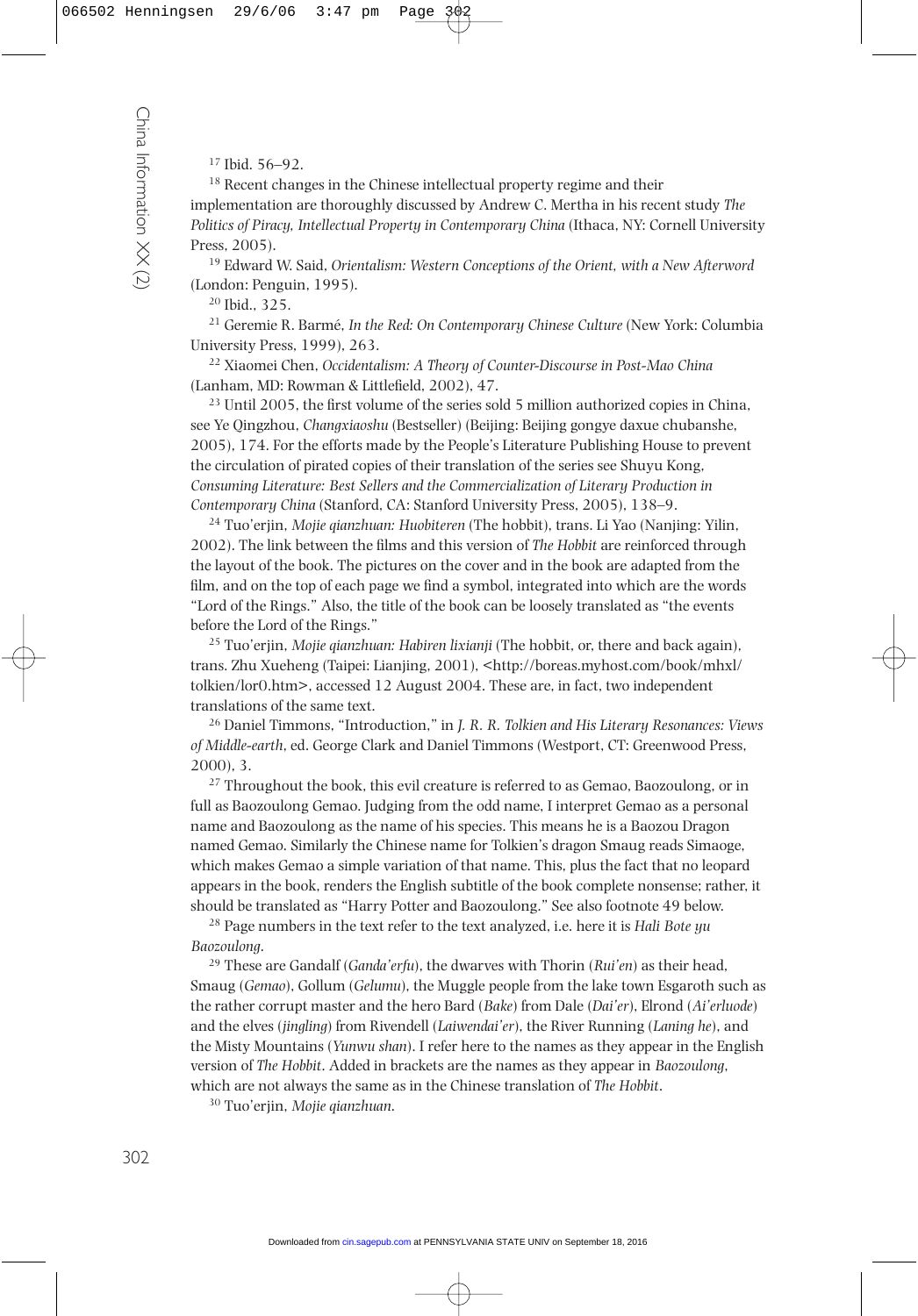<sup>31</sup> E.g. Gandalf (*Gangduo'erfu*), Bard (*Bade*), and Beorn (*Bei'ao'en*) who is transliterated as Beishen in the translation of *The Hobbit*.

 $32$  I consider the date of the release of the English film version as a significant date also for the PRC, since the speed at which the Chinese pirating industry operates is so fast that almost any film reaches the Chinese market within hours of its premiere.

<sup>33</sup> Humphrey Carpenter, *J. R. R. Tolkien: A Biography* (London: George Allen & Unwin, 1977), 176.

<sup>34</sup> Eriberto P. Lozada, "Globalized Childhood? Kentucky Fried Chicken in Beijing," in *Feeding China's Little Emperors: Food, Children and Social Change*, ed. Jing Jun (Stanford, CA: Stanford University Press, 2000), 114–34, 117; Yunxiang Yan, "McDonald's in Beijing: The Localization of Americana," in *Golden Arches East: McDonald's in East Asia*, ed. James

L. Watson (Stanford, CA: Stanford University Press, 1997), 39.

<sup>35</sup> Ibid.

<sup>36</sup> Geremie R. Barmé, "TRINKET, a Common Property," in *The Question of Reception: Martial Arts Fiction in English Translation*, ed. Liu Ching-chih (Hong Kong: CLT, 1997), 41–64, 54.

<sup>37</sup> Tuo'erjin, *Mojie qianzhuan: Huobiteren*, 211, 214.

<sup>38</sup> Ibid., 213.

<sup>39</sup> Ibid., 216.

<sup>40</sup> Ibid., 217.

<sup>41</sup> J. R. R. Tolkien, *The Hobbit, or There and Back Again* (London: Harper Collins, 1999), 233, my emphasis.

<sup>42</sup> Tuo'erjin, *Mojie qianzhuan: Huobiteren*, 214.

<sup>43</sup> "He may have a good head for business—especially his own business," some said angrily, "but he is no good when anything serious happens, he is of no use, isn't this a waste of people's tax money?" (p. 159). Only the part "some said angrily" differs, which in the original reads "some murmured" (Tolkien, *The Hobbit*, 232). This, however, does not significantly change the content. 44 Tolkien, *The Hobbit*, 233.

<sup>45</sup> Ibid., 234.

<sup>46</sup> The locations of both of these texts are in what is Hunan province today. The texts are related not only through their absolute location, but also as imagined places where people live in a remote area and in a manner unhampered by the respective author's contemporary society. Thus, Tao Yuanming's (pp. 365–427) *Taohuayuanji* describes an imagined utopia (Toru Haga, "Peach Blossom Spring versus Utopia," in *Ideal Places in History East and West*, ed. Toru Haga [Kyoto: International Research Center for Japanese Studies, 1995], 1–11). The writings of Shen Congwen (1902–1988) have been linked to the *Taohuayuanji*, and Shen himself mocks Chinese intellectuals' obsession with the text (David Der-wei Wang, "Imaginary Nostalgia: Shen Congwen, Song Zelai, Mo Yan, and Li Yongping," in *From May Fourth to June Fourth: Fiction and Film in Twentieth-Century China*, ed. Ellen Widmer and David Der-wei Wang [Cambridge, MA: Harvard University Press, 1993], 107–32, 114–15). *Biancheng* broaches the issue of utopianism, yet, the life in nature described is not so much an ideal state of nature than a state of freedom from urban pathologies (see Jeffrey C. Kinkley, *The Odyssey of Shen Congwen* [Stanford, CA: Stanford University Press, 1987], 164). However, the isolated places of both narratives appear to be idealized places of nostalgic imagination and greater harmony that are linked to the golden ages of the past. In this it becomes obvious that both are not visions of a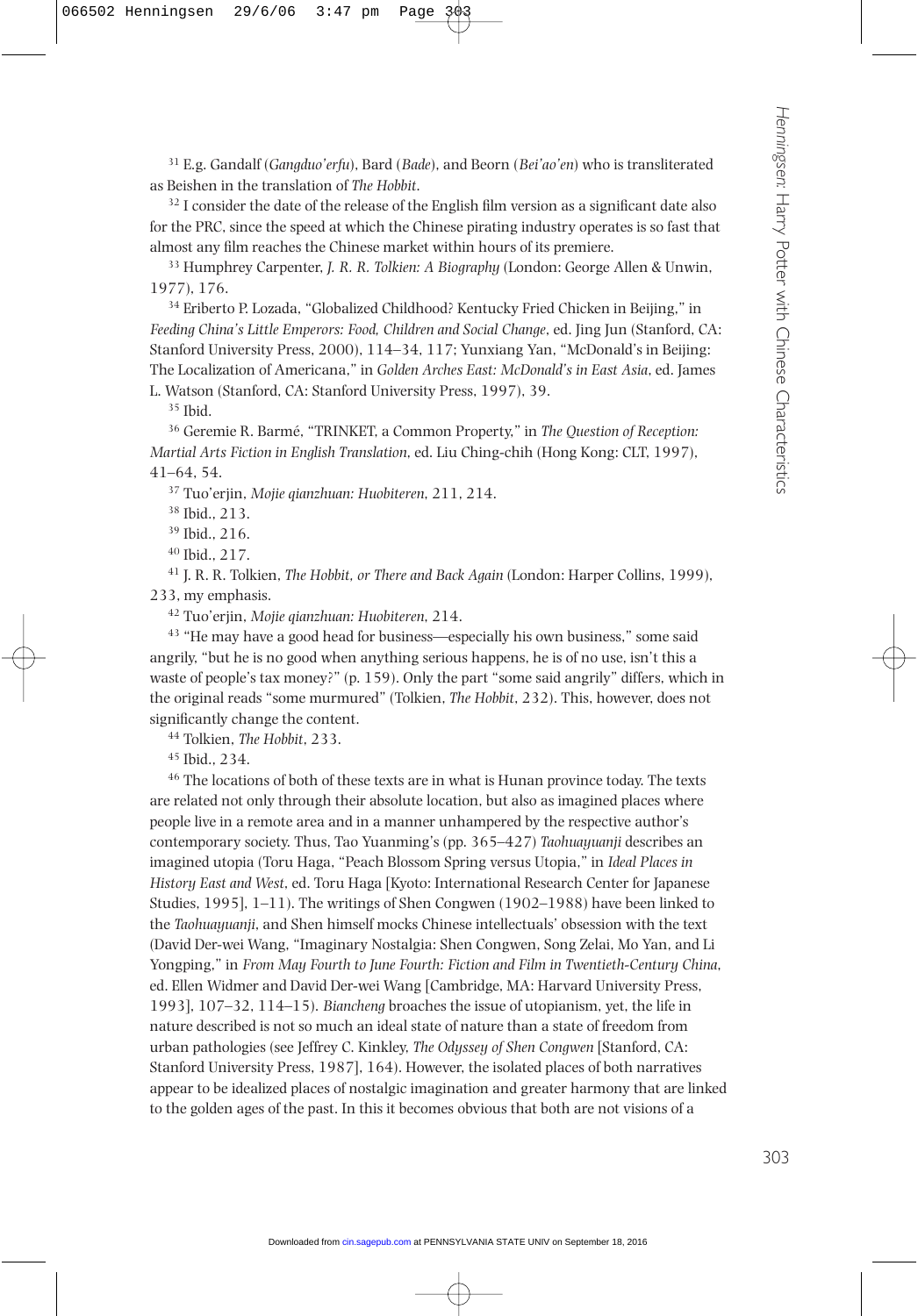futuristic society, but, rather, idealized versions of the past. Thus, they are not to be seen as utopias as understood in the West.

<sup>47</sup> The Chinese text has a full stop here, which I consider to be a typographical error.

<sup>48</sup> To illustrate the closeness between *Baozoulong* and *The Hobbit*, compare this with the parallel passage in *The Hobbit* (p. 233):

"Why do I get all your blame? For what fault am I to be deposed? Who aroused the dragon from his slumber, I might ask? Who obtained of us rich gifts and ample help, and led us to believe that old songs could come true? Who played on our soft hearts and our pleasant fancies? What sort of gold have they sent down the river to reward us? Dragon-fire and ruin! From whom should we claim the recompense of our damage, and aid for our widows and orphans?"

<sup>49</sup> Numerous mistakes point to the probably hurried and sloppy manner in which the book was written and published. These include typographical errors, punctuation, the mixing up of Chinese characters (especially for the names of places and persons), and the sometimes odd endings of paragraphs. Titles of chapters 12, 16, and 18 in the book differ from those in the table of contents. The English subtitle makes no sense and only serves as proof that those involved in the production of the book barely seemed to know any English at all. See, for example, a short excerpt from the English-language copyright statement: "Harry Potter and Laopard Walk up to Draton … Jaeket artc 2002 by Mery grmdPre … Warmer Bros. C2002."

More importantly, the contents of the book also show inconsistencies that irritate the reader. Characterizations of persons and locations are not always constant. Examples are: (1) Gandalf praises Harry Potter as a talented wizard, just as in the Tolkien version Bilbo is praised as a first-class burglar. However, the sense of this simple exchange of words is not sustained throughout the book. Thus, in the encounter of Harry and the trolls, when Harry hesitates instead of immediately stealing something from the trolls, the Chinese text comments on his action: "A really first-class and legendary burglar would at this point have picked the trolls' pockets" (p. 35; compare to Tolkien, *The Hobbit*, p. 34). Whereas in Tolkien's original text this is a logical comment, in the Harry Potter book, it is not very meaningful. After all, why should a first-class wizard behave like a burglar? (2) Gollum is first characterized as not being able to distinguish between you (*ni*) and he (*ta*). Lacking contact with the human world he simply has not learned this distinction and thus addresses Harry with the pronoun he (p. 62). Only four pages later, though, Gollum seems to have learned the new expression, since from then on he continuously uses it and addresses Harry with the pronoun you. However, this learning process is in no way verbalized or rendered understandable. (3) Another striking example of the lack of logic in certain details can be found in chapter eight. Here, Harry and his companions are alerted of the dangers that await them after entering the Dark Forest (*hei senlin*) on which Voldemort has cast an evil spell, so that no food or water originating there can be safely consumed. They are also told not to use hunting rifles since the forest is an environmentally protected area and any transgression of rules will immediately attract the attention of the environmental police. Of course Harry and his companions do not want to get into conflict with the police (p. 91)—but a deadly dangerous forest under an evil spell is not easily reconciled with the institution of a police force for the protection of the environment.

<sup>50</sup> Yuhua stones (*Yuhuashi*) are small stones (1–8 cm) produced in the Nanjing area and renowned for their beauty which are associated with Yuhuatai, a hill in the southern outskirts of Nanjing, just outside Nanzhonghuamen.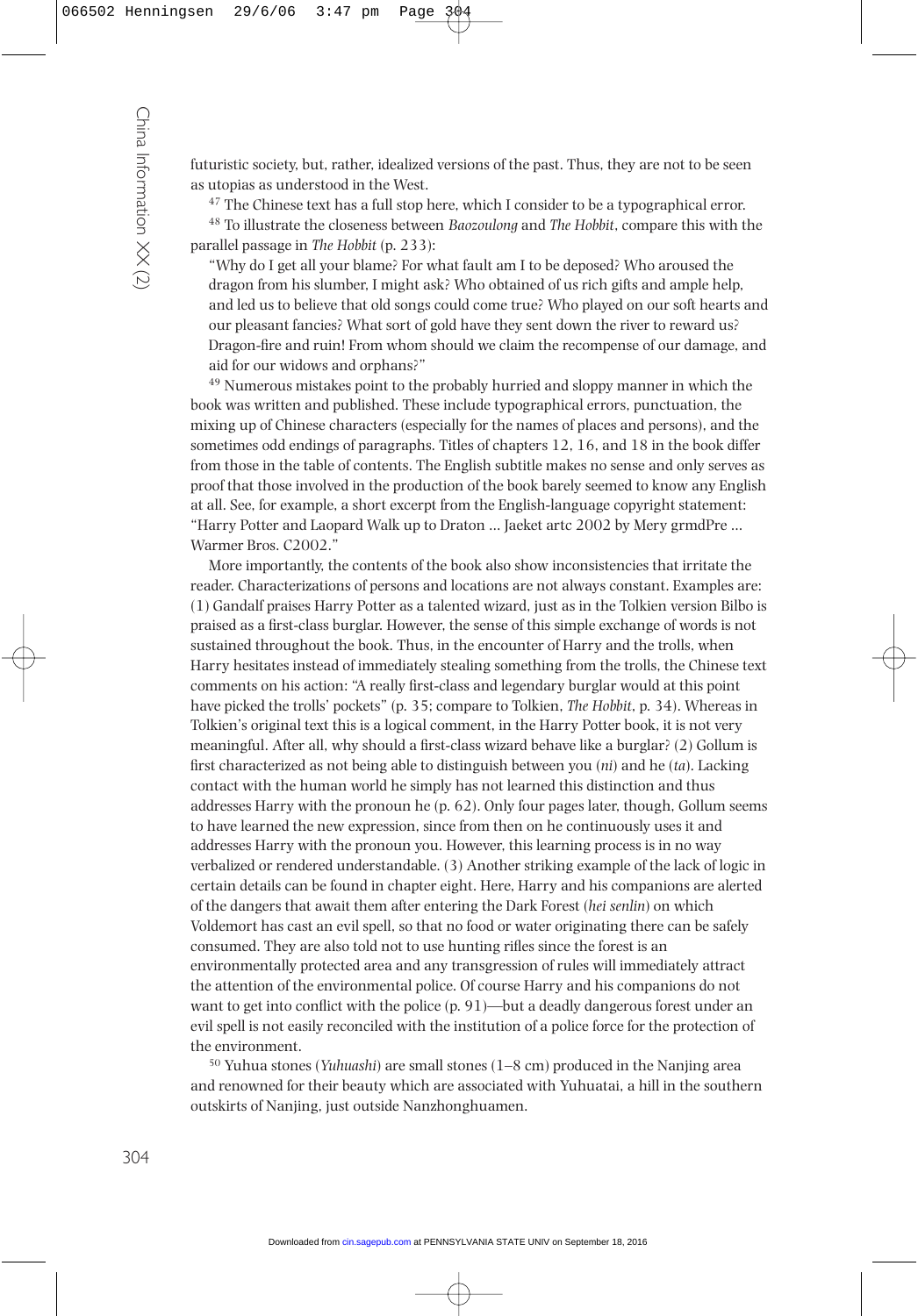<sup>51</sup> Alternatively, his name could be translated even further to "Muscleman Dragon."

<sup>52</sup> Her name can be read as Sandalwood Star. At the same time it reads as a regular Chinese name—Tan Xiangxing—which is why I have chosen to refer to her in this way.

<sup>53</sup> C. T. Hsia, *The Classic Chinese Novel: A Critical Introduction* (New York: Columbia University Press, 1968), 287–8.

<sup>54</sup> Xuanwu Lake has been a historical site ever since the time of the Three Kingdoms. In 1911, it was transformed into a public park. Today the park is adjacent to the Zhongshan recreation area, in the eastern part of Nanjing.

<sup>55</sup> Actually, the city is only referred to as Jingcheng, capital.

<sup>56</sup> After arriving in China, Xingxing and Longlong are concerned that Harry will be unable to join them in China as he does not have the proper papers to enter in a legal way. He knows, however, that he only has to wait till nightfall and then follow them on his broom. Not wanting to tell them the whole truth, he dispels their worries:

"Don't worry! Just take care of yourselves and go ashore, I will find a way," Harry said, "give me your address, so I can find you. You are my first friend since I came to China" (*di yi wei pengyou*).

"There are *two* of us", said Xingxing.

"Right, [you] are my first *couple* of friends" (*di yi pi pengyou*), Harry said laughingly (p. 45, emphasis added).

<sup>57</sup> He means Tao Qipao.

<sup>58</sup> One of the Eastern wizards. His name translates as Fish-scale-monster, Yulinguai.

<sup>59</sup> Song Qiang, Zhang Zangzang, and Qiao Bian, *Zhongguo keyi shuo bu: Lengzhan houshidai de zhengzhi yu qinggan jueze* (China can say no: political and emotional alternatives after the Cold War). Beijing: Zhonghua gongshang lianhe, 1996.

<sup>60</sup> Barmé, *In the Red*, 275–7; Claire Huot, *China's New Cultural Scene: A Handbook of Change* (Durham, NC: Duke University Press, 2000), 60–4.

 $61$  Wormtail siding with the evil wizard, by the way, is also more in line with Rowling than his being a good wizard as in *Baouzoulong*.

<sup>62</sup> Hsiao-hung Chang, "Fake Logos, Fake Theory, Fake Globalization," *Inter-Asia Cultural Studies* 5, no. 2 (2004): 233.

<sup>63</sup> Here, I refer to the mainland Chinese translation of *The Hobbit*.

### **References**

Alford, William P. *To Steal a Book Is an Elegant Offense: Intellectual Property Law in Chinese Civilization*. Stanford, CA: Stanford University Press, 1995.

Anderson, Judy. *Plagiarism, Copyright Violation and Other Thefts of Intellectual Property: An Annotated Bibliography with a Lengthy Introduction*. Jefferson, NC: McFarland, 1998.

August, Oliver, and Jack Malvern. "Harry Potter Wins an Easy Battle against Chinese Pirates." 4 November 2002. <http://www.boalt.org/biplog/archive/000107.htm>, accessed 2 July 2004.

Barmé, Geremie R. "TRINKET, a Common Property." In *The Question of Reception: Martial Arts Fiction in English Translation*, ed. Liu Ching-chih, 41–64. Hong Kong: CLT, 1997.

Barmé, Geremie R. *In the Red: On Contemporary Chinese Culture*. New York: Columbia University Press, 1999.

Carpenter, Humphrey. *J. R. R. Tolkien: A Biography*. London: George Allen & Unwin, 1977.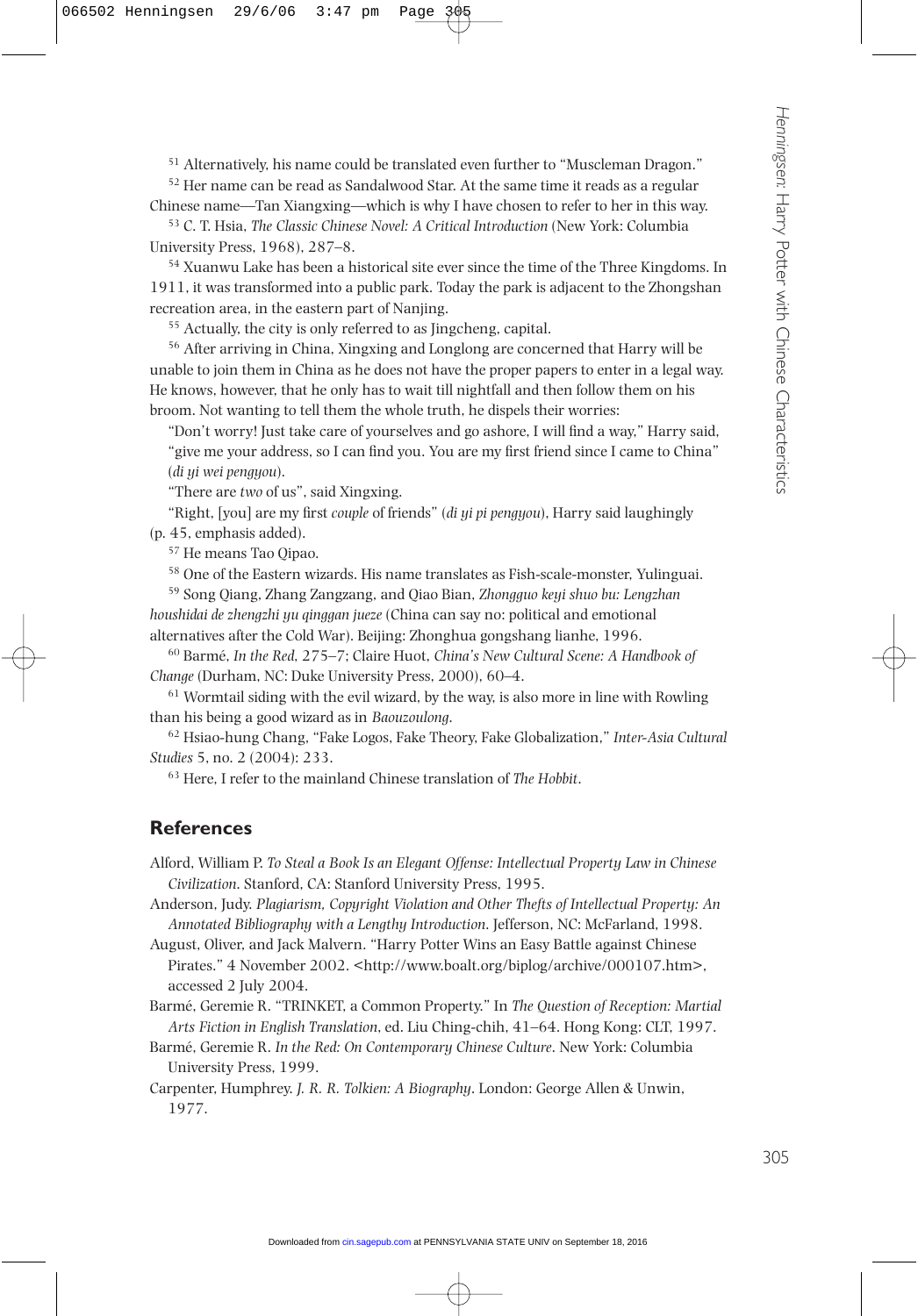- Chang, Hsiao-hung. "Fake Logos, Fake Theory, Fake Globalization." *Inter-Asia Cultural Studies* 5, no. 2 (2004): 222–36.
- Chen, Xiaomei. *Occidentalism: A Theory of Counter-Discourse in Post-Mao China*. Lanham, MD: Rowman & Littlefield, 2002.
- Clunas, Craig. "Faking in the East." In *Fake? The Art of Deception*, ed. Mark Jones, 99–101. London: British Museum Publications, 1990.
- Foster, Paul B. "Ah Q Progeny—*Son of Ah Q*, *Modern Ah Q*, *Miss Ah Q*, *Sequels to Ah Q* Post-49 Creative Intersections with the Ah Q Discourse." *Modern Chinese Literature and Culture* 16, no. 2 (2004): 184–234.
- Gerber, Michael. *Barry Trotter and the Shameless Parody*. London: Gollancz, 2003.
- Gerber, Michael. *Barry Trotter and the Unnecessary Sequel*. London: Gollancz, 2003.
- Haga, Toru. "Peach Blossom Spring versus Utopia." In *Ideal Places in History East and West*, ed. Toru Haga, 1–11. Kyoto: International Research Center for Japanese Studies, 1995.
- "Harry Potter Storys." <http://www.uni-mainz.de/~sprec000/Ablage/Liesmich.html>. accessed 5 August 2004.
- Hsia, C. T. *The Classic Chinese Novel: A Critical Introduction*. New York: Columbia University Press, 1968.
- Huot, Claire. *China's New Cultural Scene: A Handbook of Change*. Durham, NC: Duke University Press, 2000.
- Jones, Mark, ed. *Fake? The Art of Deception*. London: British Museum Publications, 1990.
- Kinkley, Jeffrey C. *The Odyssey of Shen Congwen*. Stanford, CA: Stanford University Press, 1987.
- Kong, Shuyu. *Consuming Literature: Best Sellers and the Commercialization of Literary Production in Contemporary China.* Stanford, CA: Stanford University Press, 2005.
- Lichfield, John. "Magic of Harry Potter Escapes the Frigid Gaze of French Philosophers." *The Independent*, 5 July 2004, 20.
- Lozada, Eriberto P. "Globalized Childhood? Kentucky Fried Chicken in Beijing." In *Feeding China's Little Emperors, Food, Children and Social Change*, ed. Jing Jun, 114–34. Stanford, CA: Stanford University Press, 2000.
- Luka, Thomas. *Harry Potter und der Stein des Drachen* (Harry Potter and the dragon's stone). <http://www.muenster.de/%7Elukath/dst.htm>, accessed 16 July 2004.
- Luolin, J. K. *Hali Bote yu baozoulong, Harry Potter and Leopard Walk up to Dragon*. Trans. Ma Yuping. Hohot: Neimenggu chubanshe, 2002.
- Luolin, J. K. *Hali Bote yu Meng Zhicheng, Harry Potter and the Dream of City*. Trans. Ma Ainong, Ma Aixin, and Cai Wen. Beijing: Renmin wenxue chubanshe, 2004.
- Luolin, J. K. *Hali Bote yu mianhuatang, Harry Potter and the Spun Sugar*. Trans. Ma Ainong, Ma Aixin, and Cai Wen. Beijing: Renmin wenxue chubanshe, 2004.
- Luolin, J. K. *Hali Bote yu Banxueqin Wangzi, Harry Potter and Half-Blood Prince*. Trans. Ma Ainong, Ma Aixin, and Cai Wen. Beijing: Renmin wenxue chubanshe, 2004.
- Mertha, Andrew C. *The Politics of Piracy, Intellectual Property in Contemporary China*. Ithaca, NY: Cornell University Press, 2005.
- Pomfret, John. "It's Harry Potter versus the Pirates." *The Washington Post*, 2 November 2002. <http://www.iht.com/articles/75686.html>, accessed 2 July 2004.
- Rodriguez, Alex. "Harry Potter Parody Causes Concern." *The Chicago Tribune*, 9 December 2002. <http://www.cchronicle.com/back/2002-12-09/arts6.html>, accessed 2 July 2004.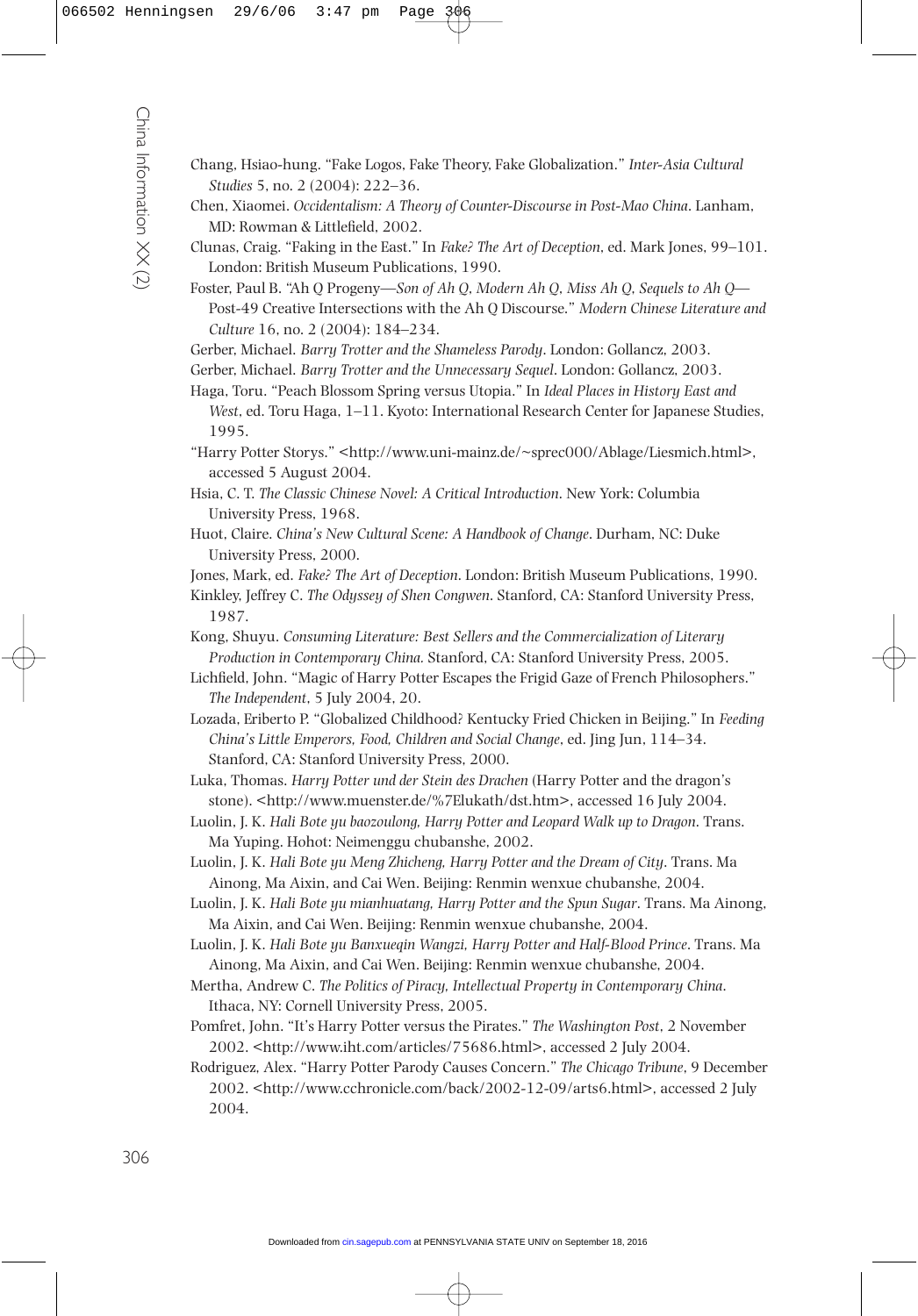- Rohling, Jane R. *Larry Otter und der Knüppel aus dem Sack* (Larry Otter and a club out of a sack). N.p.: Books on Demand, n.d.
- Römer, Stefan. *Künstlerische Strategien des Fake: Kritik von Original und Fälschung* (Artificial strategies of the fake: criticism of original and counterfeit). Cologne: DuMont, 2001.
- Rowling, Joanne K. *Hali Bote yu hunxue wangzi* (Harry Potter and the half-blood prince). Trans. Ma Ainong and Ma Aixin. Beijing: Renmin wenxue chubanshe, 2005.
- Rowling, Joanne K. *Hali Bote yu hunxue wangzi*, *Harry Potter and the half blood prince*. Trans. Ma Ainong, Ma Aixin, and Cai Wen. Beijing: Renmin wenxue chubanshe, 2005.
- Said, Edward W. *Orientalism: Western Conceptions of the Orient, with a New Afterword*. London: Penguin, 1995.
- Song, Qiang, Zhang Zangzang, and Qiao Bian. *Zhongguo keyi shuo bu: Lengzhan hou shidai de zhengzhi yu qinggan jueze* (China can say no: political and emotional alternatives after the Cold War). Beijing: Zhonghua gongshang lianhe, 1996.
- The Hogwarts Wire. <http://www.hogwartswire.com/bk5news.html>, accessed 2 July 2004.
- Timmons, Daniel. "Introduction." In *J. R. R. Tolkien and His Literary Resonances: Views of Middle-earth*, ed. George Clark and Daniel Timmons, 3–10. Westport, CT: Greenwood Press, 2000.
- Tolkien, J. R. R. *The Hobbit, or There and Back Again*. London: Harper Collins, 1999.
- Tuo'erjin. *Mojie qianzhuan: Habiren lixianji* (The hobbit, or, there and back again). Trans. Zhu Xueheng. Taipei: Lianjing, 2001. <http://boreas.myhost.com/book/mhxl/ tolkien/lor0.htm>, accessed 12 August 2004.
- Tuo'erjin. *Mojie qianzhuan: Huobiteren* (The hobbit). Trans. Li Yao. Nanjing: Yilin, 2002.
- Wang, David Der-wei. "Imaginary Nostalgia: Shen Congwen, Song Zelai, Mo Yan, and Li Yongping." In *From May Fourth to June Fourth: Fiction and Film in Twentieth-Century China*, ed. Ellen Widmer and David Der-wei Wang, 107–32. Cambridge, MA: Harvard University Press, 1993.
- Widmer, Ellen. "Island Paradises: Travel and Utopia in Three Asian Offshots of *Shuihu zhuan*." *Sino-Japanese Studies* 13, no. 1 (2000): 20–33.
- Wu, Tim. "Harry Potter and the International Order of Copyright—Should *Tanya Grotter and the Magic Double Bass* Be Banned?" 27 June 2003. <http://slate.msn.com/id/ 2084960>, accessed 2 July 2004.
- Yan, Yunxiang. "McDonald's in Beijing: The Localization of Americana." In *Golden Arches East, McDonald's in East Asia*, ed. James L. Watson, 39–76. Stanford, CA: Stanford University Press, 1997.
- Ye, Qingzhou. *Changxiaoshu* (Bestseller). Beijing: Beijing gongye daxue chubanshe, 2005.
- Zhang, Bin. *Hali Bote yu Ciwawa, Hali Bote youxia Zhongguo* (Harry Potter and the porcelain doll, Harry Potter travels through China as a knight-errant). Beijing: Zhongguo mangwen chubanshe, 2002.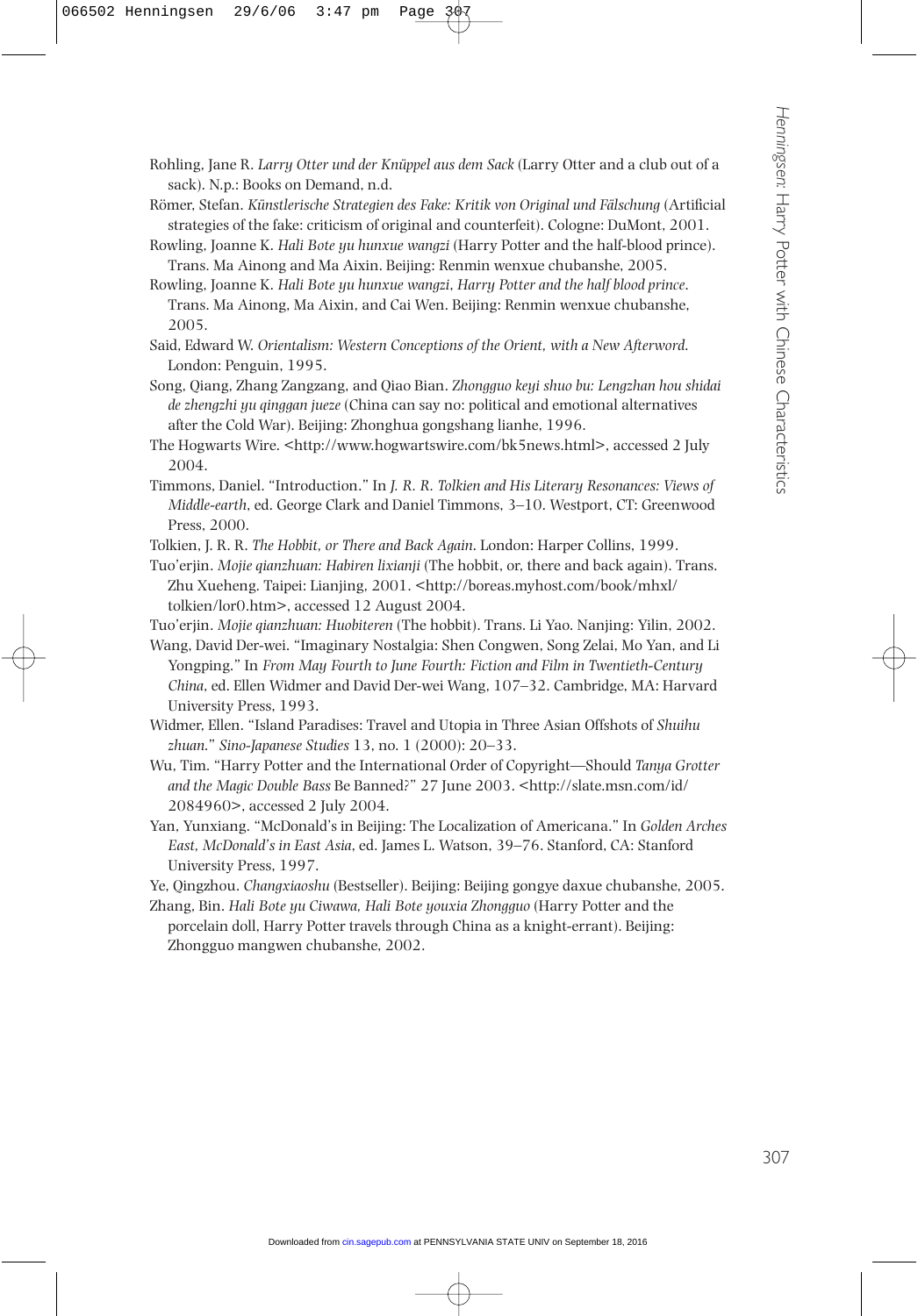# **Glossary**

| Ai'erluode                   | 埃尔罗得      | Elrond                 |
|------------------------------|-----------|------------------------|
| Akenbaoshi                   | 阿肯宝石      | Arkenstone             |
| Bade                         | 巴德        | Bard,<br>$Hobbit^{63}$ |
| Bake                         | 巴克        | Bard,<br>Baozoulong    |
| bao'an                       | 保安        |                        |
| Baoyu                        | 王宝        |                        |
| Baozoulong<br>Gemao          | 豹走龙戈毛     |                        |
| Bei'ao'en                    | 贝奥恩       | Beorn,<br>Hobbit       |
| Beishen                      | 贝什        | Beorn,<br>Baozoulong   |
| Biancheng                    | 边 城       |                        |
| Changhu zhi<br>cheng         | 长湖之城      | Esgaroth               |
| Chongweiba                   | 虫尾巴       | Wormtail               |
| Ciwawa                       | 瓷娃娃       |                        |
| Damoding                     | 大魔丁       |                        |
| datong                       | 大 同       |                        |
| Dai'er                       | 代尔        | Dale                   |
| di yi pi pengyou             | 第 一 批 朋 友 |                        |
| di yi wei pengyou            | 第一位朋友     |                        |
| dongfangzhuyi                | 东方主义      |                        |
| dongfang kexing              | 东方克星      |                        |
| dongfang motong<br>Longlishi | 东方魔童"龙力   |                        |
|                              | 士"        |                        |
| doufunao                     | 豆腐脑       | Gandalf,               |
| Ganda'erfu                   | 干达尔夫      | Baozoulong             |
| Gangduo'erfu                 | 刚多尔夫      | Gandalf,<br>Hobbit     |
| Gelumu                       | 戈鲁木       | Gollum                 |
| Gemao                        | 戈王        |                        |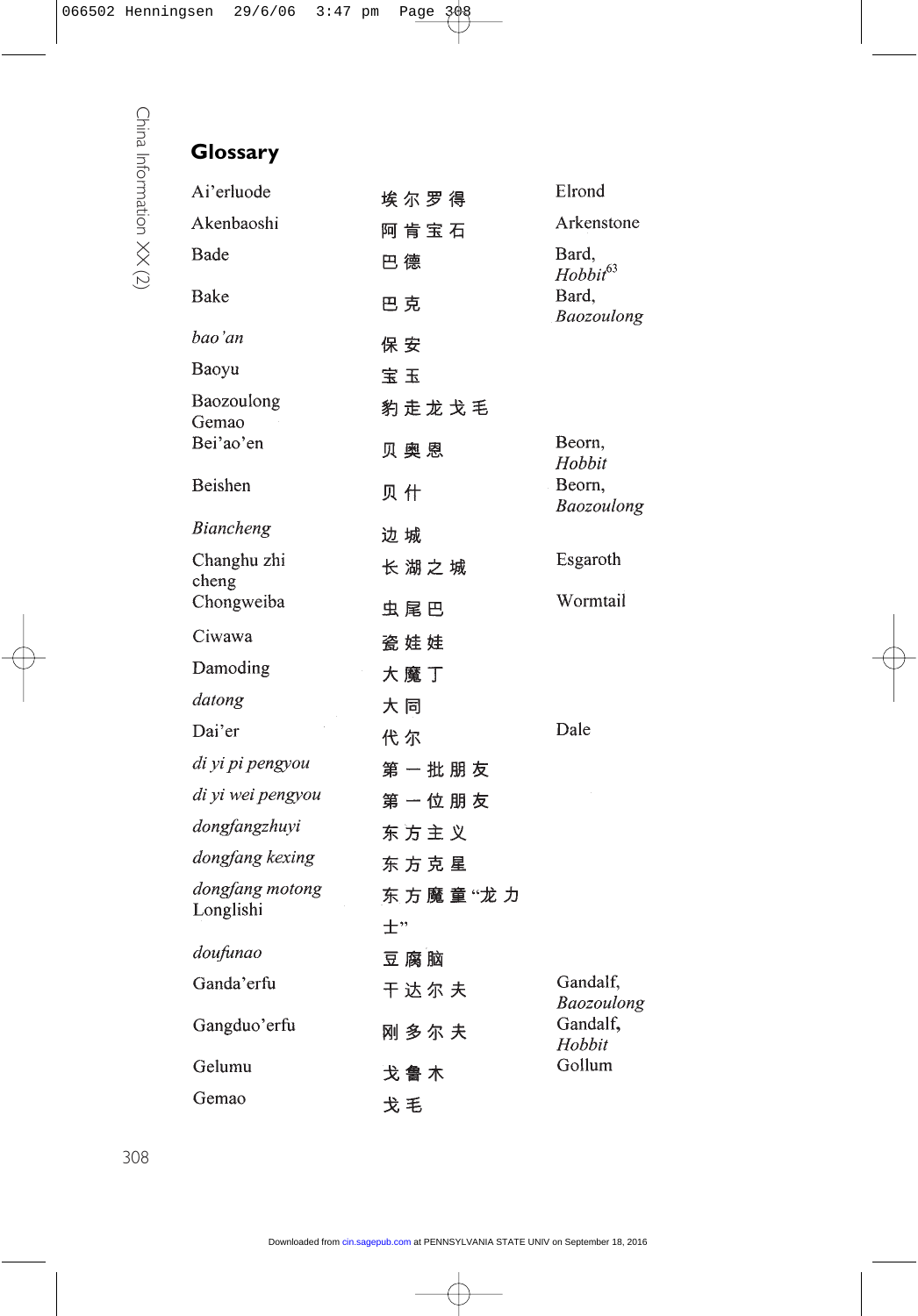| Fudimou                        | 伏地魔         | Voldemort                        |
|--------------------------------|-------------|----------------------------------|
| Hali Bote vu                   | 哈利波特与豹走     |                                  |
| baozoulong                     | 龙           |                                  |
| Hali Bote yu                   | 哈利波特与瓷娃     |                                  |
| Ciwawa, Hali                   |             |                                  |
| Bote youxia<br>Zhongguo        | 娃,哈 利 波 特 游 |                                  |
|                                | 俠中国         |                                  |
| Hali Bote yu<br>meng zhi cheng | 哈利波特与梦之     |                                  |
|                                | 城.          |                                  |
| Heshang                        | 河殇          | <b>River Elegy</b>               |
| Hemin                          | 赫敏          | Hermione                         |
| hei modao                      | 黑魔道         |                                  |
| hei senlin                     | 黑森林         |                                  |
| huozhe ditu                    | 活者地图        | Marauder's<br>Map                |
| jiandie                        | 间谍          |                                  |
| jiaoche                        | 轿车          |                                  |
| jiefang                        | 解 放         |                                  |
| Jiming shan                    | 鸡鸣山         |                                  |
| Jiming si                      | 鸡鸣寺         |                                  |
| Jingcheng                      | 京城          |                                  |
| Jingde zhen                    | 景德镇         |                                  |
| jingling                       | 精灵          |                                  |
| Kendeji                        | 肯德鸡         | Kentucky<br><b>Fried Chicken</b> |
| Laiwendai'er                   | 来文代尔        | Rivendell                        |
| Laning he                      | 拉宁河         | River<br>Running                 |
| Li Bai                         | 李白          |                                  |
| Liulichang                     | 琉璃场         |                                  |
| Longlong                       | 龙 龙         |                                  |
| Luo'en                         | 罗恩          | Ron                              |
| Luolin                         | 罗琳          |                                  |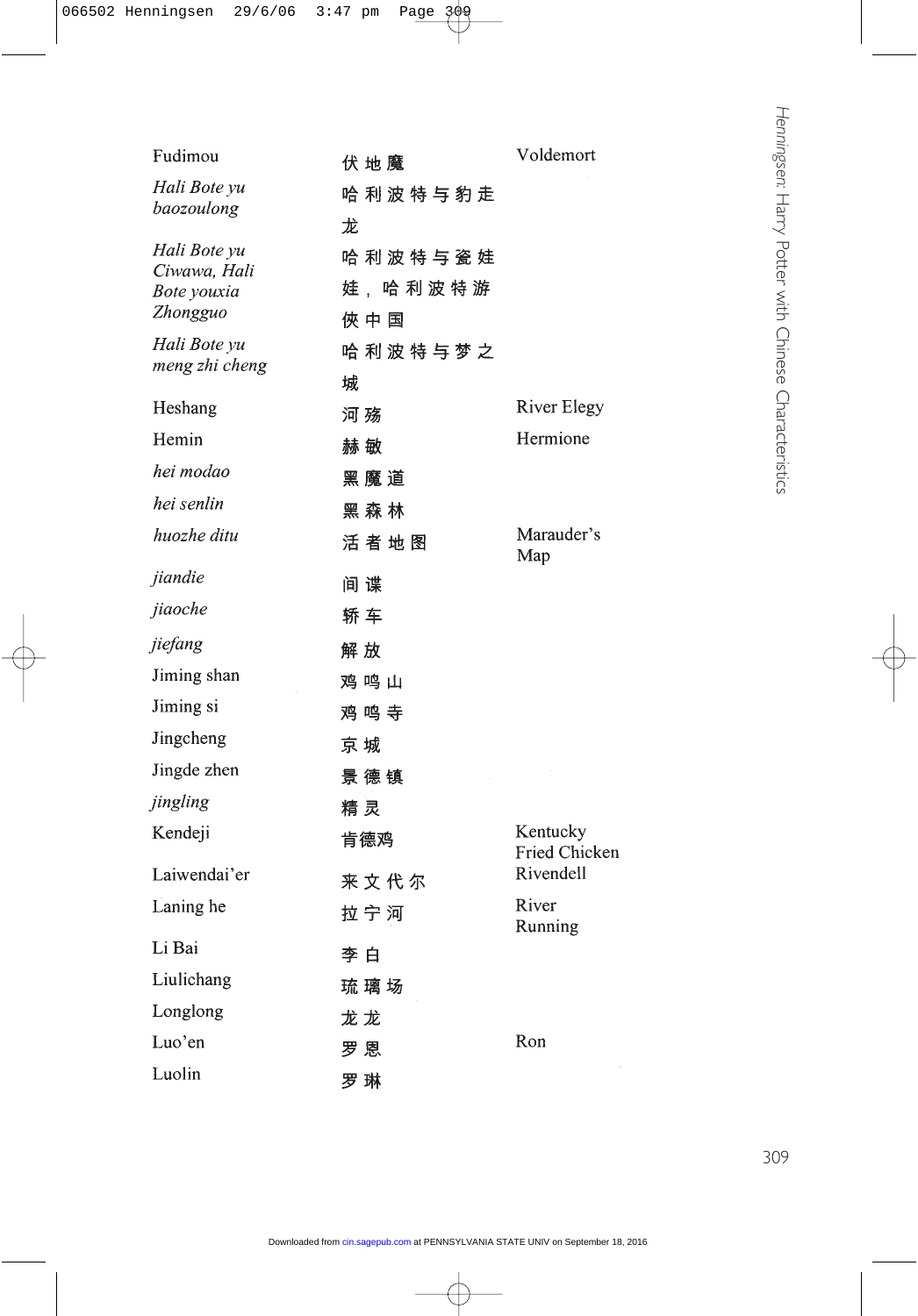| maguamen                   | 麻瓜们       |                    |
|----------------------------|-----------|--------------------|
| Ma'erfu                    | 马尔福       | Draco Malfoy       |
| Maidanglao                 | 麦当劳       | McDonald's         |
| mei you weixian<br>le      | 没 有 危 险 了 |                    |
| mofa shijie de<br>dongfang | 魔法世界的东方   |                    |
| gongzhu                    | 公主"檀香星"   |                    |
| Tanxiangxing<br>Mosheng    |           |                    |
|                            | 魘 圣       |                    |
| Nanzhonghuamen             | 南中华门      |                    |
| Rui'en                     | 瑞恩        | Thorin             |
| Shen Congwen               | 沈从文       |                    |
| Shenmiren                  | 神秘人       |                    |
| shui yu huo                | 水与火       |                    |
| Simaoge                    | 斯毛戈       | Smaug              |
| Taishan                    | 泰 山       |                    |
| Tao Qipao                  | 陶气泡       |                    |
| Taohuayuan ji              | 桃 花 源 记   |                    |
| Tao Yuanming               | 陶渊明       |                    |
| touling                    | 头领        |                    |
| Tuo'erjin                  | 托尔金       |                    |
| Wahaha                     | 娃 哈 哈     |                    |
| wuxia xiaoshuo             | 武俠小说      |                    |
| Xiao'aixing Bide           | 小矮星彼得     | Peter<br>Pettigrew |
| Xingxing                   | 星星        |                    |
| Xuanwu hu                  | 玄武湖       |                    |
| Yan Daomo                  | 魇道魔       |                    |
| youxia                     | 游俠        |                    |
| Yuhuashi                   | 雨花石       |                    |
| Yuhuatai                   | 雨花台       |                    |
| Yulinguai                  | 玉鳞怪       |                    |
|                            |           |                    |